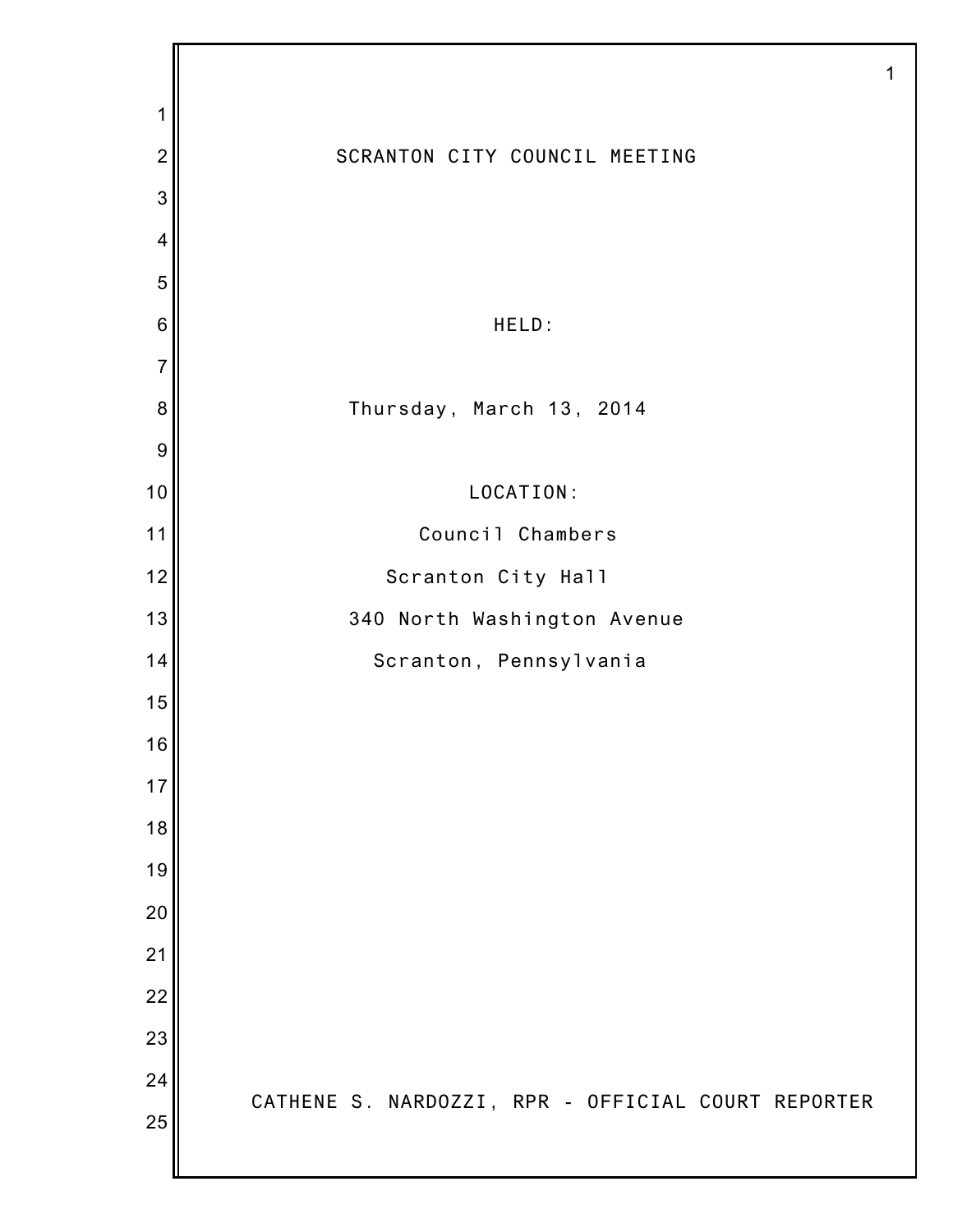| 1                |                                     |
|------------------|-------------------------------------|
| $\overline{2}$   | CITY OF SCRANTON COUNCIL:           |
| 3                |                                     |
| 4                | ROBERT MCGOFF, PRESIDENT            |
| 5                | PATRICK ROGAN, VICE-PRESIDENT       |
| 6                | JOHN LOSCOMBE                       |
| $\overline{7}$   | JOSEPH WECHSLER                     |
| 8                | WILLIAM GAUGHAN                     |
| $\boldsymbol{9}$ | LORI REED, CITY CLERK               |
| 10               | KATHY CARRERA, ASSISTANT CITY CLERK |
| 11               |                                     |
| 12               | AMIL MINORA, SOLICITOR              |
| 13               |                                     |
| 14               |                                     |
| 15               |                                     |
| 16               |                                     |
| 17               |                                     |
| 18               |                                     |
| 19               |                                     |
| 20               |                                     |
| 21               |                                     |
| 22               |                                     |
| 23               |                                     |
| 24               |                                     |
| 25               |                                     |
|                  |                                     |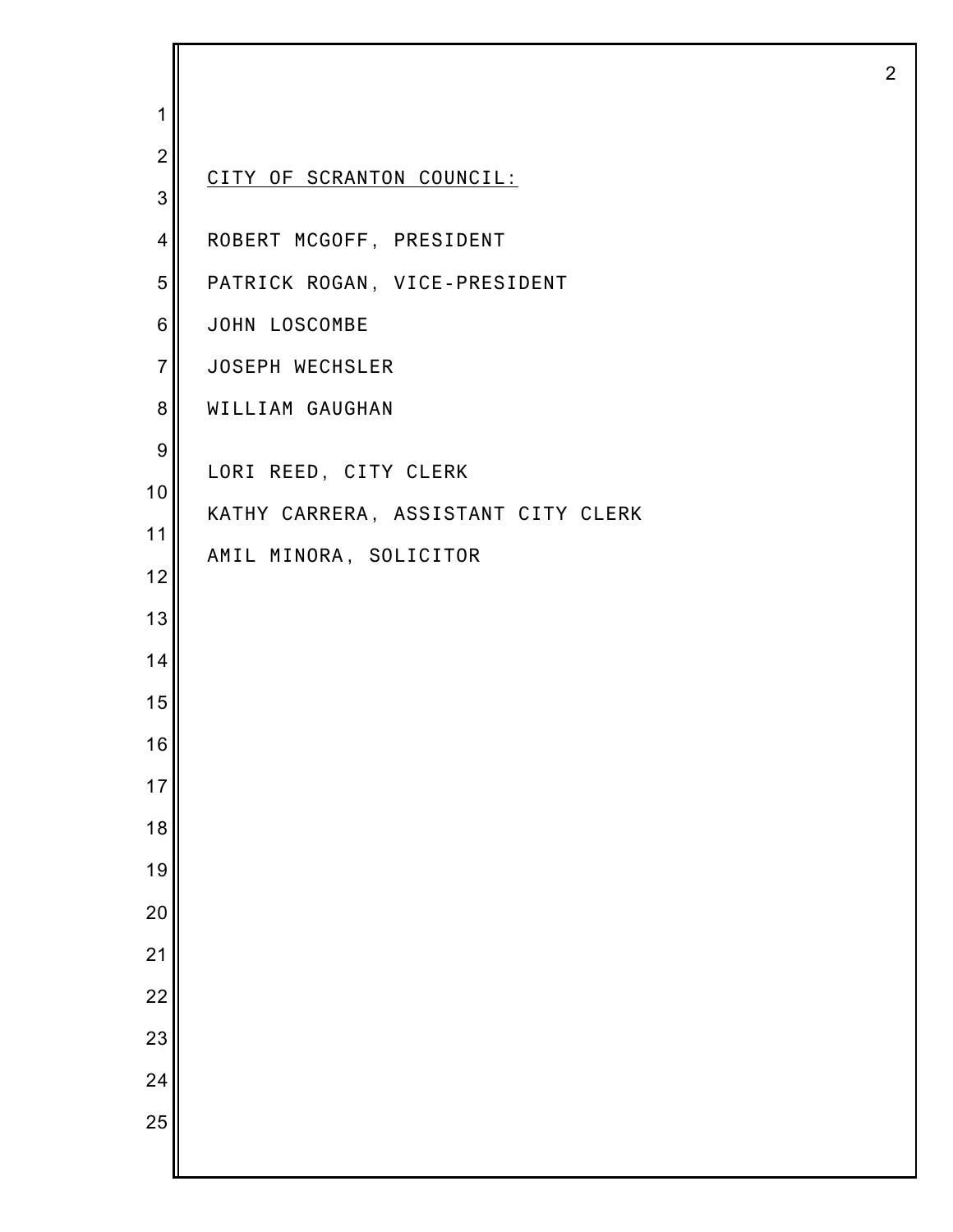|                | 3                                                      |
|----------------|--------------------------------------------------------|
| 1              | (Pledge of Allegiance recited and moment of reflection |
| $\overline{2}$ | observed.)                                             |
| 3              | MR. MCGOFF: Roll call, please.                         |
| 4              | MS. CARRERA: Mr. Wechsler.                             |
| 5              | MR. WECHSLER: Here.                                    |
| 6              | MS. CARRERA: Mr. Rogan.                                |
| $\overline{7}$ | MR. ROGAN: Here.                                       |
| 8              | MS. CARRERA: Mr. Loscombe.                             |
| 9              | MR. LOSCOMBE: Here.                                    |
| 10             | MS. CARRERA: Mr. Gaughan.                              |
| 11             | MR. GAUGHAN: Here.                                     |
| 12             | MS. CARRERA: Mr. McGoff.                               |
| 13             | MR. MCGOFF: Here. Dispense with                        |
| 14             | the reading of the minutes.                            |
| 15             | MS. REED: THIRD ORDER.<br>$3 - A$ .                    |
| 16             | MINUTES OF THE SCRANTON HOUSING AUTHORITIES            |
| 17             | REGULAR MEETING HELD FEBRUARY 3, 2014.                 |
| 18             | MR. MCGOFF: Are there any comments?                    |
| 19             | If not, received and filed.                            |
| 20             | MS. REED: 3-C. LACKAWANNA COUNTY                       |
| 21             | PLANNING COMMISSION SUBDIVISION AND LAND               |
| 22             | DEVELOPMENT EVALUATION RECEIVED FEBRUARY 12,           |
| 23             | 2014.                                                  |
| 24             | MR. MCGOFF: Are there any comments?                    |
| 25             | If not, received and filed.                            |
|                |                                                        |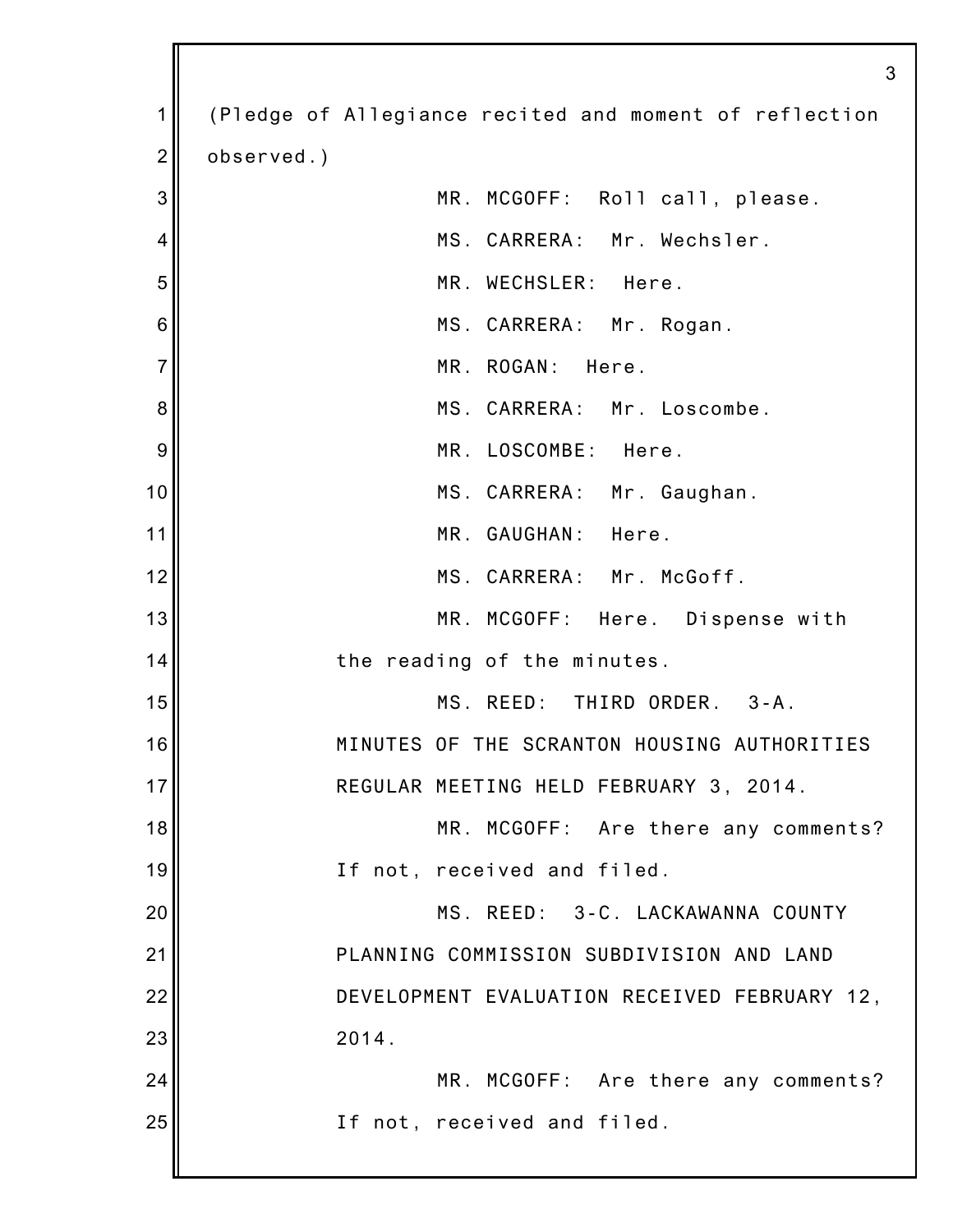|                | 4                                           |
|----------------|---------------------------------------------|
| 1              | Clerks notes?                               |
| $\overline{2}$ | MS. REED: None this evening,                |
| 3              | Mr. McGoff.                                 |
| 4              | MR. MCGOFF: Any council members             |
| 5              | have announcements at this time?            |
| 6              | MR. LOSCOMBE: If I could, I would           |
| $\overline{7}$ | just to like to thank everyone for their    |
| 8              | prayers and their calls, their cards and    |
| 9              | their offers of condolences on the passing  |
| 10             | of my sister, Kathy Martin, in this past    |
| 11             | week. It's been a bittersweet week, because |
| 12             | also during that time we enjoyed the birth  |
| 13             | of our newest grand daughter, Grace Lynn,   |
| 14             | and just today I received the word from my  |
| 15             | other daughter that she will be having a    |
| 16             | child in September, so I must be getting    |
| 17             | old, that will be my sixth grandchild.      |
| 18             | But it's been a week of, you know, a        |
| 19             | lot of mixture, but thank you everyone for  |
| 20             | praying for us and giving us that strength. |
| 21             | Thank you.                                  |
| 22             | MR. MCGOFF: Anyone else? I would            |
| 23             | just like to remind everyone that this      |
| 24             | coming Saturday is the St. Patrick's Day    |
| 25             | parade in downtown Scranton. To me it's a   |
|                |                                             |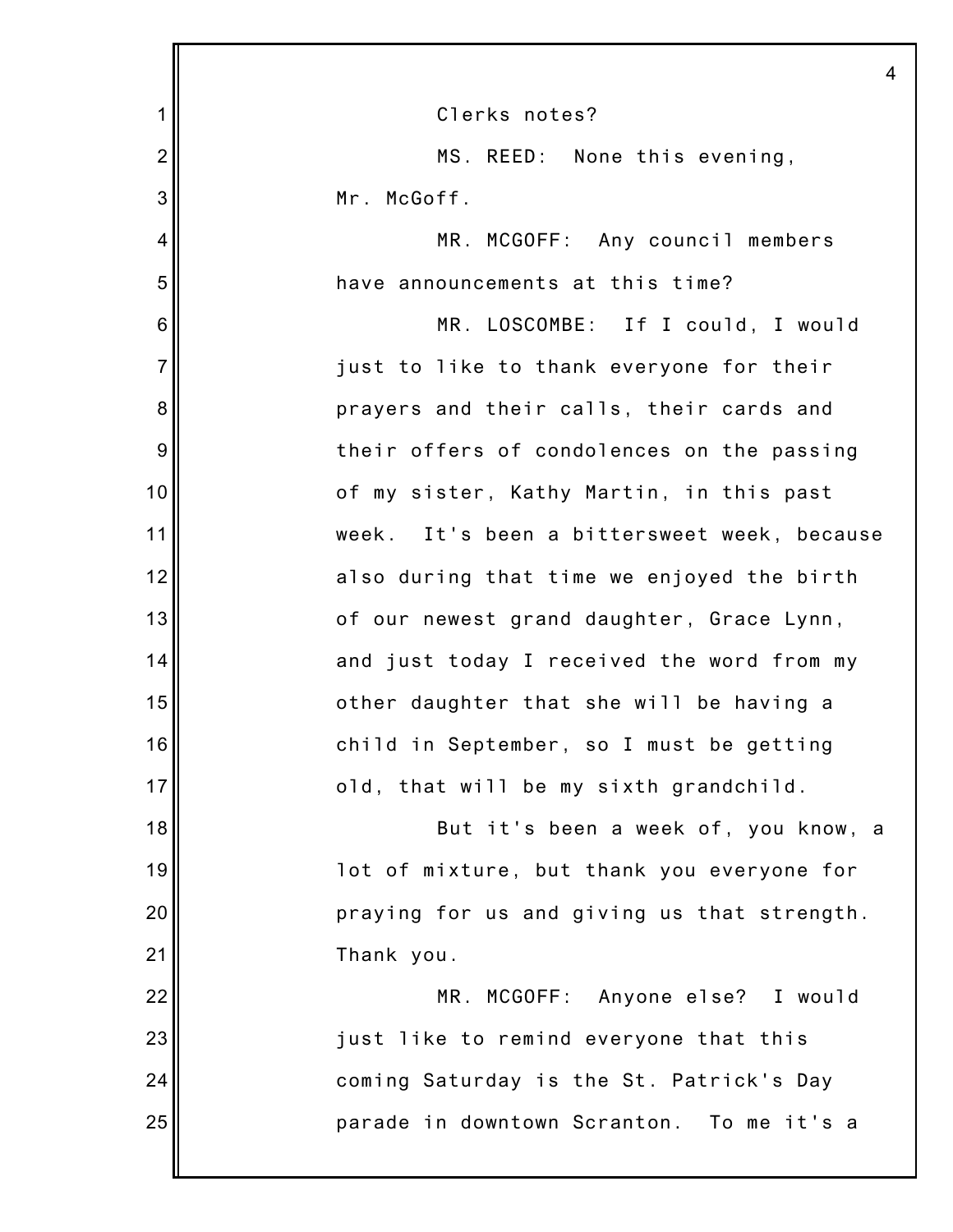|                | 5                                            |
|----------------|----------------------------------------------|
| 1              | great day for the City of Scranton and       |
| $\overline{2}$ | surrounding communities. I just ask that     |
| 3              | everyone be responsible. Please don't make   |
| 4              | it a day that people will regret. It's a     |
| 5              | fun time for families and the parade and     |
| 6              | hopefully everyone in the city and the       |
| $\overline{7}$ | surrounding communities can enjoy it. So     |
| 8              | again, just be responsible. And that is      |
| 9              | a11.                                         |
| 10             | MS. REED: FOURTH ORDER. CITIZENS'S           |
| 11             | PARTICIPATION.                               |
| 12             | MR. MCGOFF: First speaker is                 |
| 13             | Mr. Bill Jackowitz.                          |
| 14             | MR. JACKOWITZ: Good evening,                 |
| 15             | Scranton City Council and Amil, Mrs. Reed.   |
| 16             | First of all, I'd like to start off          |
| 17             | by saying it was a long time coming where we |
| 18             | finally got some people in here that were    |
| 19             | able to answer some questions and give us    |
| 20             | some advice on how to get the city out of    |
| 21             | the situation it's been in for 22 years.     |
| 22             | My question to Scranton City Council         |
| 23             | is will you be committed to following        |
| 24             | Mr. Amaroso's solutions and suggestions when |
| 25             | you finally get his final report or are we   |
|                |                                              |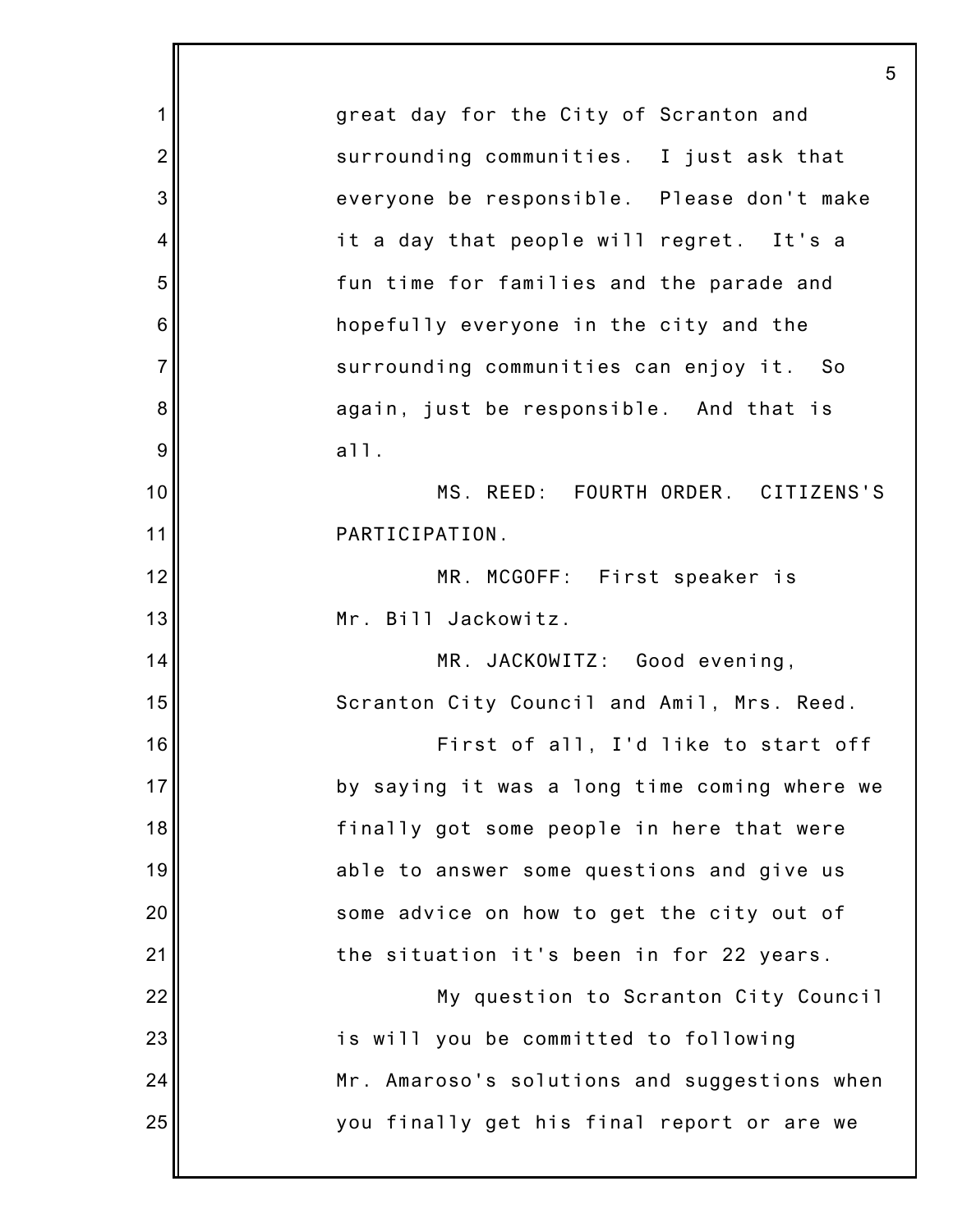|                | 6                                            |
|----------------|----------------------------------------------|
| 1              | just going to continue to play politics?     |
| $\overline{2}$ | MR. MCGOFF: Do you want a response           |
| 3              | at this time or --                           |
| 4              | MR. JACKOWITZ: Can you give me a             |
| 5              | response during motions, please?             |
| 6              | MR. MCGOFF: Sure.                            |
| $\overline{7}$ | MR. JACKOWITZ: I'd appreciate that           |
| 8              | and I think the citizens throughout the city |
| $9$            | would probably appreciate that.              |
| 10             | Going in the same line of                    |
| 11             | questioning or thought, after 12 years and   |
| 12             | 113 questions I finally got an answer from   |
| 13             | Councilman Gaughan. He called me last week   |
| 14             | and gave me an answer to one of my questions |
| 15             | and I really appreciate that, councilman     |
| 16             | Gaughan. It's the first time in 12 years I   |
| 17             | actually got an answer to my question.       |
| 18             | Now, on along the same lines again I         |
| 19             | submitted ten questions twice to city        |
| 20             | council. I'm hoping that during motions      |
| 21             | today some of my ten questions will be       |
| 22             | answered. I have been assured by the         |
| 23             | secretary that the council members have      |
| 24             | received my questions, so I followed the     |
| 25             | rules and submitted them in writing so I     |
|                |                                              |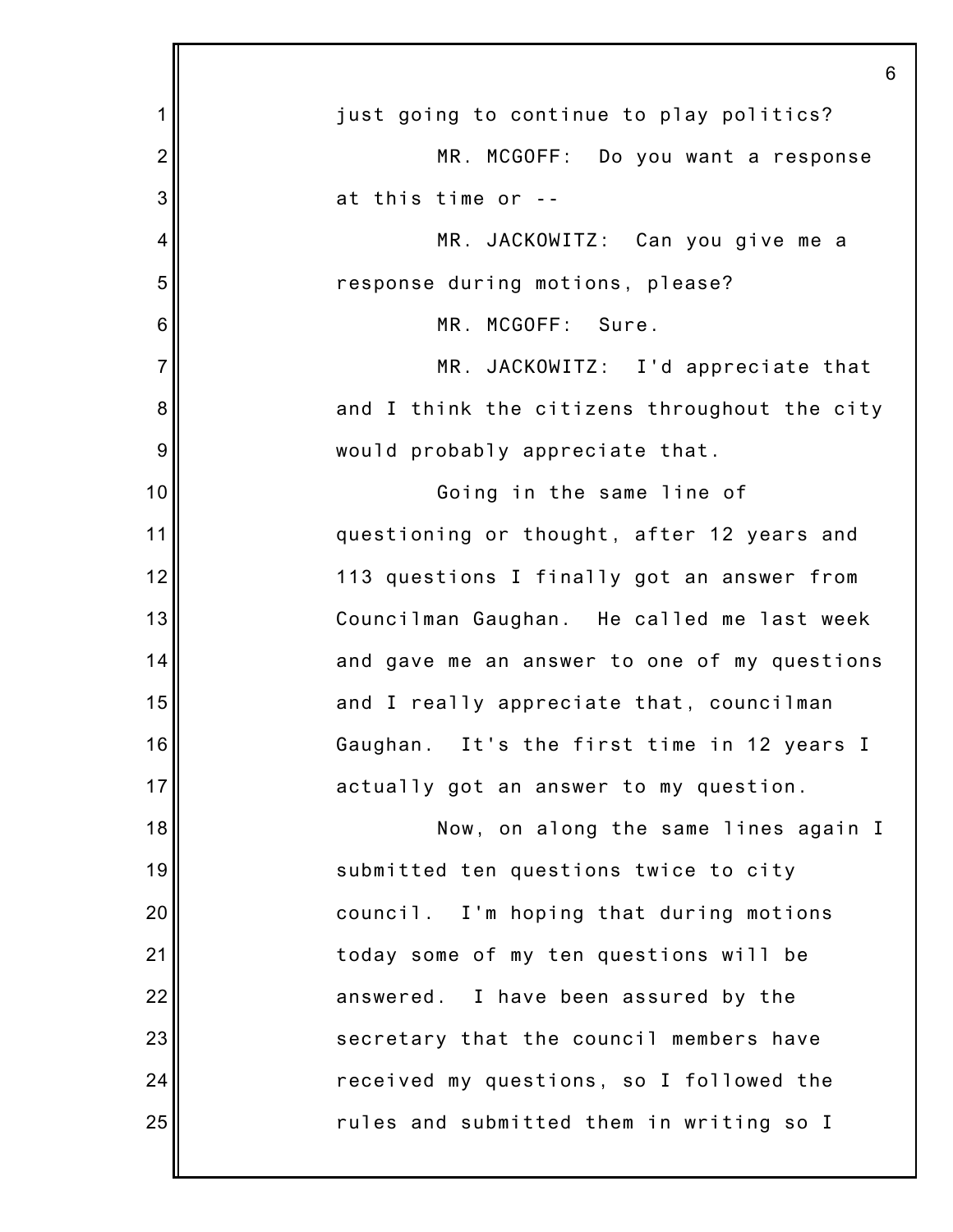|                | $\overline{7}$                               |
|----------------|----------------------------------------------|
| $\mathbf 1$    | hope that city council follows the same      |
| $\overline{2}$ | rules and answers some of these questions    |
| 3              | for me. I would greatly appreciate that.     |
| 4              | Changing subjects a little bit, what         |
| 5              | some of the citizens have been talking for   |
| 6              | years, 10 years, 12 years, myself 12 years,  |
| $\overline{7}$ | what we were saying was going to happen is   |
| 8              | actually happening now, and I'm seeing some  |
| $9\,$          | change of opinions on some people's thinking |
| 10             | and they are actually doing maybe a 180 or a |
| 11             | 360 because they are actually agreeing with  |
| 12             | what citizens have been saying for years.    |
| 13             | Some of us knew that this was going to       |
| 14             | happen. There was no way it could not have   |
| 15             | happened. The house of cards, the financial  |
| 16             | house of cards had to crumble, and it's      |
| 17             | finally -- it's coming to fruition now, and  |
| 18             | people in the city are finally starting to   |
| 19             | wake up and they are finally starting to     |
| 20             | realize that, you know, some of this could   |
| 21             | have been prevented.                         |
| 22             | You know, those three to two votes           |
| 23             | we had for years, they put the City of       |
| 24             | Scranton 50 years behind in my humble        |
| 25             | opinion, at least. Those 3-2 votes killed    |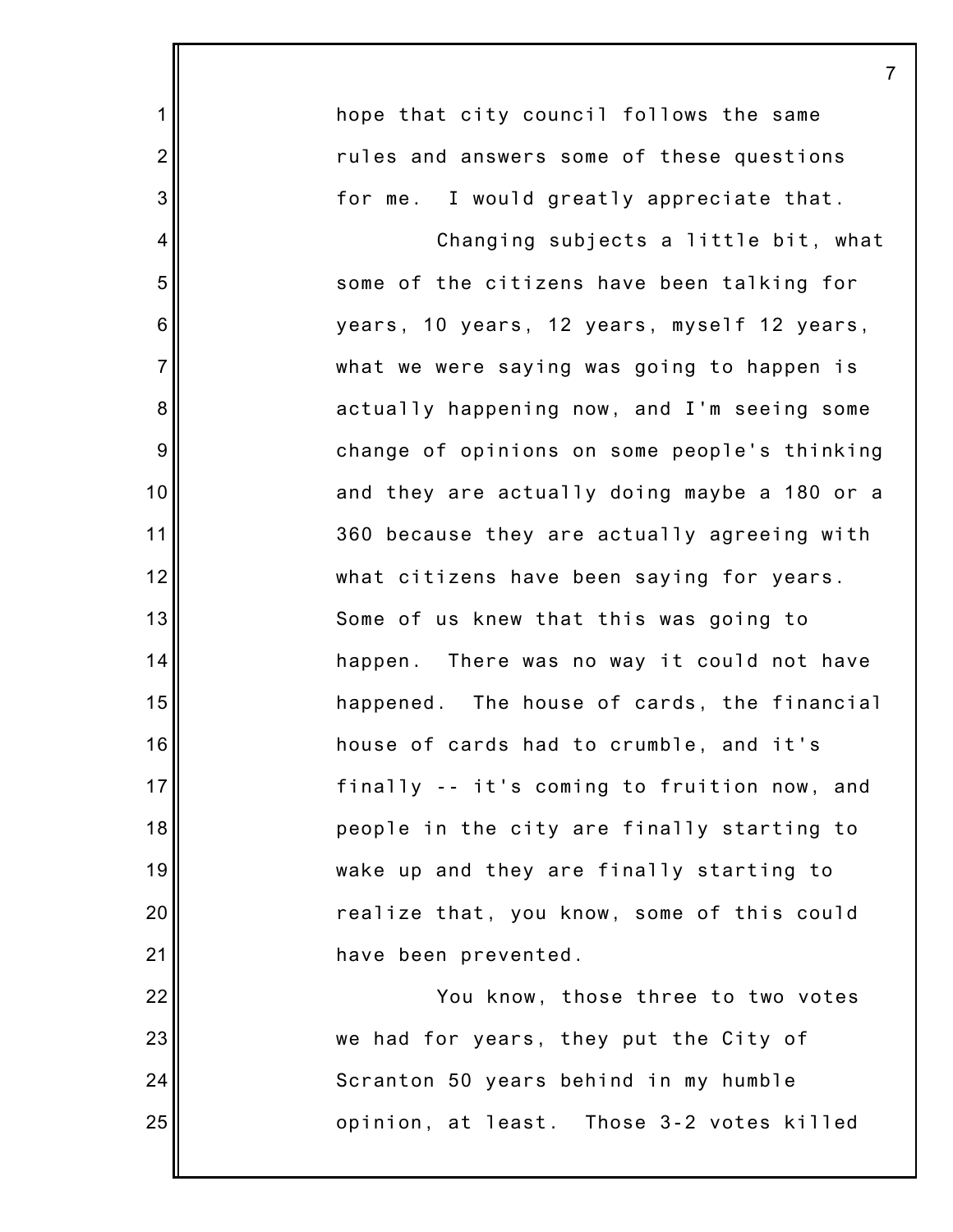|                | 8                                            |
|----------------|----------------------------------------------|
| $\mathbf 1$    | us, and I have think people know what 3 to 2 |
| $\overline{2}$ | votes I'm talking about. It set us way       |
| 3              | behind and we continue to go deeper and      |
| 4              | deeper in the hole and nothing was ever      |
| 5              | being accomplished.                          |
| 6              | I mean, the money went downtown, but         |
| $\overline{7}$ | looks at what's happened downtown. People    |
| 8              | are leaving downtown. Yeah, people are       |
| $9\,$          | moving in, they are moving into apartments.  |
| 10             | Yeah, we are getting students, we are        |
| 11             | getting medical college students to move in, |
| 12             | but the only people making any money of this |
| 13             | are the realtors and the landlords and the   |
| 14             | developers. The city is not making any       |
| 15             | money because the students are not working   |
| 16             | in most cases, so they are not paying wage   |
| 17             | taxes, they are not paying any property      |
| 18             | taxes because they don't own the property,   |
| 19             | they are renting. Yeah, they are -- they     |
| 20             | are probably helping the landlord out by     |
| 21             | paying the rent and by paying their rent and |
| 22             | the landlord paying their property taxes,    |
| 23             | but again, the city is really not making     |
| 24             | out, and the taxpayers, the property owners, |
| 25             | the ones who do pay the bills and pay the    |
|                |                                              |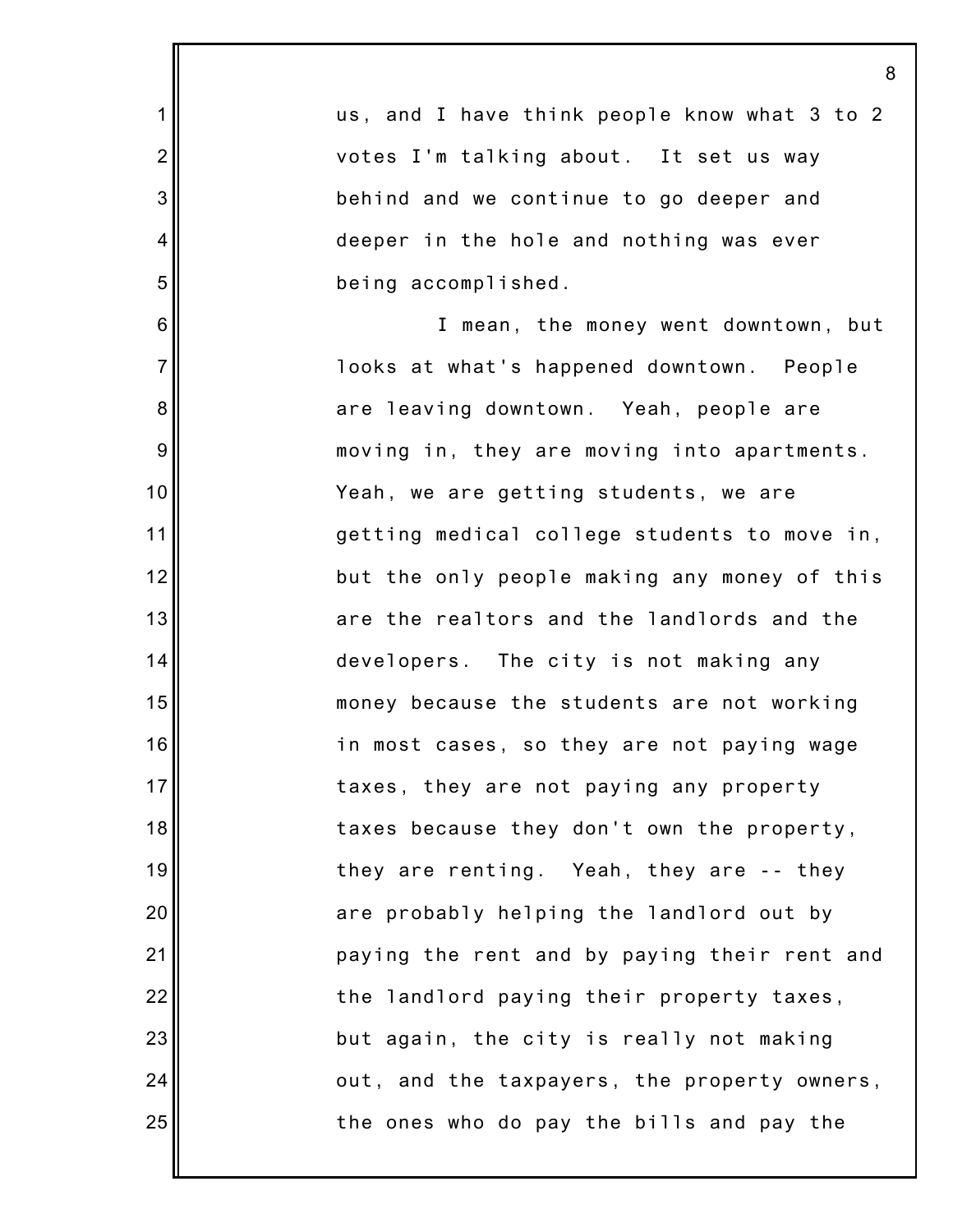taxes, they are not really getting, you know, anything out of this. The developers they are doing pretty well for themselves and I'm glad to see the development, don't get me wrong, but we need to do something to bring more tax money and revenue into the city. We have talked about this for year and years and years and I'm just hoping that some day it will eventually happen and the city will get back on the right track.

1

2

3

4

5

6

7

8

9

10

11

12

13

14

15

16

17

18

19

20

21

22

23

24

25

Again, that's why I asked will city council support the recommendations and the decisions that Mr. Amaroso makes when he finally comes out with his final report in I think six months or three more months or however long it's going to be because it's going to hurt. You are probably going to hurt a lot of people's feelings, you know, but it's been a long time coming and it might have to happen and I just hope that city council supports whatever recommendations that come out and we can finally get the City of Scranton back on track.

Well, I guess that's about it for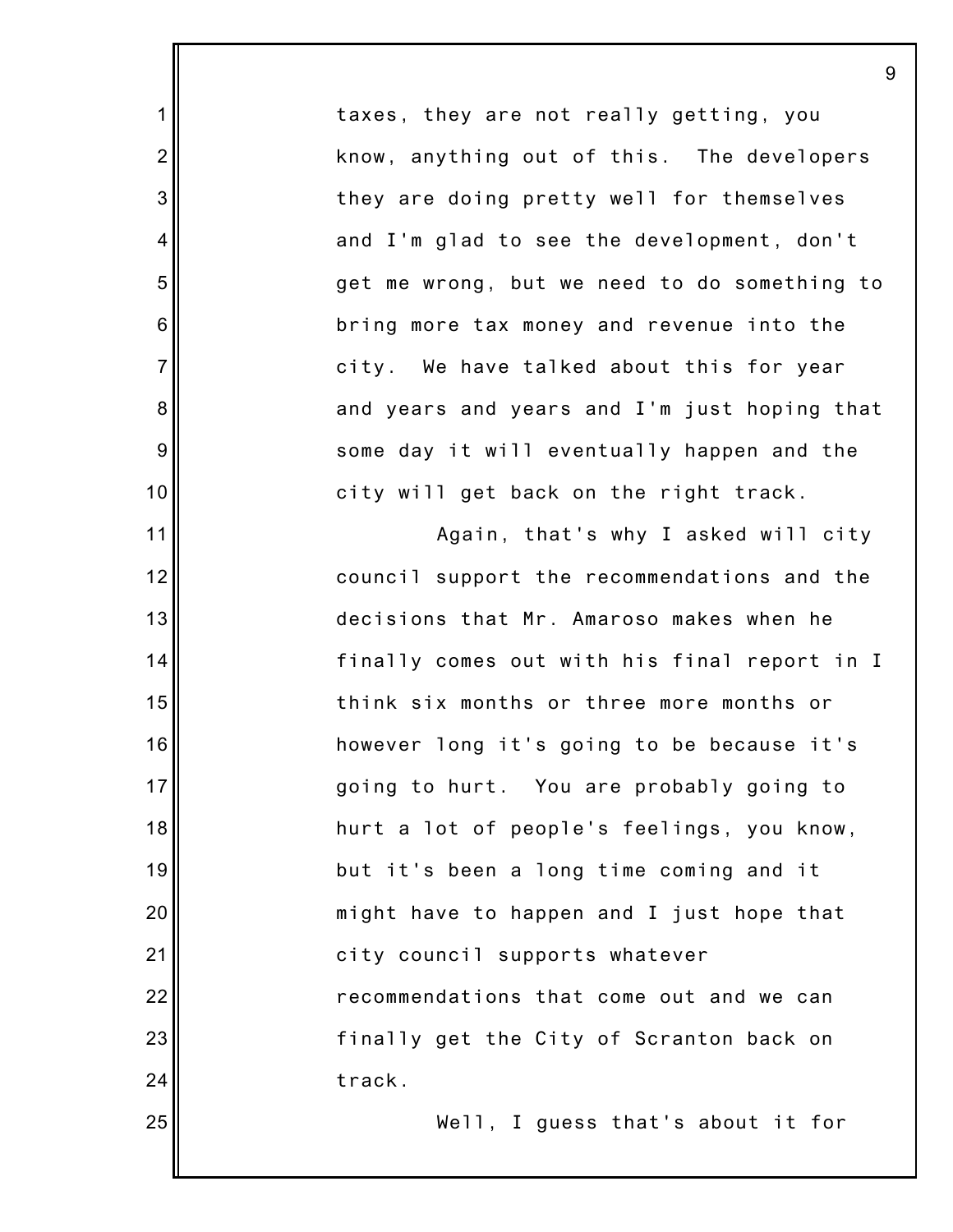|                | 10                                           |
|----------------|----------------------------------------------|
| 1              | tonight. Have a good evening.                |
| $\overline{2}$ | MR. LOSCOMBE: Thank you.                     |
| 3              | MR. MCGOFF: I would just like to             |
| 4              | answer your one question at this point at    |
| 5              | this time, I think all of the council is     |
| 6              | committed to not blindly follow the          |
| $\overline{7}$ | recommendations of Mr. Amaroso, but I think  |
| 8              | we are all committed to working with the     |
| 9              | administration and with the consultants to   |
| 10             | resolve the issues that we have. I don't     |
| 11             | think anyone here has indicated any          |
| 12             | differently. And we look -- as I said,       |
| 13             | during the caucus we look forward to working |
| 14             | with the administration to solve the mutual  |
| 15             | problems, the problems of the City of        |
| 16             | Scranton.                                    |
| 17             | Next speaker is Mr. Doug Miller.             |
| 18             | MR. MILLER: Good evening, Council.           |
| 19             | Doug Miller, Scranton. Am I'm very pleased   |
| 20             | that we had such an informative session this |
| 21             | evening with Mr. Amaroso. I came out of      |
| 22             | that learning a great deal, a lot of         |
| 23             | information that, you know, a lot of us I'm  |
| 24             | sure weren't aware of.                       |
| 25             | You know, when the idea of a                 |
|                |                                              |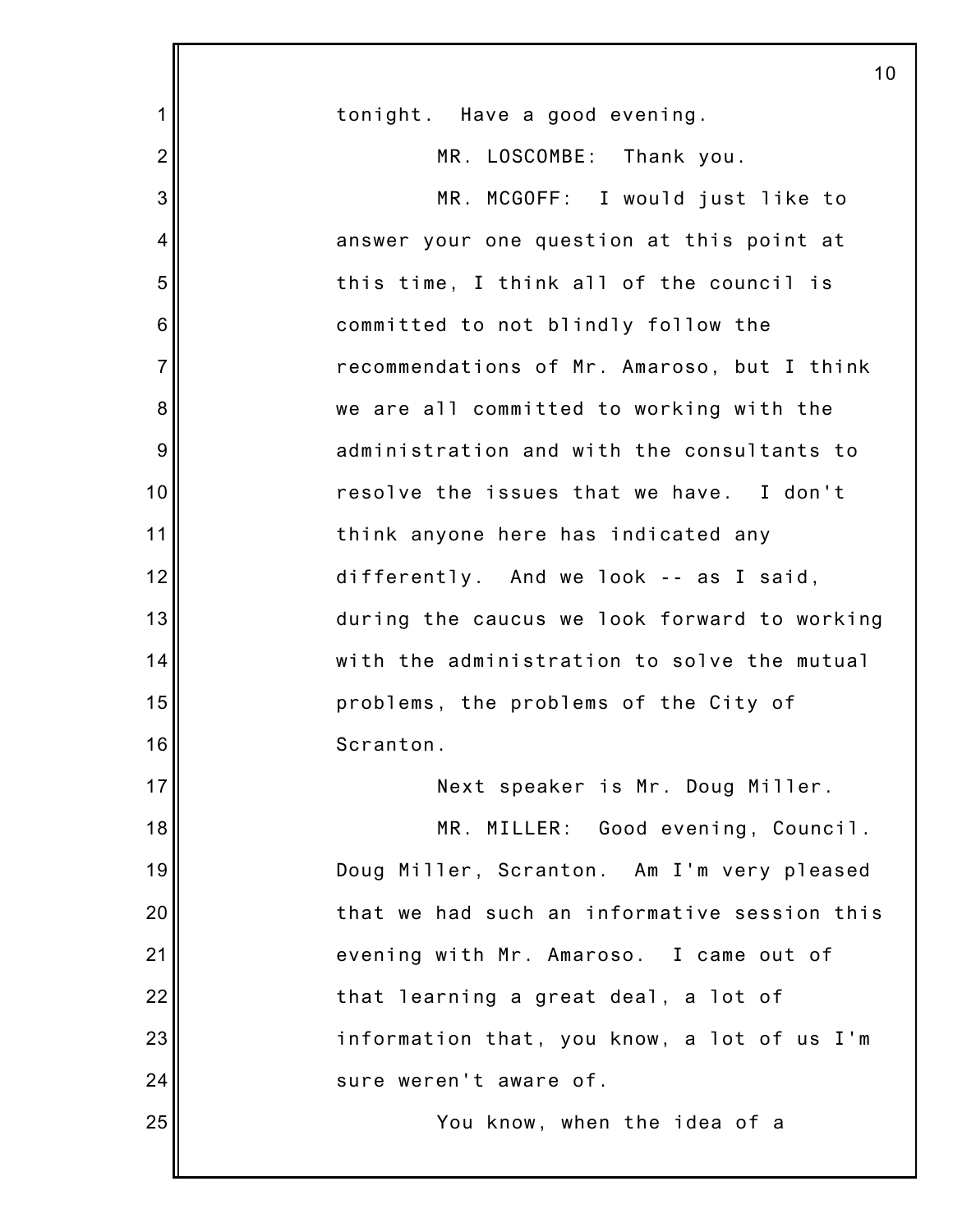consultant came about a short time ago by the new administration, I certainly was quite baffled and puzzled by that idea. I asked myself why did we just go through the process of electing a new mayor who claimed to have a vision for the city, why did we go through the process of electing new individuals to a council who also claimed to have a vision for the city? You know, as I stood here this evening and I listened to Mr. Amaroso discuss his findings in the short three-month time he has been here, I couldn't just help but acknowledge the fact

11

1

2

3

4

5

6

7

8

9

10

11

12

13

14

15

16

17

18

19

20

21

22

23

24

25

that yet again there is not one thing that he discussed that we didn't already know. I can recall in multiple occasions our previous Finance Chair sat right here as he did and gave similar Power Point presentations on the state of the city, and he discussed factual information such as we currently at a 86 percent tax collection rate. I think anybody that paid attention would have already been aware of that and we discussed measures that needed to be taken,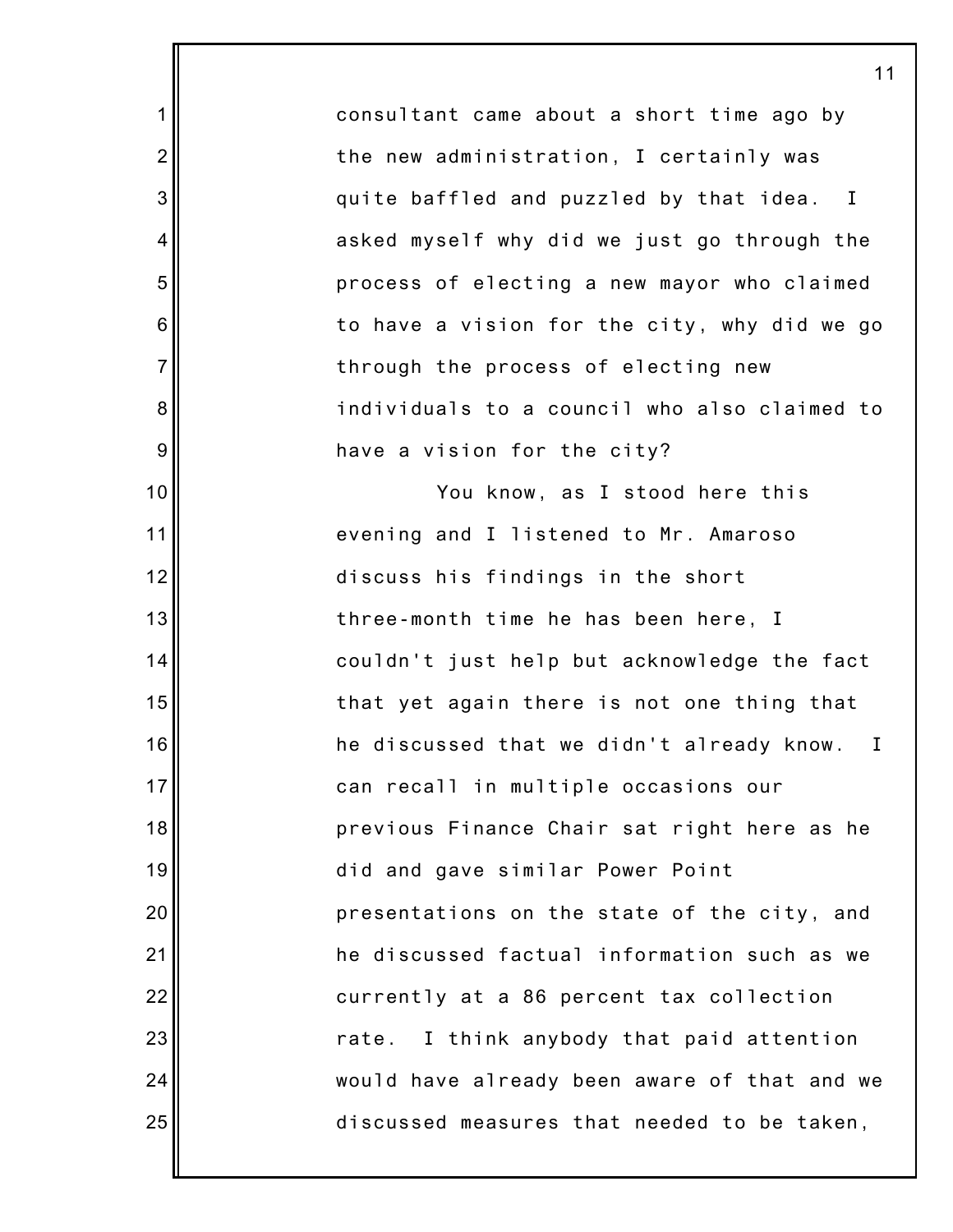|                 | 12                                           |
|-----------------|----------------------------------------------|
| 1               | so it's no secret that we all should are     |
| $\overline{2}$  | been aware of that piece of information.     |
| 3               | We also talked about the biggest             |
| $\overline{4}$  | gorilla in the closet and that's nonprofits  |
| 5               | and PILOTS. We have been discussing that     |
| $6\phantom{1}6$ | for the last 12 years. Again, not a secret.  |
| $\overline{7}$  | So out of all of the discussion and all of   |
| 8               | the time we have taken to gather all of      |
| 9               | this, you know, research by Mr. Amaroso I    |
| 10              | think we have to ask ourselves are we really |
| 11              | going somewhere or are we just continuing to |
| 12              | just spin around and chase our tail so to    |
| 13              | speak because we have an accomplished a      |
| 14              | single, solitary thing.                      |
| 15              | And then I took the time to do some          |
| 16              | homework on Mr. Amaroso and I found some     |
| 17              | things that are some what disturbing, and    |
| 18              | I'm not here to make accusations or, you     |
| 19              | know, accuse individuals of wrongdoing, I    |
| 20              | can only cite things that are in black and   |
| 21              | white and hope that we can hopefully         |
| 22              | possibly get answers to these questions, but |
| 23              | upon doing research I found that Mr. Amaroso |
| 24              | was a former hospital CEO of St. Vincent's   |
| 25              | Hospital dating back to 2006, and according  |
|                 |                                              |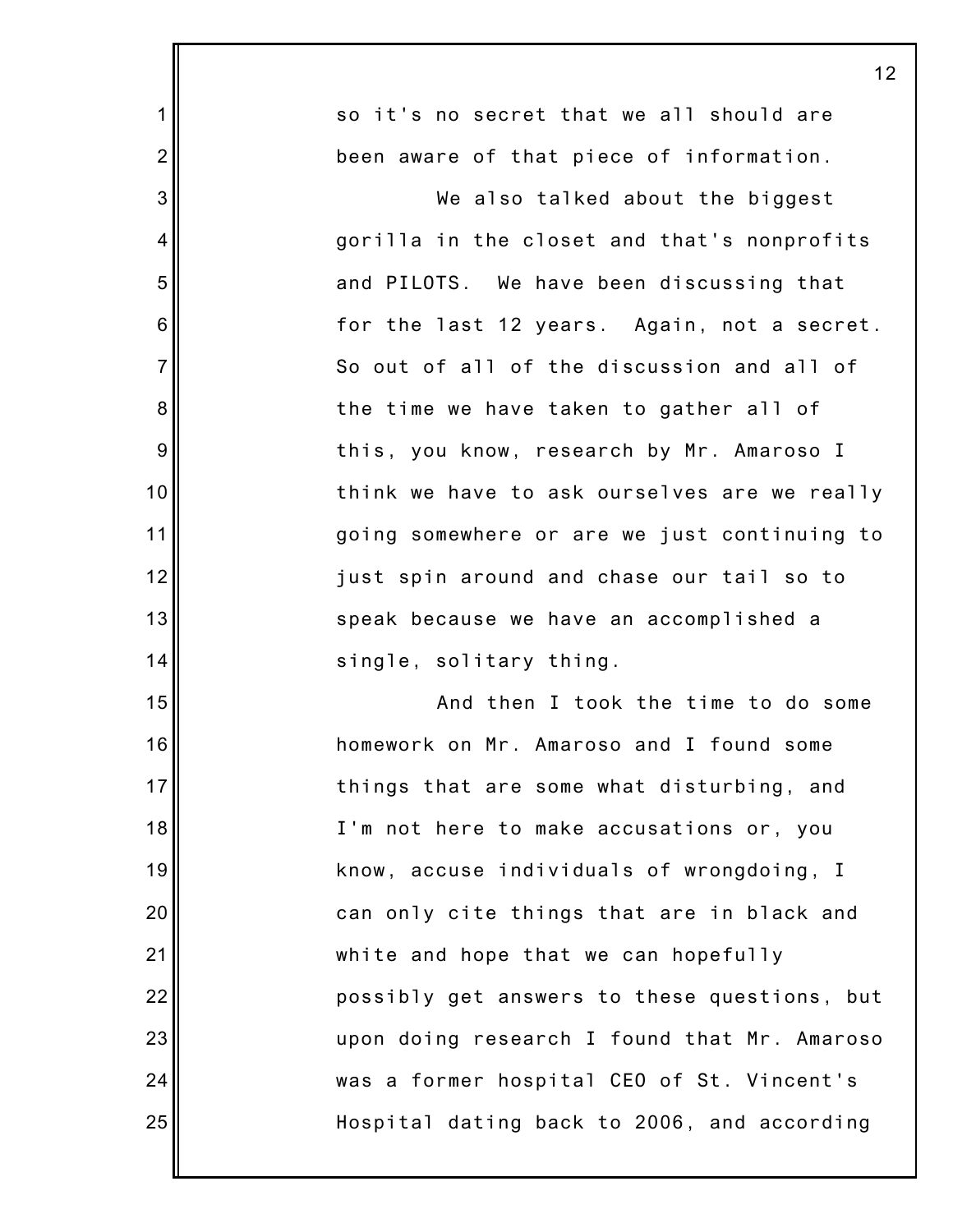|                 | 1                                            |
|-----------------|----------------------------------------------|
| 1               | to my research from articles that came from  |
| $\overline{2}$  | the New York Post, he oversaw excessive      |
| 3               | spending at this institution that lead to a  |
| 4               | billion dollars in debt and bankruptcy.      |
| 5               | And upon further research it was             |
| 6               | discussed in these articles and              |
| $\overline{7}$  | investigations that were undertaken by the   |
| $\bf 8$         | District Attorney's Office in New York City  |
| 9               | and lawyers who represented doctors and      |
| 10              | nurses that were working at this hospital    |
| 11              | that this was a grand scheme, a well thought |
| 12              | out plan, and Mr. Amaroso was the captain of |
| 13              | this ship and he oversaw the fiscal          |
| 14              | mismanagement of St. Vincent's Hospital.     |
| 15              | Millions and millions of dollars             |
| 16 <sup>1</sup> | were squandered on golf outings, luxurious   |
| 17              | vacations, employees making multi-million    |
| 18              | dollar salaries, all of this done so that th |
| 19              | institution could file bankruptcy because    |
| 20              | obviously they had to have a reason to allow |
| 21              | the institution to be shut down because the  |
| 22              | state obviously wasn't going it allow it.    |
| 23              | This was a hospital that was overseen by a   |
| 24              | Catholic charity in New York City.           |
| 25              | And so after concluding my research          |
|                 |                                              |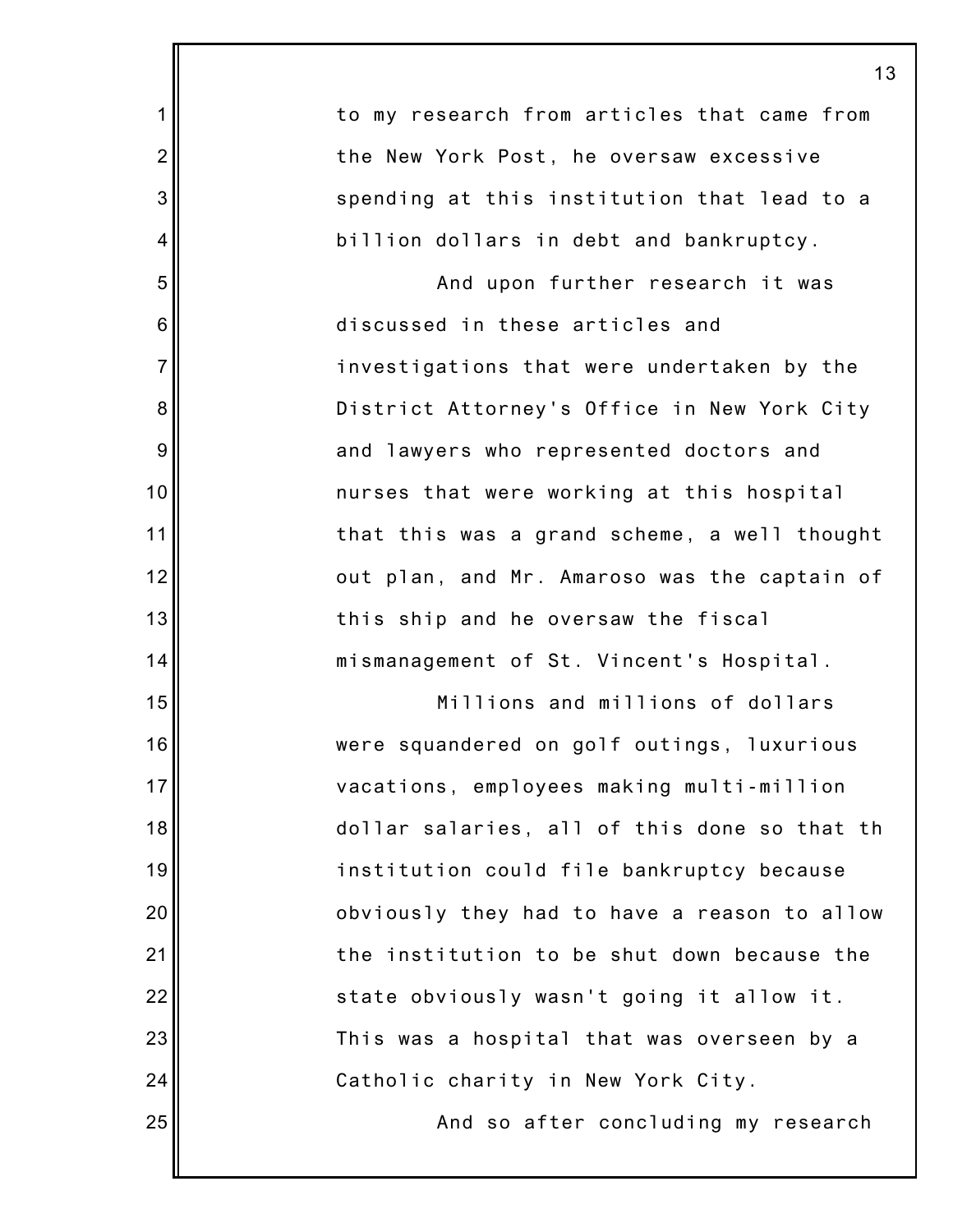|                  | 1.                                           |
|------------------|----------------------------------------------|
| $\mathbf 1$      | I did reach out to Tom Shannehan who was a   |
| $\overline{2}$   | lawyer who did, as I said, represent doctors |
| $\mathbf{3}$     | and nurses who did sue St. Vincent's         |
| 4                | Hospital and Mr. Amaroso and I did place     |
| $\mathbf 5$      | that call and I am waiting to hear back from |
| $\,6$            | him because I do have many questions.        |
| $\overline{7}$   | And, you know, it's really                   |
| $\bf 8$          | disturbing to see that Mr. Amaroso, who      |
| $\boldsymbol{9}$ | allegedly, you know, oversaw this and        |
| 10               | allowed this to happen, that this was        |
| 11               | something that was, you know, grand scheme   |
| 12               | all planned out so that this institution can |
| 13               | be, you know, closed and sold off to a group |
| 14               | of developers who according to this article  |
| 15               | here are the Rubin family who evidently      |
| 16               | allegedly had some sort of ties to           |
| 17               | Mr. Amaroso and those around him so that     |
| 18               | they can take this property and develop it   |
| 19               | to what they saw it fit their needs at the   |
| 20               | time.                                        |
| 21               | And so tonight when we sit here and          |
| 22               | we listen to Mr. Amaroso give a presentation |
| 23               | on what his alleged vision is for the city,  |
| 24               | I think we have to question his integrity,   |
| 25               | his accountability, and most of all his      |

I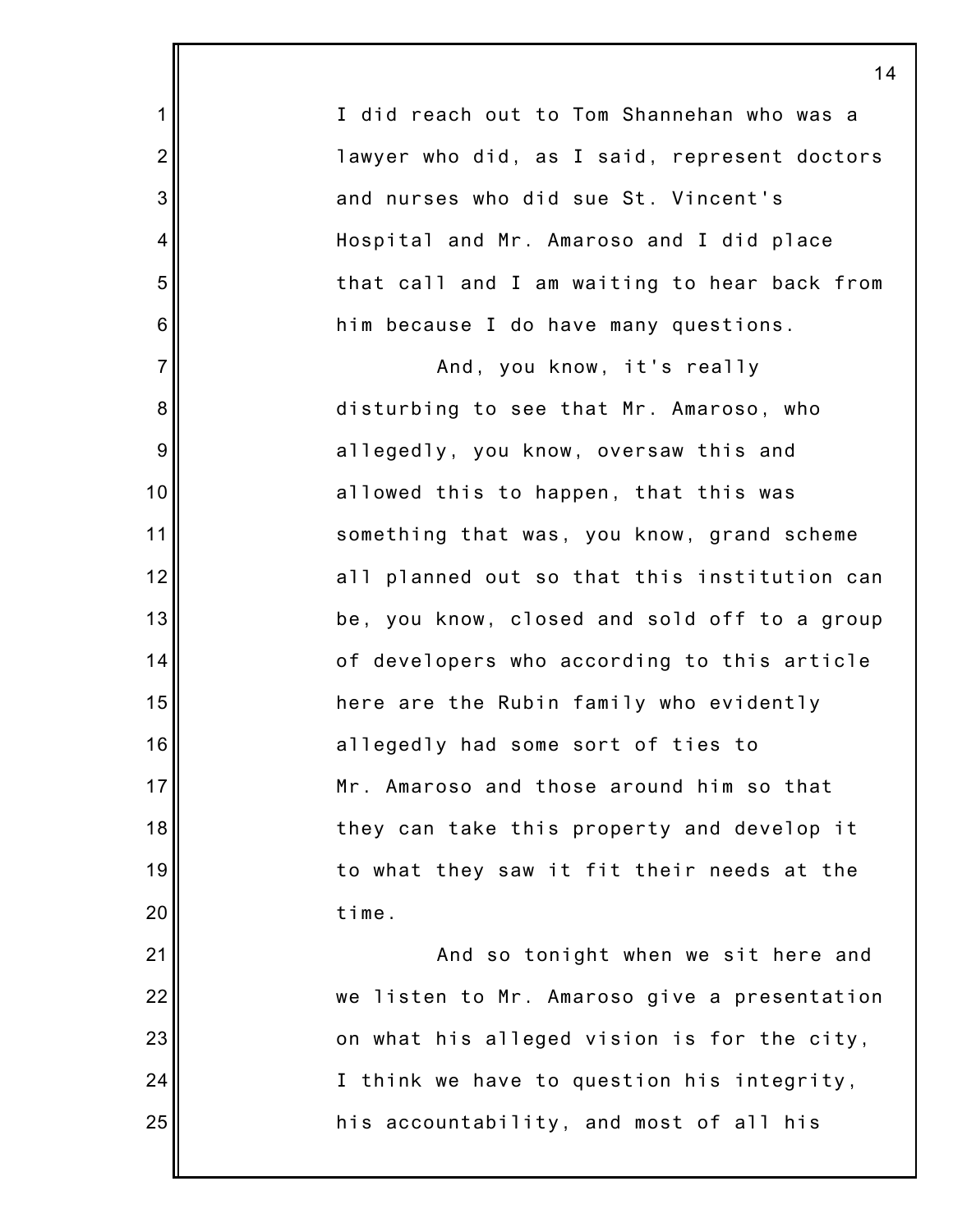1 2 3 4 5 6 7 8 9 10 11 12 13 14 15 16 17 18 19 20 21 22 23 24 25 15 qualifications and my question I guess before I leave the podium is was this council aware of any of this and did you take the time to do some research on Mr. Amaroso? But I think the most important question we could ask this evening is did Mr. Courtright take the time to do this investigation because that was his handpicked individual to come and help lead the way for us. Were we aware of this? And that's my question. MR. MCGOFF: Thank you, Mr. Miller. MR. MILLER: That was a question, I posed to council. Were you aware of any of this information? MR. MCGOFF: I was not aware of anything that you said concerning Mr. Amaroso. MR. MILLER: Do you -- MR. MCGOFF: Thank you. MR. MILLER: Well, I do believe that this council shouldn't just let this get swept under the rug like we seem to let everything get swept under the rug. We face serious financial challenges and we have an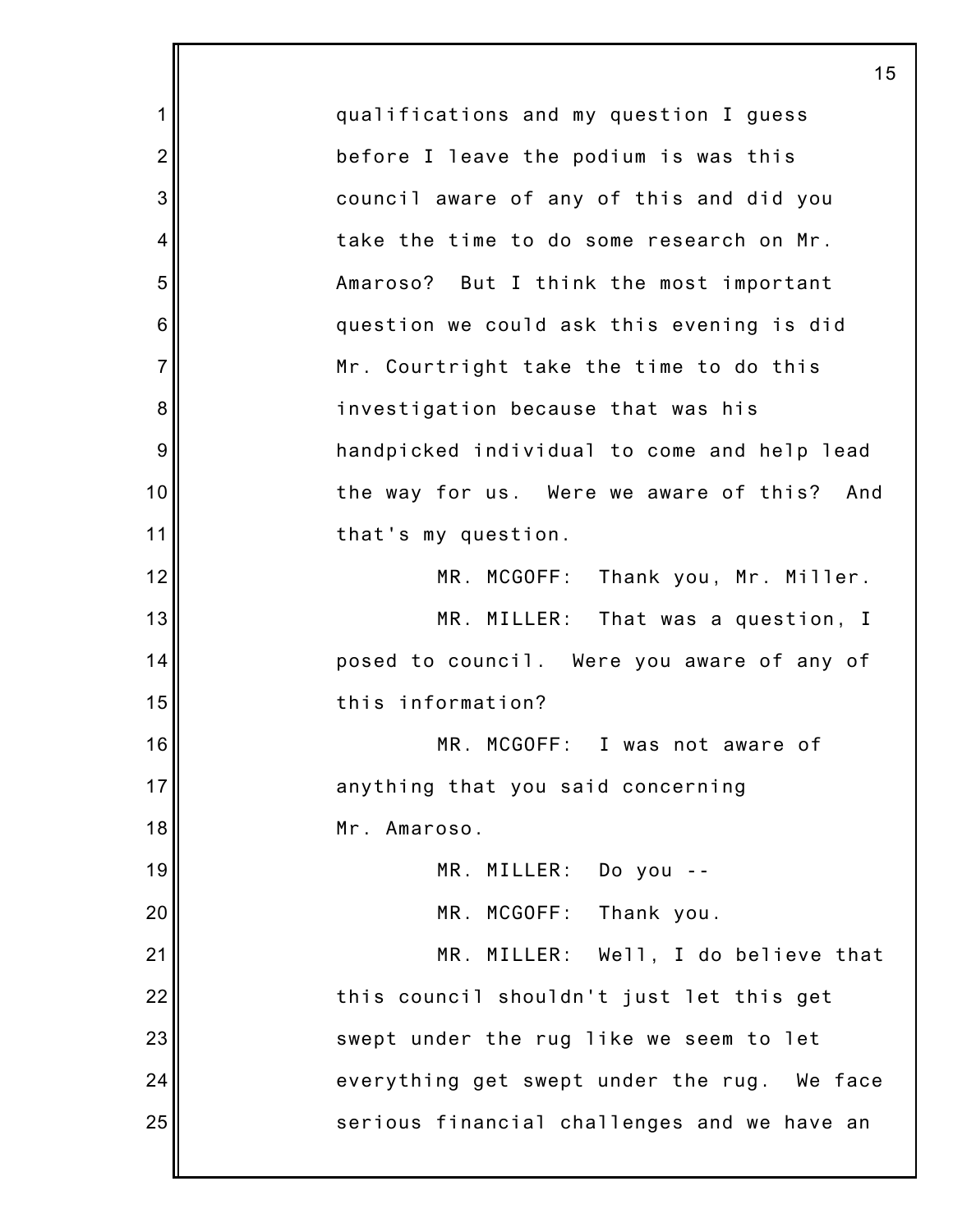|                 | 16                                           |
|-----------------|----------------------------------------------|
| $\mathbf 1$     | obligation to take it serious. If this       |
| $\overline{2}$  | individual did definitely do this, then I    |
| 3               | don't understand why we are taking any of    |
| 4               | his advice. We have an obligation to solve   |
| 5               | our own problems, so maybe it's time we roll |
| $6\phantom{1}6$ | up our own sleeves --                        |
| $\overline{7}$  | MR. MCGOFF: Thank you, Mr. Miller.           |
| 8               | MR. MILLER: -- and do our homework.          |
| 9               | You're welcome. Thank you.                   |
| 10              | MR. MCGOFF: Mr. Ellman.                      |
| 11              | MR. ELLMAN: Council.                         |
| 12              | MR. LOSCOMBE: Good evening.                  |
| 13              | MR. ELLMAN: I had my usual four or           |
| 14              | five people at the grocery store comment to  |
| 15              | me that after I mentioned 40 houses for \$4  |
| 16              | million off the payroll council had nothing  |
| 17              | to comment. It just bounced off of you       |
| 18              | people. Keystone has over 100 pieces of      |
| 19              | property they are not paying taxes on now.   |
| 20              | Who is going to make it up for crying out    |
| 21              | loud?                                        |
| 22              | You know, I don't care what this             |
| 23              | Pure Charity Act says, these are businesses, |
| 24              | they are not -- they are not charities or    |
| 25              | nothing, they are businesses. They don't     |
|                 |                                              |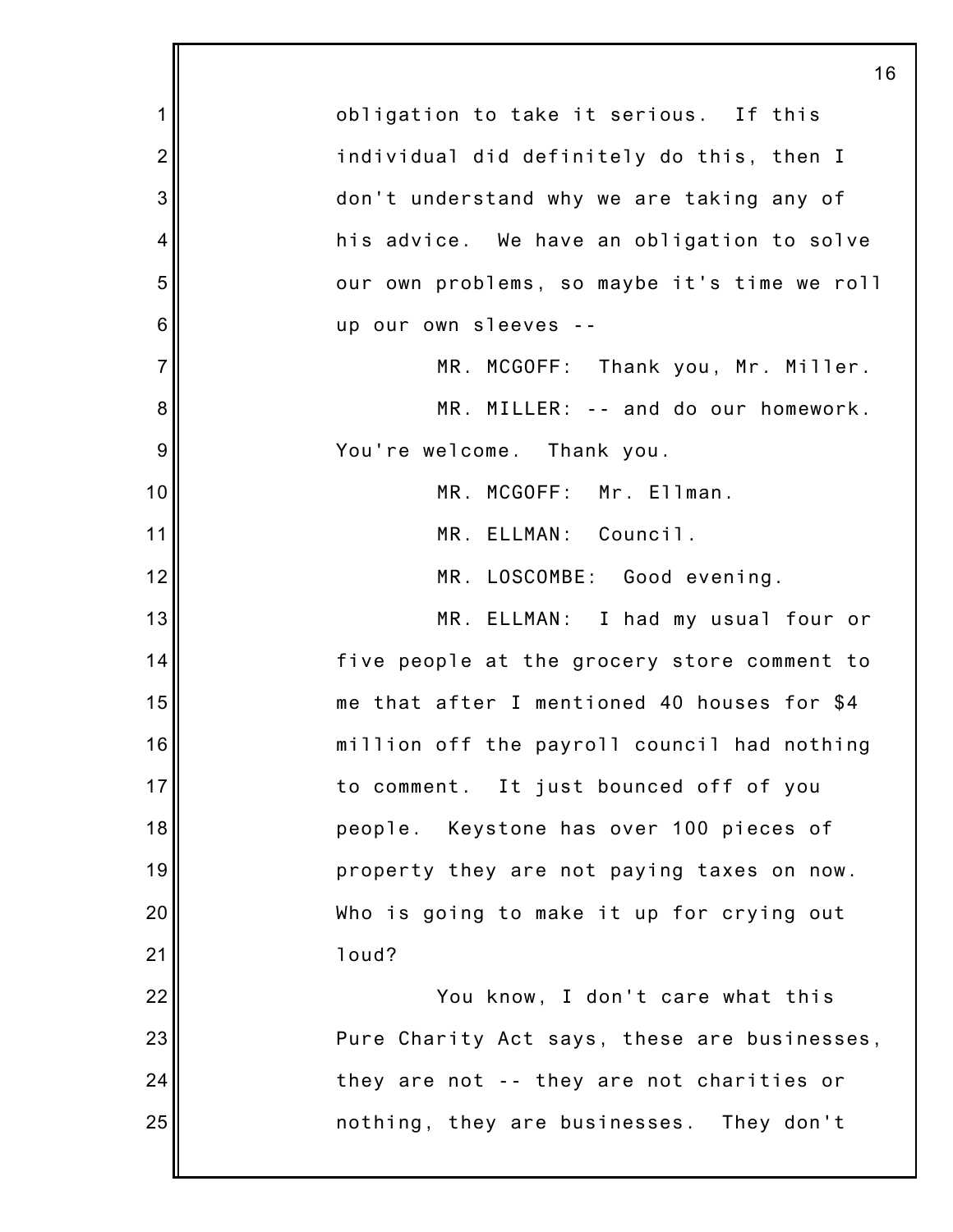fit into the Pure Charity Act anymore. The University brags they made \$400 million. Keystone got over 100 houses off. Lackawanna College says they are going to grow 40 percent. The medical school wants five acres of land around them, do you know how many houses are on the five acres around there? It just goes on and on and on and you people aren't doing nothing against the people that are causing this destruction of this city.

1

2

3

4

5

6

7

8

9

10

11

12

13

14

15

16

17

18

19

20

21

22

23

24

25

It's the all of these nonprofits, they all phony. They are a bunch of greedy parasites that have just sucked the blood out of this city and I'm not mad at council, I'm just -- it's my opinion about it. You know what we need, we need about 10 or 20 thousand homeowners to come stand in front of this building maybe they would get your attention because enough is enough and you people just don't listen to all of these gentleman and ladies that get up here week after week, it just bounces off of you.

Brother McGoff, before this year is over you are going to have to sit there and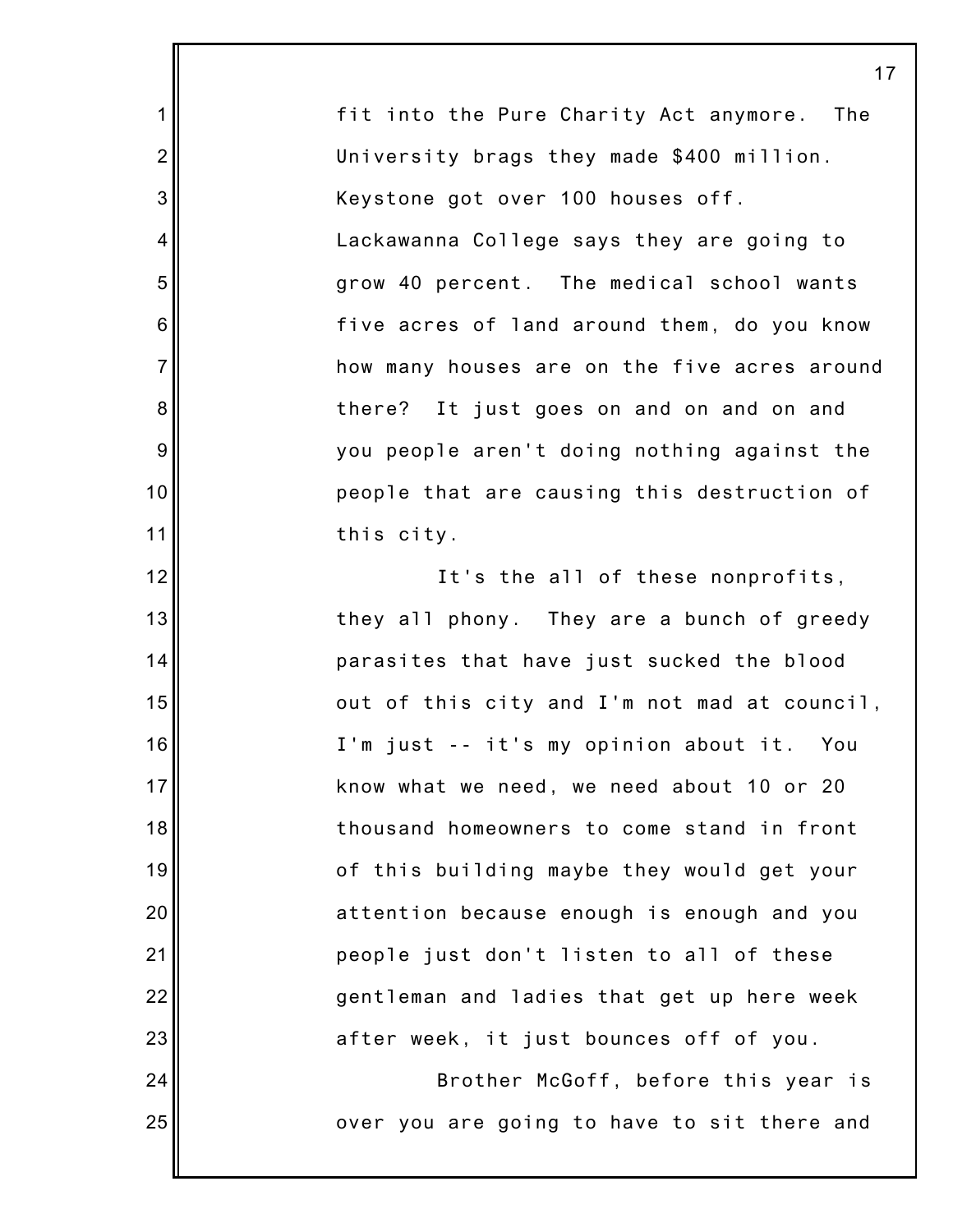|                | 18                                             |
|----------------|------------------------------------------------|
| $\mathbf 1$    | tell the people of this city there is          |
| $\overline{2}$ | another substantial tax raise coming. You      |
| 3              | know it, I know it, and people are expecting   |
| 4              | it. How did you expect us to pay?              |
| 5              | Let me tell you something, when I              |
| 6              | got our house 20 years ago Mr. DeNaples told   |
| $\overline{7}$ | me my insurance, my house note and my taxes    |
| 8              | will be one week's salary and I managed        |
| 9              | that. Now, it takes me 20 weeks of my          |
| 10             | social security money to pay the same thing.   |
| 11             | I was supposed to be retired. I'm not          |
| 12             | supposed to have to sell stuff to pay taxes    |
| 13             | and pay for school kids. I'm not supposed      |
| 14             | to have to do that, but that's what's          |
| 15             | happening in your city.                        |
| 16             | And as far as downtown and that                |
| 17             | mall, right there is what kills the mall.<br>A |
| 18             | jerk like this kickboxing downtown. You        |
| 19             | don't think that scares the hell out of        |
| 20             | women? It's bad enough having to cross the     |
| 21             | street to go to the mall and it's a death      |
| 22             | I don't think -- it scarce the hell<br>trap.   |
| 23             | out of anybody trying to cross Lackawanna      |
| 24             | and then you are approached by a bunch of      |
| 25             | druggies that want \$2 and they want           |
|                |                                                |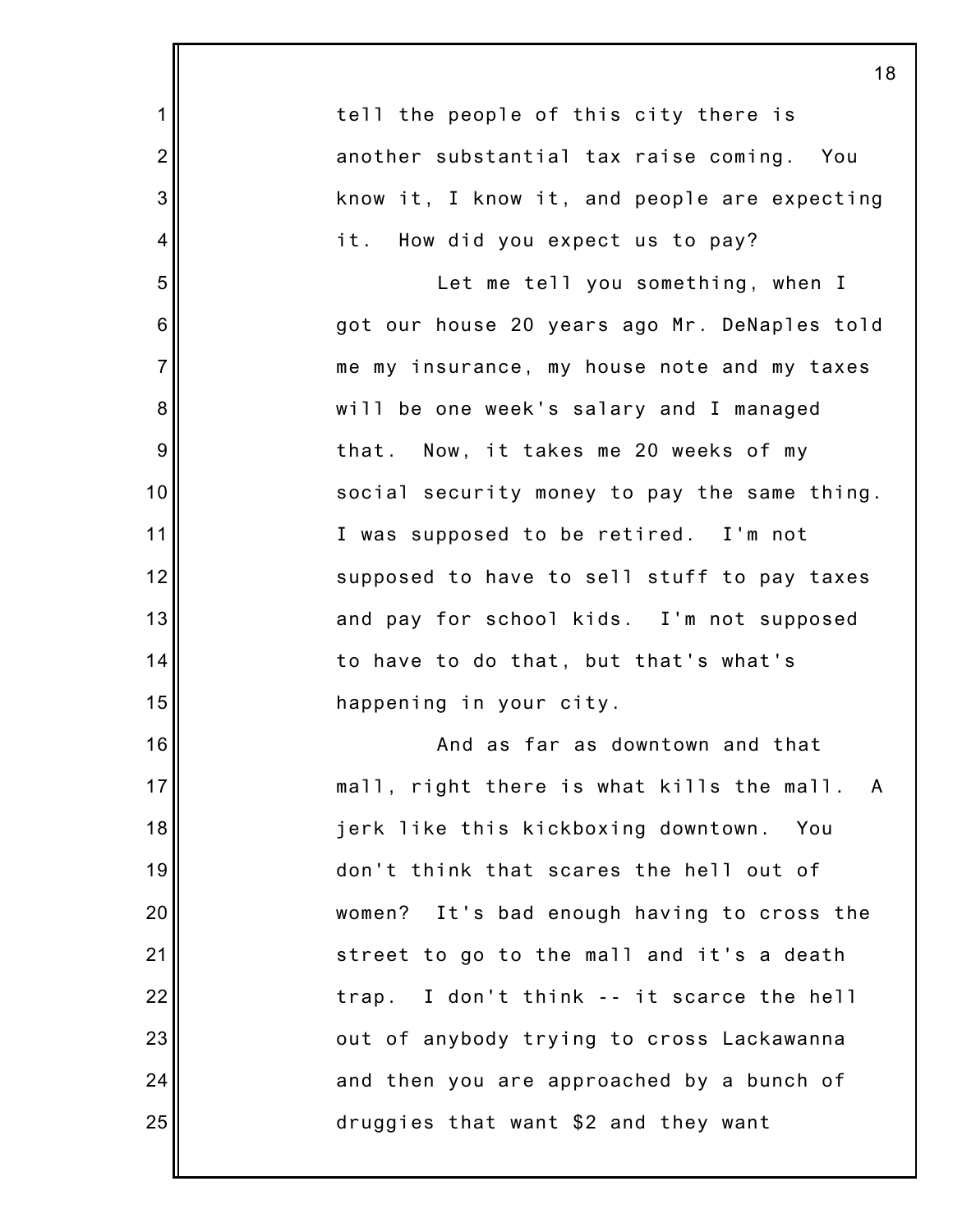|                | 19                                           |
|----------------|----------------------------------------------|
| 1              | cigarettes and they want to know if you want |
| $\overline{2}$ | a nickle bag and until that's cleaned up     |
| 3              | your mall is going to be a failure and it's  |
| 4              | all over the place over there now. It's      |
| 5              | just gotten out of hand.                     |
| 6              | I appreciate you all letting me get          |
| $\overline{7}$ | up here and get it off my chest, but it's    |
| 8              | time something is done about the nonprofits  |
| 9              | and you people just are fearful to attack    |
| 10             | them and somebody has got to do it sooner or |
| 11             | later. Thank you.                            |
| 12             | MR. LOSCOMBE:<br>Thank you.                  |
| 13             | MR. MCGOFF: Thank you, Mr. Ellman.           |
| 14             | Lee Morgan.                                  |
| 15             | MR. MORGAN: Hello, Council. I                |
| 16             | think a very troubling thing tonight has     |
| 17             | come to light by Mr. Douglas here. I think   |
| 18             | it's the most troubling thing to say about   |
| 19             | city government that anybody could ever      |
| 20             | imagine, and I think that when -- I don't    |
| 21             | know, I think that when a district attorney  |
| 22             | is doing an investigation of somebody the    |
| 23             | government doesn't waste it's time           |
| 24             | investigating people generally, okay, so     |
| 25             | there is more to this than we will even know |
|                |                                              |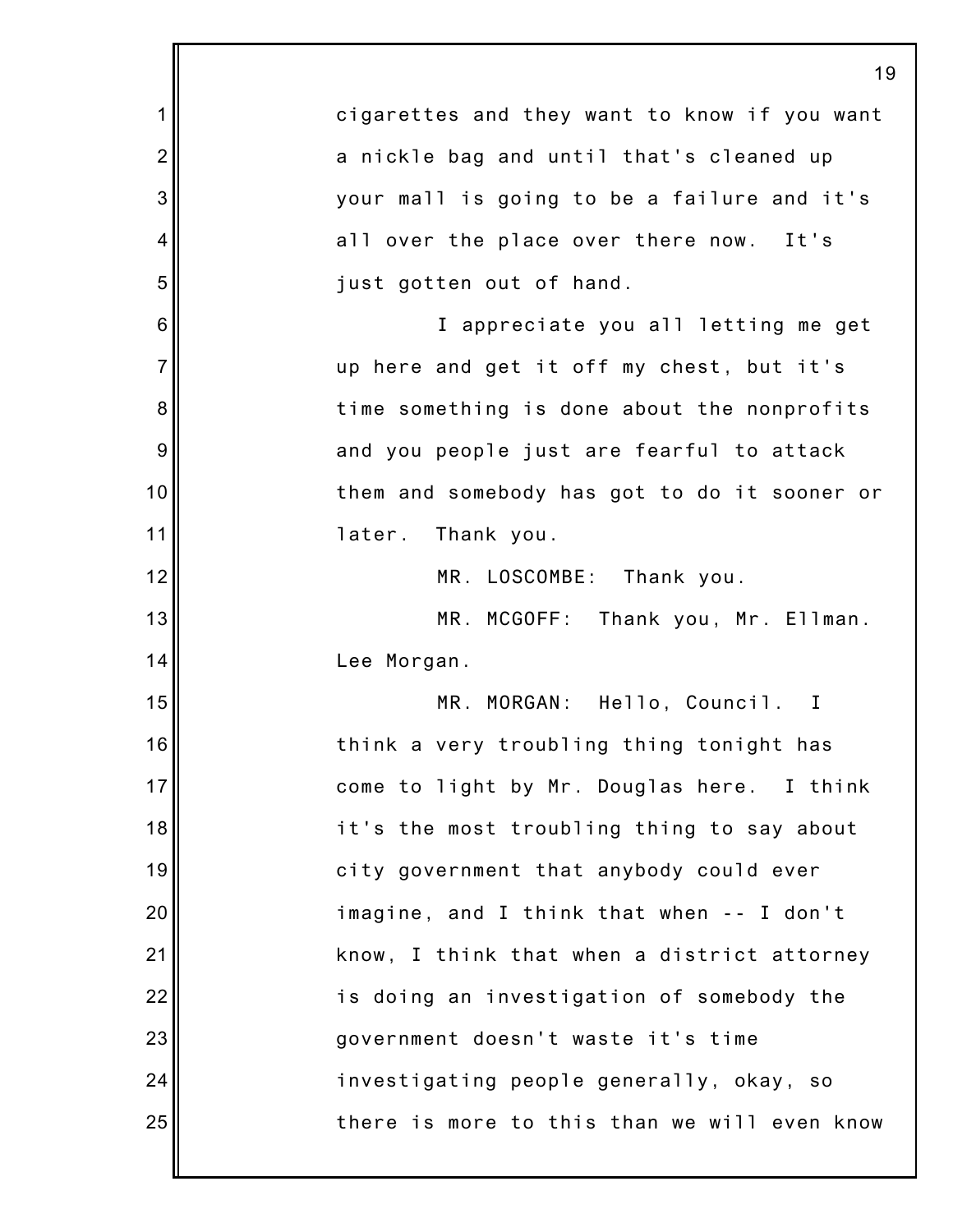|                 | 20                                           |
|-----------------|----------------------------------------------|
| $\mathbf 1$     | at this point, and for this council to not   |
| $\overline{2}$  | know that and Mr. Courtright not to know     |
| 3               | that, it's a very troubling, very, very      |
| 4               | troubling thing. Very troubling.             |
| 5               | Now, let me say this, Mr. Amaroso            |
| $6\phantom{1}6$ | owe did say one thing today, that Scranton   |
| $\overline{7}$  | is very attractive destination and he is     |
| $\bf 8$         | probably right about that for carpet baggers |
| $9\,$           | and vultures because they are going to pick  |
| 10              | every bit of flesh off the residents of this |
| 11              | city they can take. I don't see anything     |
| 12              | funny, Mr. Rogan, but you probably do. Now,  |
| 13              | my question -- because you wouldn't be       |
| 14              | smiling if you didn't something was funny,   |
| 15              | but, you know, here is what I want to know,  |
| 16              | how much did we spend to build these parking |
| 17              | garages and what are we going to liquidate   |
| 18              | them for? How much are we going to ask the   |
| 19              | taxpayers to lose? Not just Scranton         |
| 20              | taxpayers, but taxpayers across the          |
| 21              | Commonwealth who invested in those parking   |
| 22              | garages and the residents? And as we see     |
| 23              | all of the city's assets off, all right, to  |
| 24              | fund our debt, look it, I feel bad for the   |
| 25              | city employees because really when you take  |
|                 |                                              |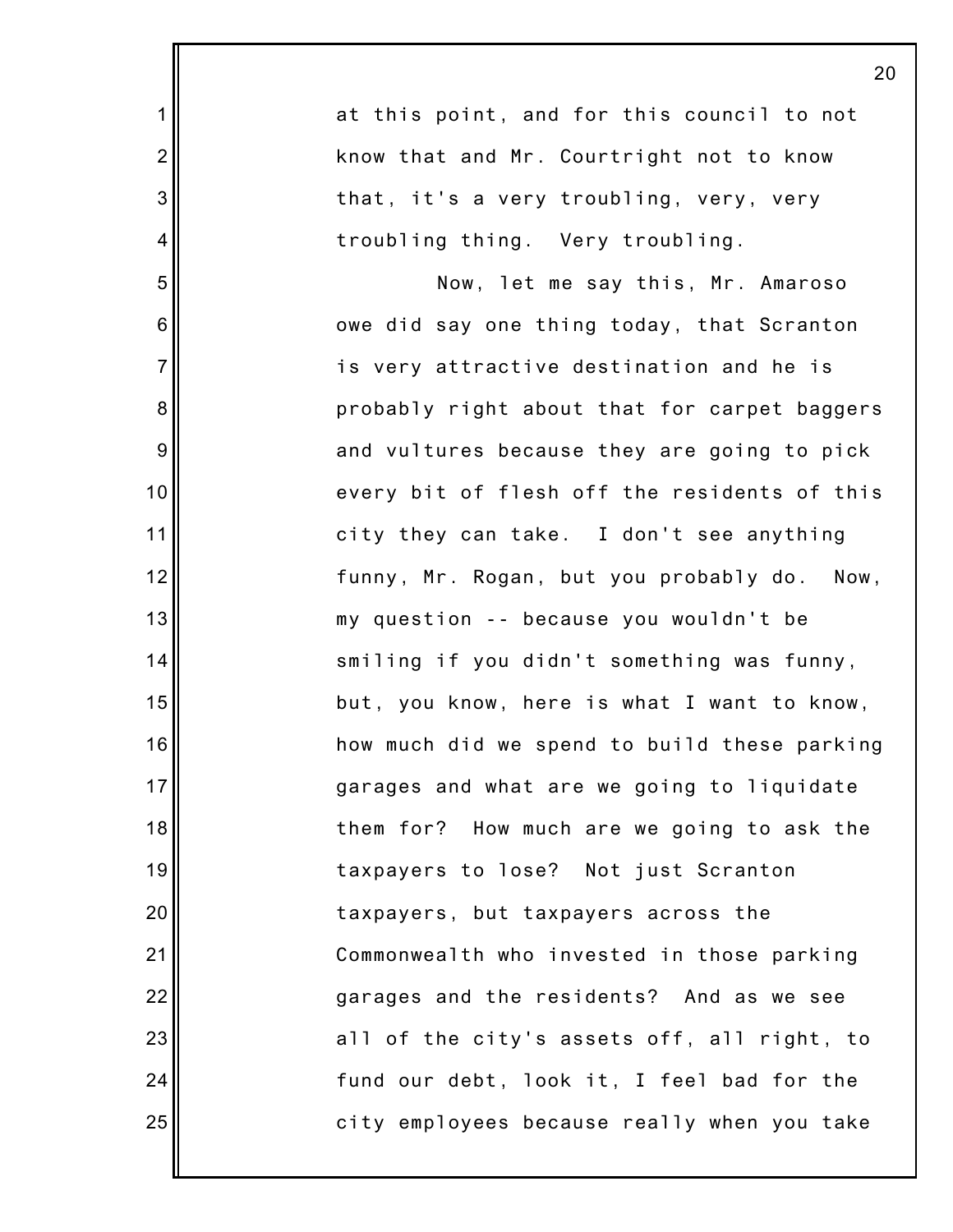a look what they are trying to do to Act 47 now in Harrisburg what I read in the paper is after five years they are going to let communities file bankruptcy. And the state is trying to sell pension bonds because the states pensions are under water.

1

2

3

4

5

6

7

8

9

10

11

12

13

14

15

16

17

18

19

20

21

22

23

24

25

And, you know, when you talk to people in this city they are disgusted. I have had a lot of people tell me they can't pay their taxes this year and are not going to. We are still tearing buildings now and the question I have to ask this council and the mayor and the residents of this city is give it your wildest thought about how much it costs to build a home in the city and see how many we are tearing down and how many people think that people are going to come out from outside of this city, get a building permit and spend the amount of money it takes to build a home in this city?

And when you talk about the mall, well, look it, people without disposal income don't spend money and that's the major problem this mall has. My personal opinion is that Mr. Amaroso's plan isn't a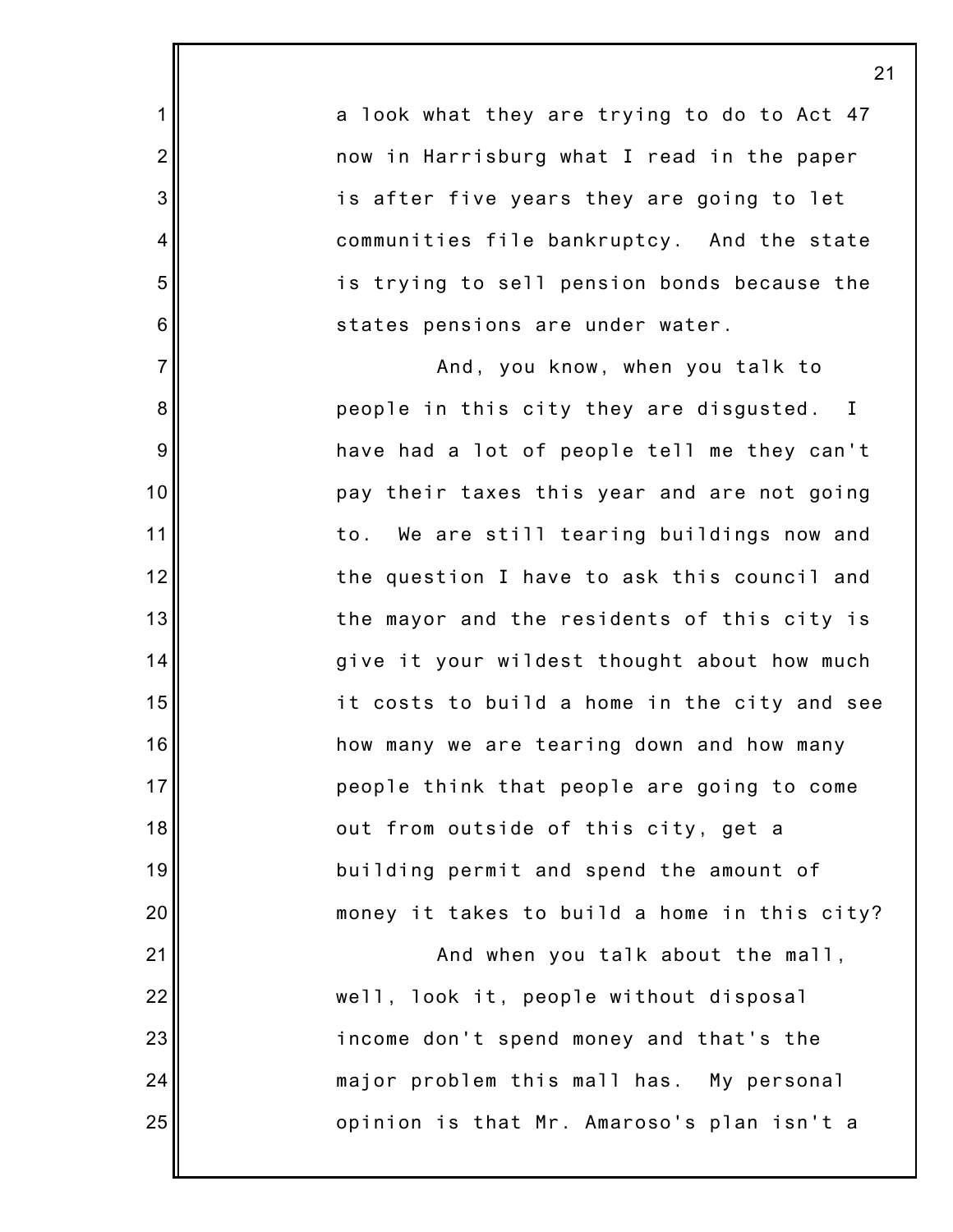|                | 22                                           |
|----------------|----------------------------------------------|
| $\mathbf 1$    | plan at all. It's just another step in the   |
| $\overline{2}$ | destruction of this city and that's my       |
| 3              | opinion.                                     |
| $\overline{4}$ | And I think that, Mr. Gaughan, you           |
| 5              | asked a very serious question in the         |
| 6              | newspaper, and I didn't have the opportunity |
| $\overline{7}$ | to be here and if I remember what is correct |
| 8              | in the paper you asked what the plan was.    |
| 9              | And I think that all five of you council     |
| 10             | members need to ask what that plan is, and   |
| 11             | then you need to ask yourself one more       |
| 12             | question, can the residents of this city     |
| 13             | afford that plan and take another thing into |
| 14             | consideration, what is the average of the    |
| 15             | residents in this city and what is their     |
| 16             | income?                                      |
| 17             | When you talk to people on social            |
| 18             | security making 800 or 900 dollars a month   |
| 19             | these people are trying to give their home   |
| 20             | away so they can get in the high rise and    |
| 21             | it's just a crime. Look it, like I said, I   |
| 22             | feel bad for the city's pension plans and    |
| 23             | the city employees, and in the end, I think  |
| 24             | in the end statewide and citywide these      |
| 25             | people are going to take a beating when it   |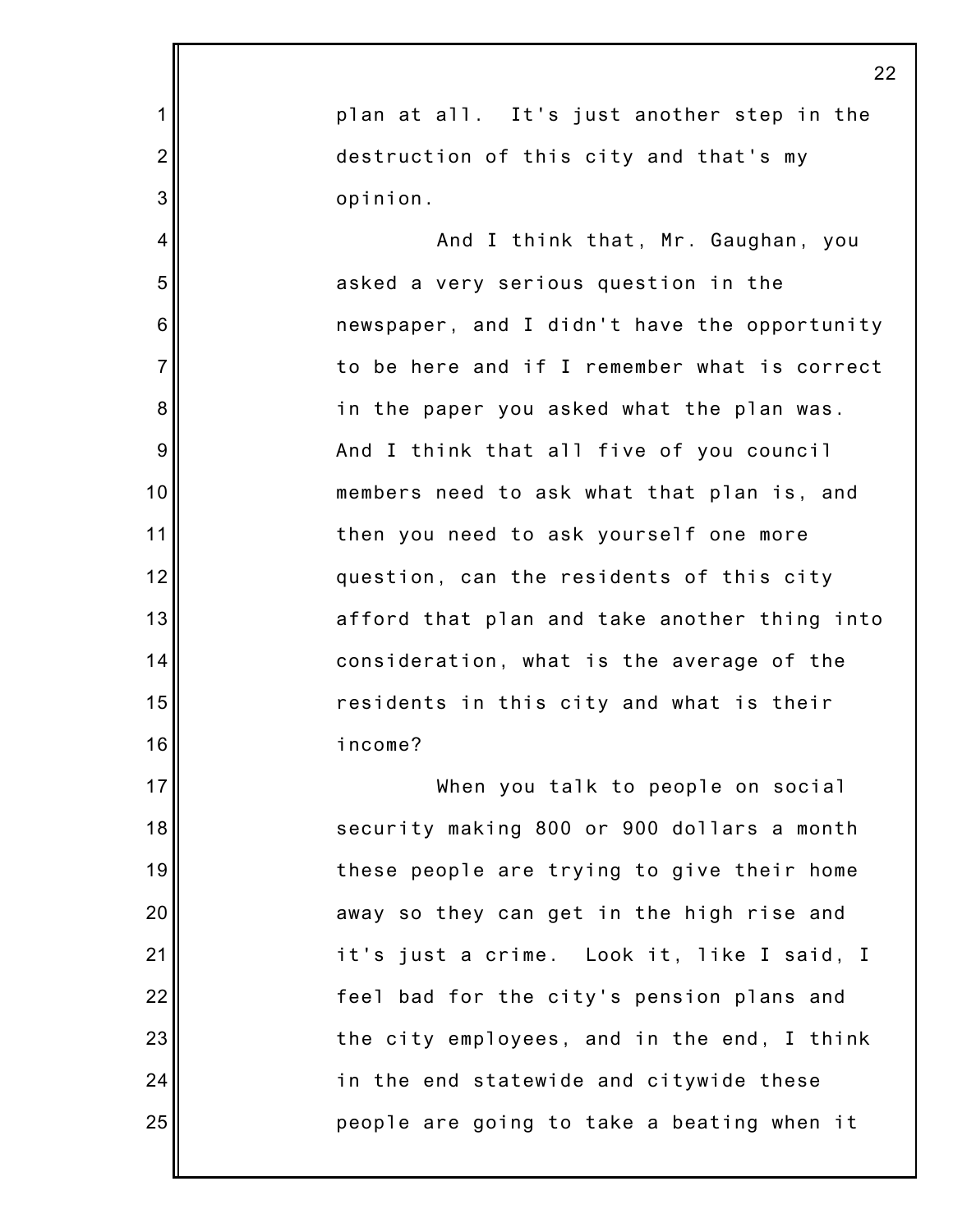|                | 23                                           |
|----------------|----------------------------------------------|
| 1              | takes time, when the time comes to get their |
| $\overline{2}$ | pension because you can't take money off     |
| 3              | ordinary citizens who aren't earning any     |
| 4              | money themselves.                            |
| 5              | And then, look it, no disrespect to          |
| 6              | you Mr. Rogan, but, I mean, to sit there and |
| $\overline{7}$ | smile about it. I just can't understand how  |
| 8              | you could do that. I mean, I sat here and    |
| 9              | watched you smile --                         |
| 10             | MR. ROGAN: Mr. Morgan --                     |
| 11             | MR. MORGAN: Hold on.                         |
| 12             | MR. ROGAN: No.                               |
| 13             | MR. MORGAN: Hold on.                         |
| 14             | MR. ROGAN: I'm referring to your             |
| 15             | comment referring to the people that want to |
| 16             | come to this city as leeches and parasites.  |
| 17             | MR. MORGAN:<br>What people?                  |
| 18             | MR. ROGAN: What you said.                    |
| 19             | MR. MORGAN: Did you read about the           |
| 20             | civil war?                                   |
| 21             | MR. ROGAN: And that's absolutely             |
| 22             | out of line.                                 |
| 23             | MR. MORGAN: Read about the Civil             |
| 24             | War.                                         |
| 25             | MR. ROGAN: Wait a minute.                    |
|                |                                              |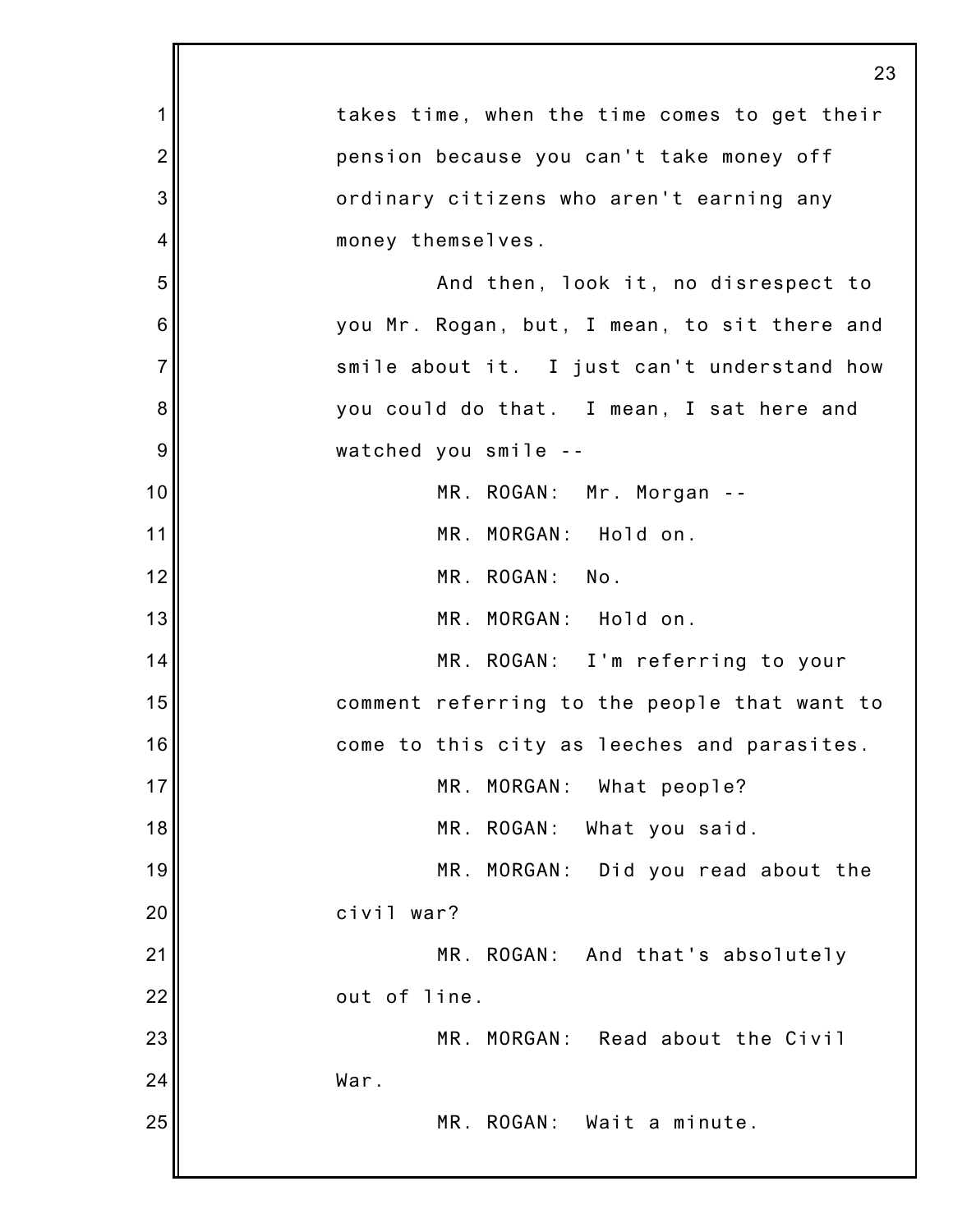|                | 24                                           |
|----------------|----------------------------------------------|
| 1              | MR. MORGAN: Read about the Civil             |
| $\overline{2}$ | War.                                         |
| 3              | MR. ROGAN: There's a lot of good             |
| 4              | people here in the city and what's --        |
| 5              | MR. MORGAN: You're right and I'm             |
| 6              | not talking about the people in this city,   |
| $\overline{7}$ | I'm talking about all of the people that are |
| 8              | coming here and buying our debt and sucking  |
| 9              | the life out of us, like the people that     |
| 10             | took over the Parking Authority, like the    |
| 11             | people who formerly took over the Scranton   |
| 12             | Sewer Authority, like all of those vultures  |
| 13             | and all of the people that we are going to   |
| 14             | buy bonds off of. Those are the vultures.    |
| 15             | And they have got willing accomplices here   |
| 16             | on that council who keep leveraging more     |
| 17             | debt on the residents of this city that have |
| 18             | no money. That's what I'm talking about.     |
| 19             | And if you took a little time to             |
| 20             | open a book and read something you would     |
| 21             | know what a carpet bagger was because you go |
| 22             | to the old south and see what happened after |
| 23             | the south lost the Civil War and how the     |
| 24             | northerners went down there and picked the   |
| 25             | flesh off of them. So, please, read a        |
|                |                                              |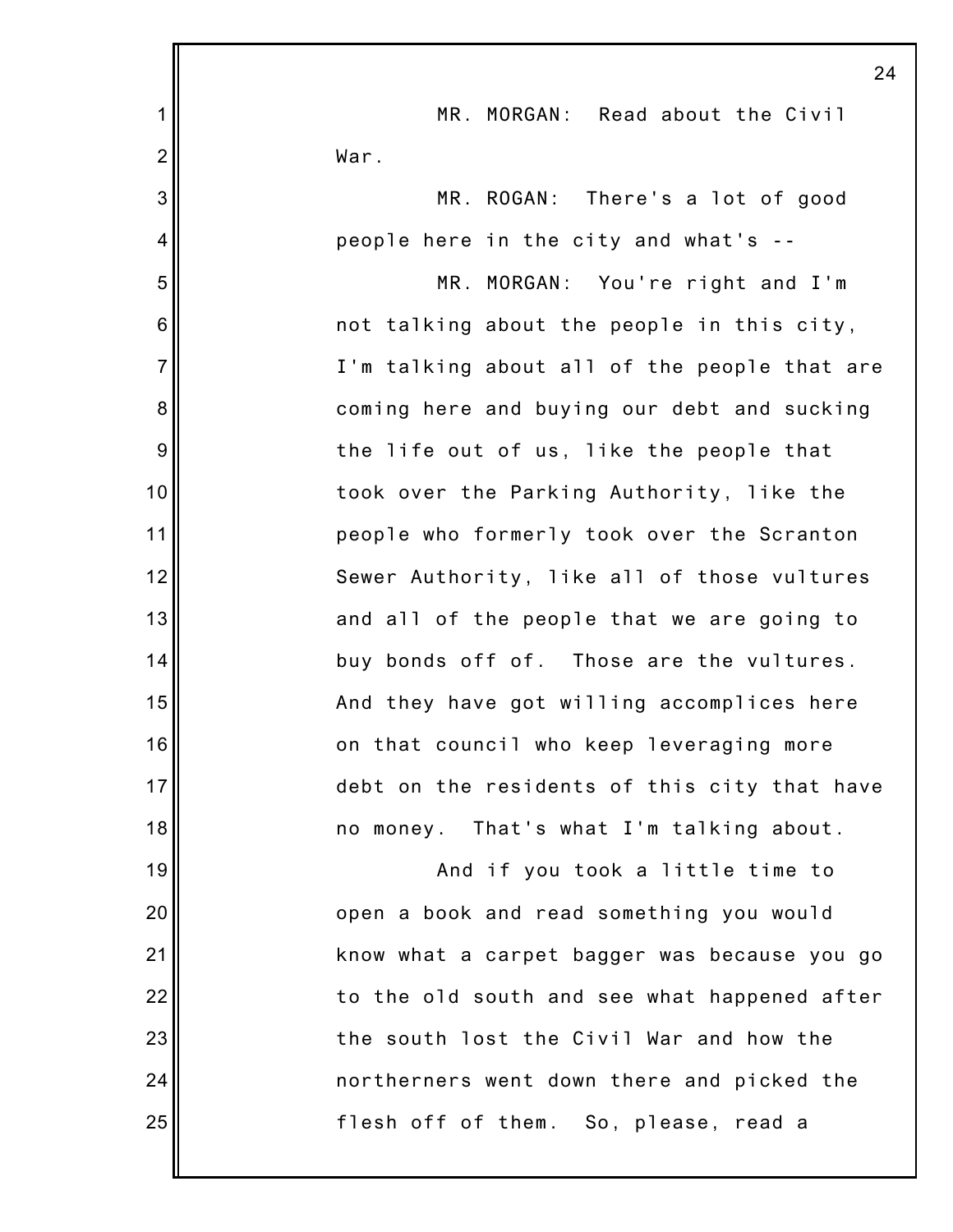|                | 25                                           |
|----------------|----------------------------------------------|
| 1              | little bit and understand what somebody is   |
| $\overline{2}$ | saying to you before you try to respond,     |
| 3              | okay?                                        |
| 4              | And the truth of the matter here is          |
| 5              | this, the residents of this city have no     |
| $6\,$          | more money, borrowing more money is not the  |
| $\overline{7}$ | answer either. Thank you.                    |
| 8              | MR. ROGAN: I just want to reply              |
| 9              | really quick, when anyone comes and refers   |
| 10             | to people that want to come in this city as  |
| 11             | carpet baggers and leeches that's completely |
| 12             | inappropriate for a city council meeting and |
| 13             | for a forum. One of the biggest problems     |
| 14             | with this city is people are leaving our     |
| 15             | city. We need to invite people to come here  |
| 16             | and live and move into our neighborhoods.    |
| 17             | We see neighborhoods all around us in other  |
| 18             | cities filled with crime and problems and    |
| 19             | there are good people in those neighborhoods |
| 20             | dying to get out and they are the people we  |
| 21             | want to come here and have a family in the   |
| 22             | They are not parasites and leeches,<br>city. |
| 23             | Mr. Morgan. They are the people we want to   |
| 24             | come to this city and to raise a family, to  |
| 25             | work here and to pay taxes here.             |
|                |                                              |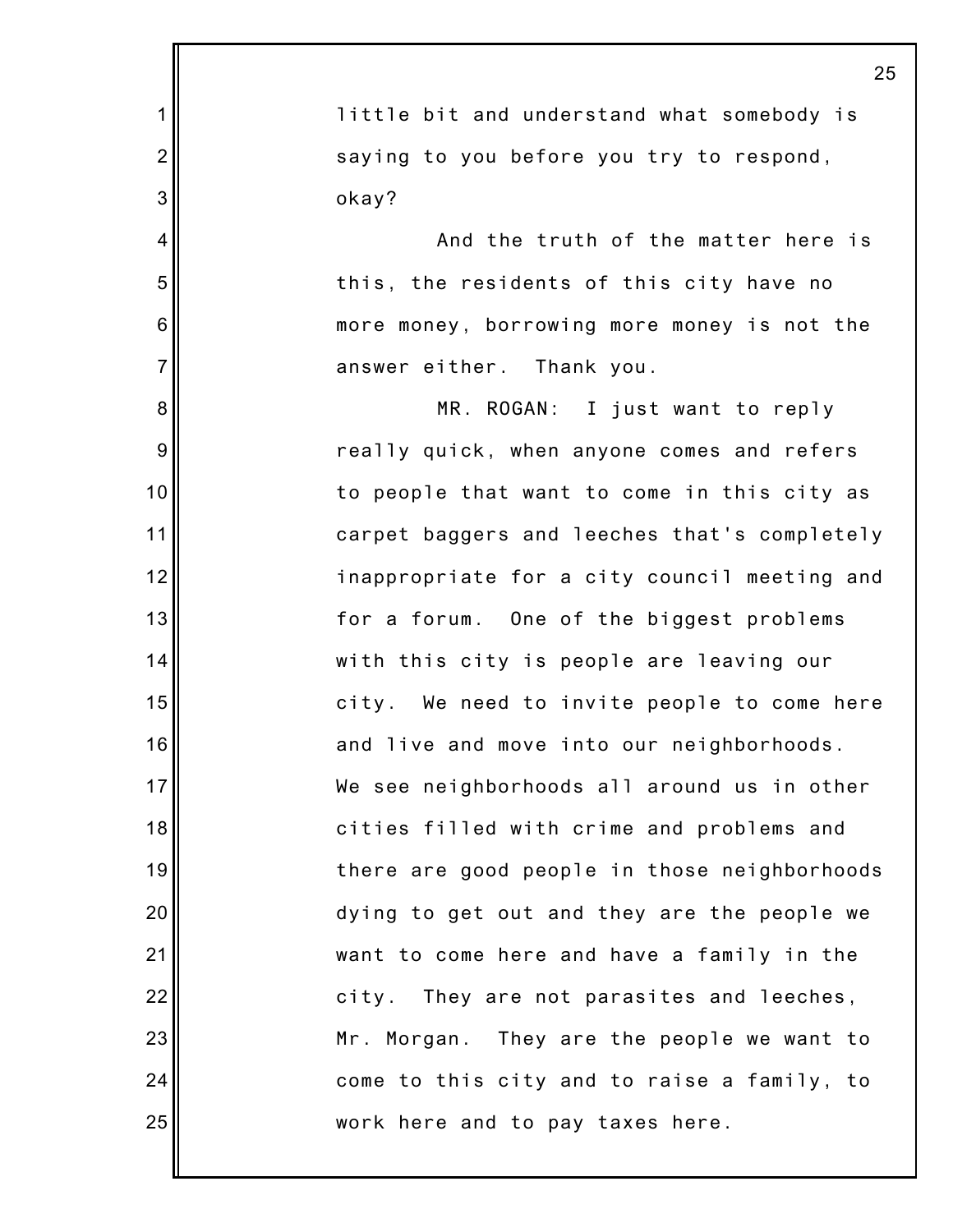|                | 26                                           |
|----------------|----------------------------------------------|
| 1              | MR. MCGOFF: Joan Hodowanitz.                 |
| $\overline{c}$ | MS. HODOWANITZ: Good evening. Joan           |
| 3              | Hodowanitz, taxpayer.                        |
| 4              | MR. LOSCOMBE: Good evening.                  |
| 5              | MS. HODOWANITZ: I'm going to have            |
| 6              | to go against the grain here or else I'm in  |
| $\overline{7}$ | the Twilight zone, but I was very happy to   |
| 8              | sit in the caucus and I was very happy that  |
| 9              | it took place. I was one of the people that  |
| 10             | asked you that you could get Mr. Amaroso in  |
| 11             | here and brief us on his financial           |
| 12             | recommendations.                             |
| 13             | My understanding is this is a                |
| 14             | preliminary report, okay, and he is not up   |
| 15             | to the point of making many recommendations. |
| 16             | Now, I don't know anything about his past    |
| 17             | history, I did not Google him, I did not vet |
| 18             | him, but I am interested in the contents of  |
| 19             | his briefing and I think that there is a     |
| 20             | possibility sitting down and analyzing his   |
| 21             | briefing to us and saying, you know, what's  |
| 22             | valid in it, and I think there a lot of good |
| 23             | information in there.                        |
| 24             | It was not pitched as attempt to,            |
| 25             | "This is my plan ahead, this my way          |
|                |                                              |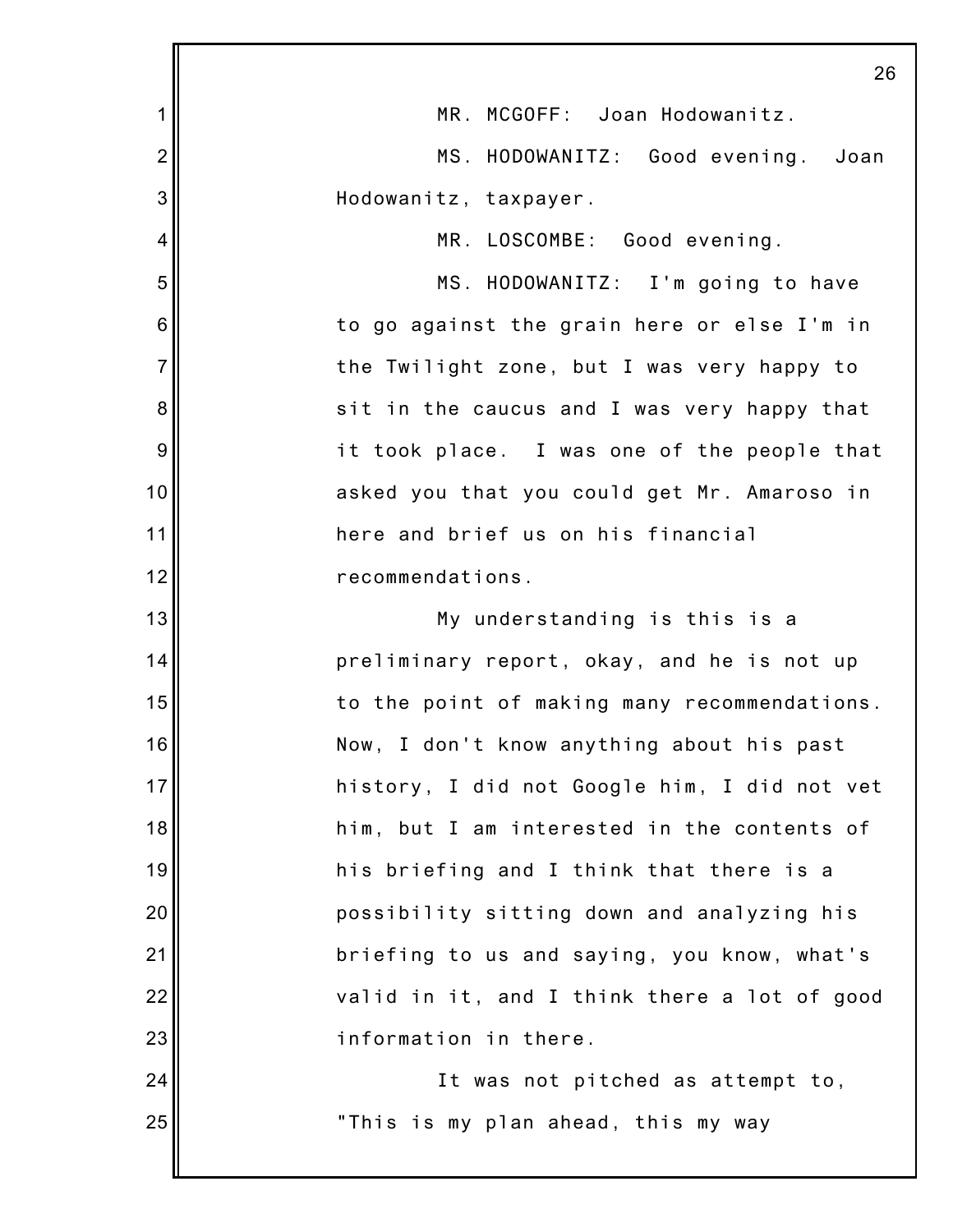|                | 27                                           |
|----------------|----------------------------------------------|
| 1              | forward," this was his initial findings.     |
| $\overline{2}$ | I think with the city needs is               |
| 3              | governmental transparency and that's why I   |
| $\overline{4}$ | was happy to see the mayor and his           |
| 5              | administrative leaders here with him as part |
| 6              | of this briefing taking questions from the   |
| $\overline{7}$ | council.                                     |
| 8              | Now, if there is bad information in          |
| 9              | that briefing I think we will be able to     |
| 10             | pull it out. I don't see usefulness of       |
| 11             | simply attacking Mr. Amaroso and ignoring    |
| 12             | his findings offhand, dismissing them        |
| 13             | offhand. I think that's too early to be      |
| 14             | doing that. I want to see transparency from  |
| 15             | the municipal leadership and from city       |
| 16             | council. I think this is a first step in     |
| 17             | this direction. If the information           |
| 18             | presented to us is inaccurate or bogus,      |
| 19             | well, we'll get to that point and we'll find |
| 20             | that out, but this is the first step in      |
| 21             | reestablishing credibility as far as I'm     |
| 22             | concerned and I think it was a good faith    |
| 23             | effort, which leads to me to two questions.  |
| 24             | Number one, is there any possibility         |
| 25             | that we can request a copy of that briefing  |
|                |                                              |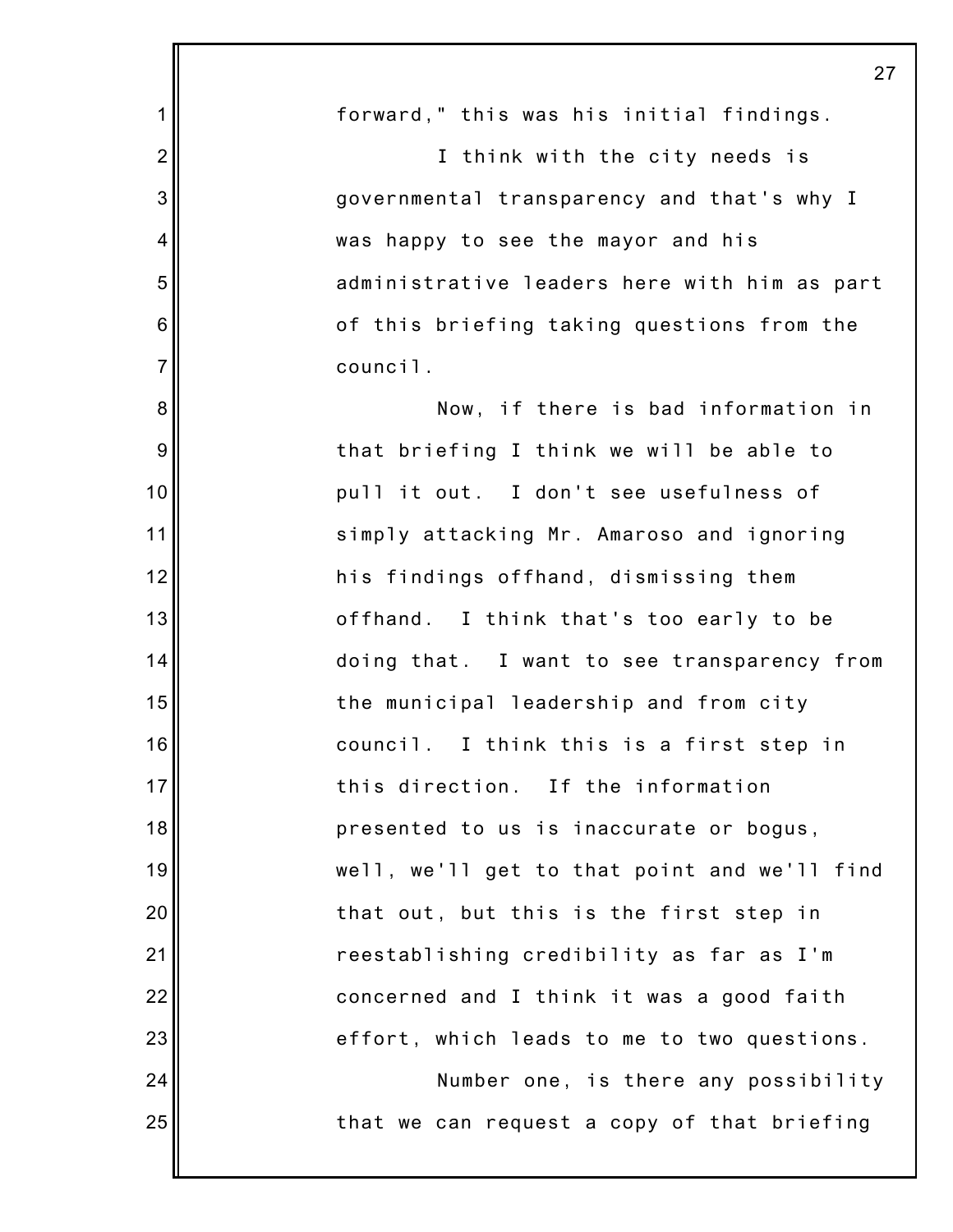|                 | 2                                            |
|-----------------|----------------------------------------------|
| 1               | for Mr. Amaroso so IT can put it on the      |
| $\overline{2}$  | website? I think that would be good so that  |
| 3               | citizens can pull it up again and give it a  |
| 4               | relook because there was a lot of the        |
| 5               | information in there.                        |
| $6\phantom{1}6$ | And my second thing is I think it            |
| $\overline{7}$  | would be a good idea if maybe at the         |
| 8               | four-month point and the six-month point he  |
| 9               | can be invited back with the city leadership |
| 10              | to say, "Okay, this is the next piece that I |
| 11              | want to brief you on and these are my final  |
| 12              | conclusions at the end of six months and     |
| 13              | this with what I'm handing off to the city   |
| 14              | leadership and the city council."            |
| 15              | I would be very happy to see that.           |
| 16              | But, again, you know, I was happy to be      |
| 17              | sitting there. This is a breath of fresh     |
| 18              | air as far as I'm concerned and I hope that  |
| 19              | you continue this process. Thank you.        |
| 20              | MR. LOSCOMBE:<br>Thank you.                  |
| 21              | MR. MCGOFF: Thank you very much.             |
| 22              | Mrs. Franus.                                 |
| 23              | MS. FRANUS Fay Franus, Scranton. I           |
| 24              | may be reading some of this tonight because  |
| 25              | I have a lot of stuff I want to cover.       |
|                 |                                              |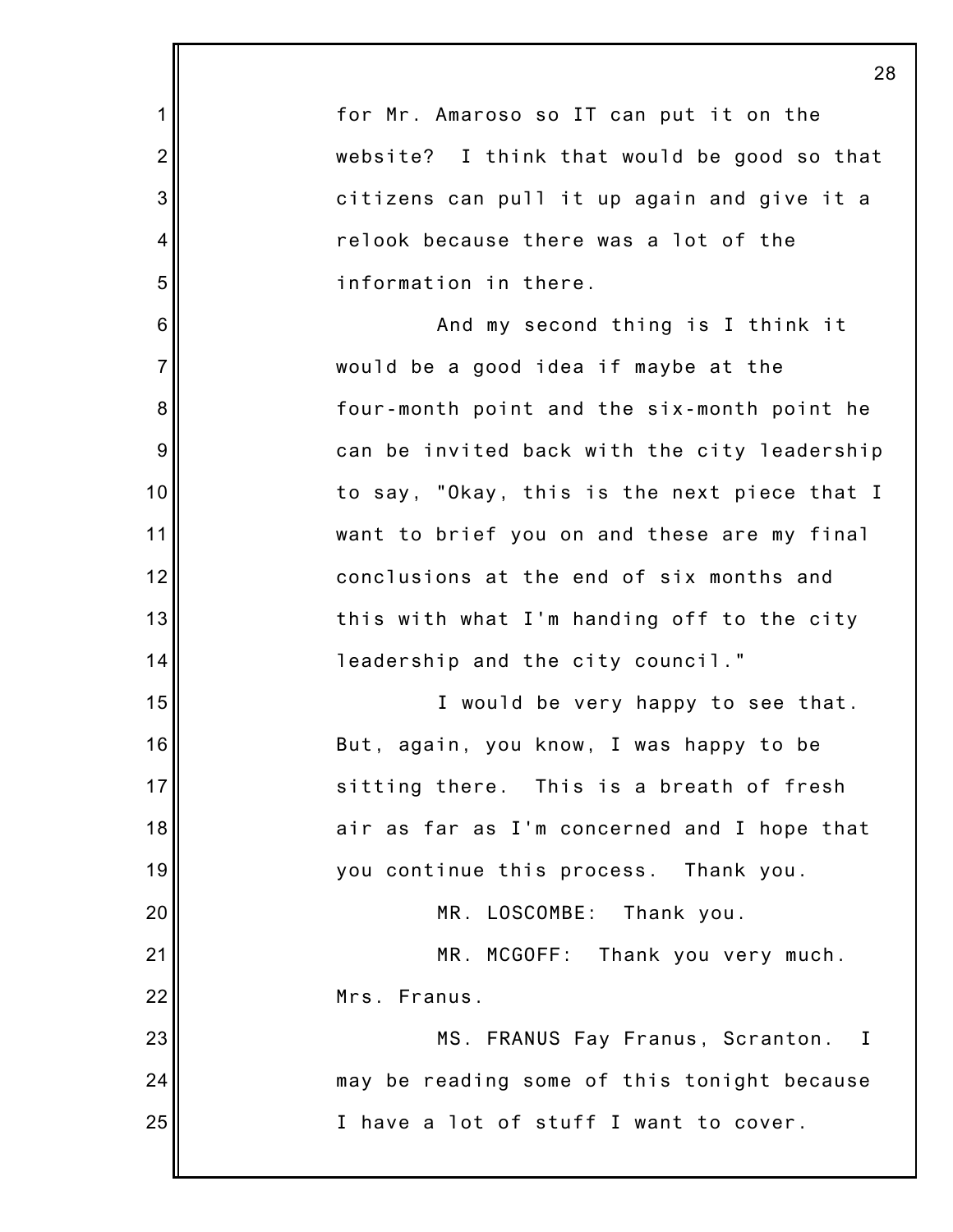|                 | 29                                           |
|-----------------|----------------------------------------------|
| 1               | MR. LOSCOMBE: Good evening.                  |
| $\overline{c}$  | MS. FRANUS: Forgive me for reading           |
| 3               | things because I don't normally like to do   |
| 4               | that. I want to maybe comments about         |
| 5               | Mr. Amaroso in the paper even today saying   |
| $6\phantom{1}6$ | that the reason the city is in the financial |
| $\overline{7}$  | shape it is because of the default of the    |
| $\bf 8$         | Parking Authority. I don't agree with that   |
| $9\,$           | at all and I'm going to try to explain to    |
| 10              | the people that maybe don't know about this. |
| 11              | Mr. Rogan and Mr. Loscombe certainly do      |
| 12              | because they spoke out.                      |
| 13              | And today I looked at the caucus             |
| 14              | from May 31, 2012, that meeting with the     |
| 15              | Scranton Parking Authority when they came in |
| 16              | here, Mr. Scopelliti and Mr. Kelly, Paul     |
| 17              | Kelly was the lawyer for the city and he was |
| 18              | the lawyer for the Parking Authority at the  |
| 19              | same time, he was getting paid my both, so   |
| 20              | who was he representing, the city or the     |
| 21              | Scranton Parking Authority? That was a huge  |
| 22              | conflict of interest, although he was asked  |
| 23              | by Mr. Rogan I believe, and he didn't think  |
| 24              | it was at all. He was very rude.             |
| 25              | Now, another thing, Boyd Hughes              |
|                 |                                              |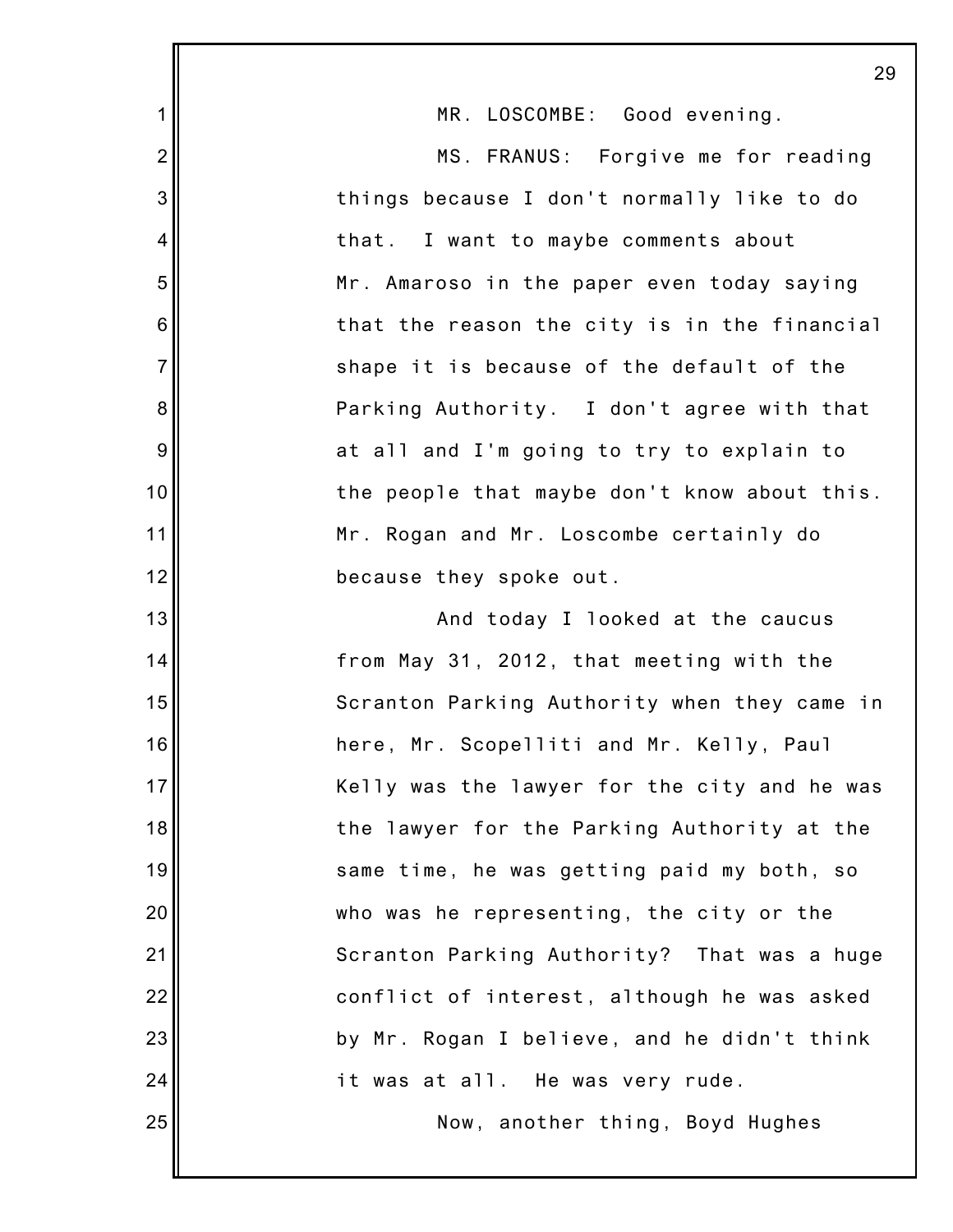pointed out to the whole caucus, and he spent a long time on that issue, if you recall, about the budget, and, Mr. Rogan, you even said it was like a two-page budget and you were given one page of a multi-million dollars authority and you got a two-page budget.

1

2

3

4

5

6

7

8

9

10

11

12

13

14

15

16

17

18

19

20

21

22

23

24

25

So Mr. Hughes went through this and they didn't expect it because what he found out was unbelievable. They came to this caucus to explain the expenditures and the revenues of the Scranton Parking Authority, but Attorney Hughes did was he said your May -- January, February, March you have expenditures of -- well, say you are going to spend \$30,000, but in actuality that month you spent 52,000, so he rounded it out, and I'll round it up for you. He took each month and he took all of the figures, he said at the end of the year what you have down in your budget what you are going to spend is \$850,000 more that was in your budget over of what they had in their budget, and this is the budget they presented to you on that day.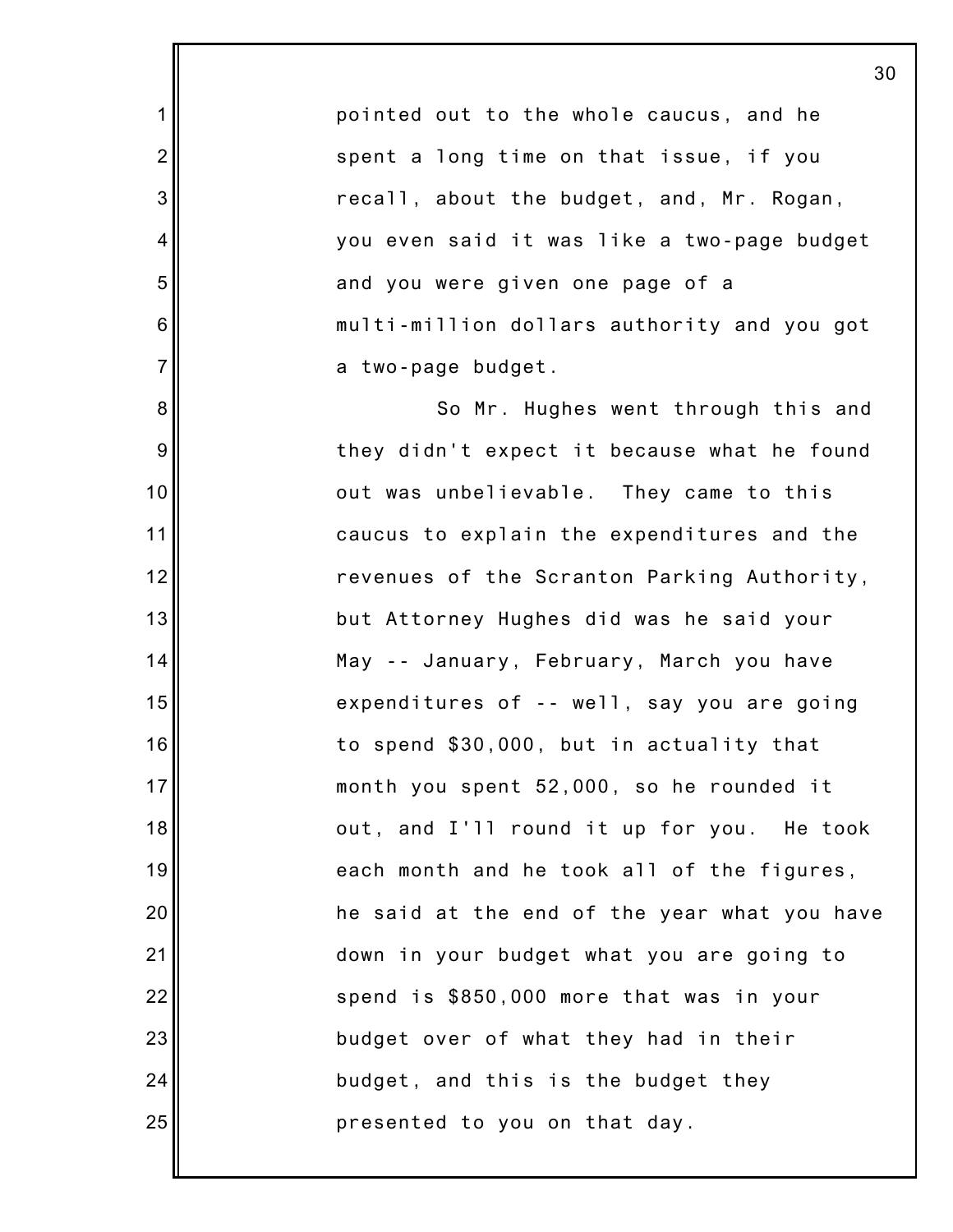1 2 3 4 5 6 7 8 9 10 11 12 13 14 15 16 17 18 19 20 21 22 23 24 25 So, Mr. Hughes said, "Take the salaries." He said, "Some of the salaries were 40,000 and then they were really 62,000," but that wasn't in the budget. Nothing was accounted for. Nothing was accounted for. And then Mr. Scopelliti said, "Well the people that usually do our budget and do our finances they are on vacation." Mrs. Renda and some other man, they were on vacation. Well, how about this, that year Mrs. Renda her position was taken out of the budget of council. She didn't even have a job anymore. She was taken out of the budget. They kept her there and paid her from money that wasn't even allocated for her and they are wondering why their budget was over what they expected? That's just a small example. That's just one of the examples. And how could all of the loans that the Scranton Parking Authority got without coming in front of council that's against the law. The city doesn't have to guarantee any loans that don't come in front of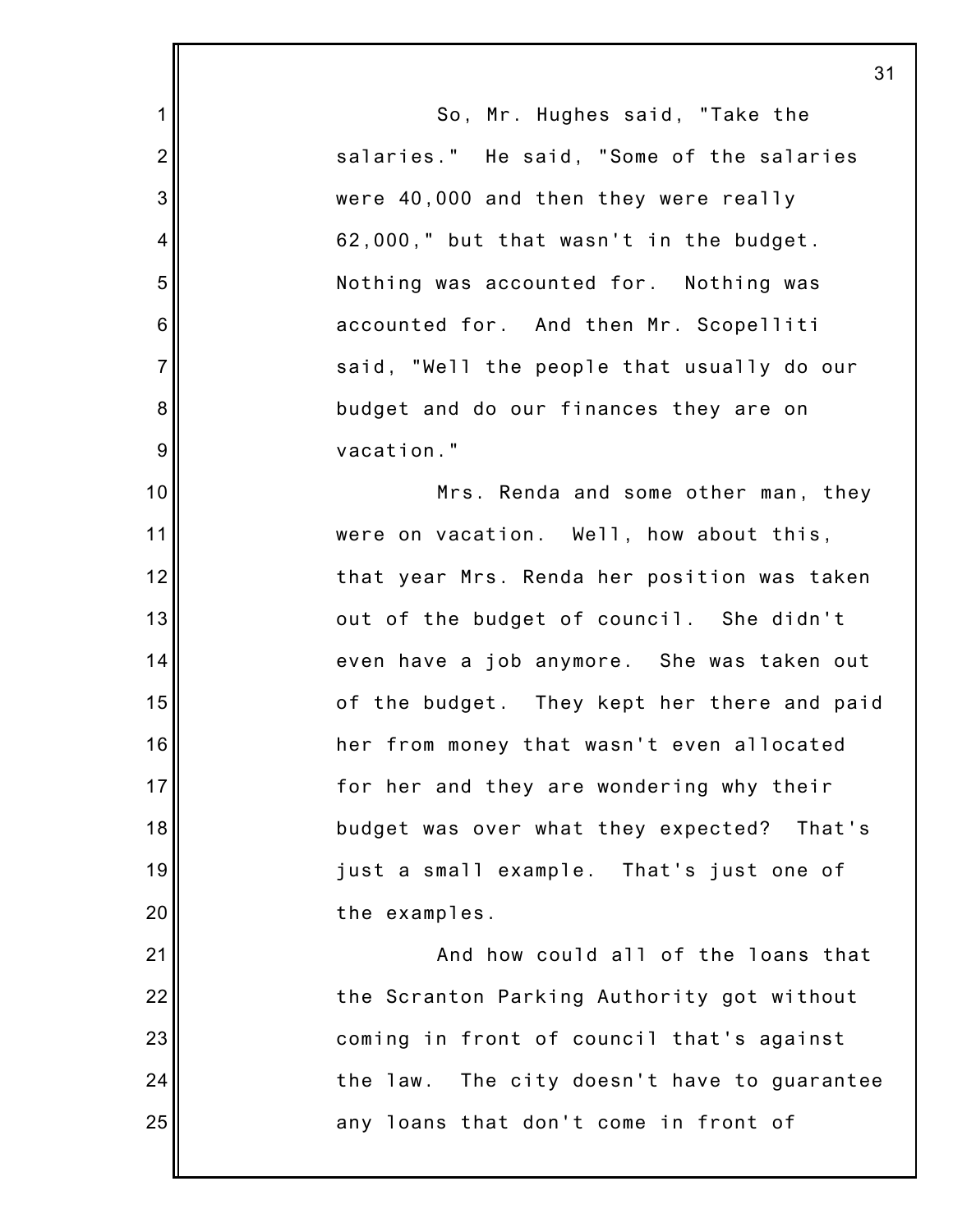|                | 32                                           |
|----------------|----------------------------------------------|
| $\mathbf 1$    | council for approval, and they did this      |
| $\overline{2}$ | knowingly, knowingly, and they did it.       |
| 3              | Dave Bulzoni did this when he worked         |
| 4              | for Landmark Bank and this is the man that   |
| 5              | Billy Courtright hired for a business        |
| 6              | administration, just like Mr. Amaroso, like  |
| $\overline{7}$ | Doug Miller said. Boy, you should really     |
| 8              | check into the people in this                |
| 9              | administration.                              |
| 10             | Now, let me see here. Landmark Bank          |
| 11             | has a lawsuit against the city to get the    |
| 12             | money back. That's just an example of some   |
| 13             | of the stuff, so what they figured out, when |
| 14             | the new council figured out, Mr. Rogan and   |
| 15             | Mr. Loscombe said this authority needed to   |
| 16             | be disbanded because of the all              |
| 17             | mismanagement that was taking place and if   |
| 18             | you didn't have a default this would still   |
| 19             | be going on today. You would have maybe      |
| 20             | different people would point to the          |
| 21             | different people other than Bob Scopelliti,  |
| 22             | but Scopelliti was here in 2008 he ran rough |
| 23             | shot over everything, so all of this money   |
| 24             | there was no accountability. You didn't      |
| 25             | know how it was spent.                       |
|                |                                              |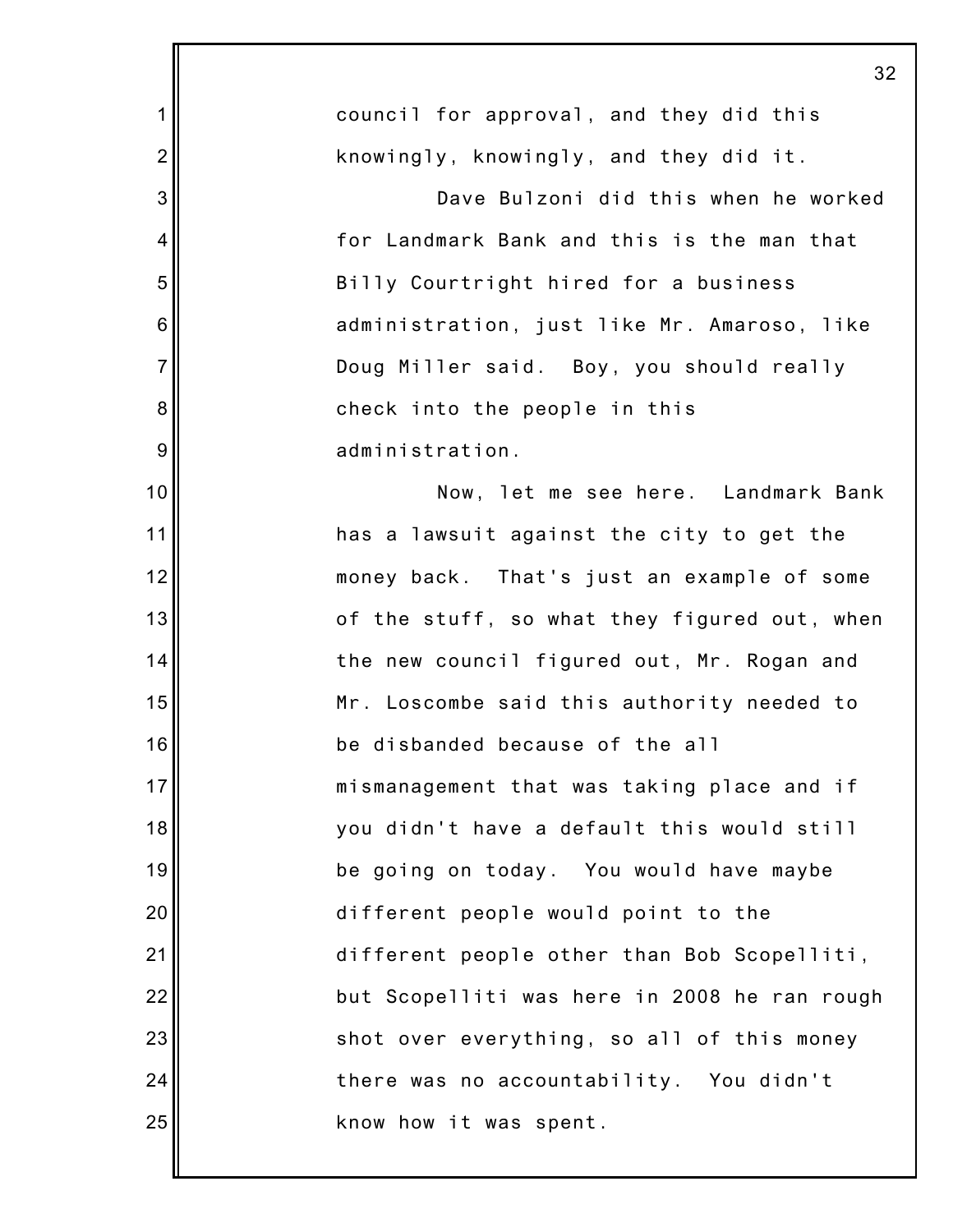|                  | 33                                           |
|------------------|----------------------------------------------|
| $\mathbf 1$      | That \$35 million loan, nobody knows         |
| $\overline{2}$   | where it went, knows how it was spent, so if |
| 3                | city council did not default on that loan    |
| 4                | this would still be going on today and this  |
| 5                | the city would be such bad shape and         |
| $6\phantom{1}6$  | Mr. Amaroso is insinuating because the city  |
| $\overline{7}$   | defaulted on that that we are in such        |
| $\bf 8$          | financial -- thank God the city -- thank God |
| $\boldsymbol{9}$ | you did default on that. And by the way, it  |
| 10               | was paid a couple of weeks later and every   |
| 11               | payment of that, every payment since then    |
| 12               | for 2011, 2012, 2013, every payment has been |
| 13               | made on time and in full so where he keeps   |
| 14               | coming off and saying that this default is   |
| 15               | causing the city financial distress that's   |
| 16               | totally crazy because the Scranton Parking   |
| 17               | Authority ran this city into the ground and  |
| 18               | they wouldn't tell anybody how they were     |
| 19               | spending the money.                          |
| 20               | You saw the budget, wasn't it a              |
| 21               | joke, Mr. Rogan?                             |
| 22               | MR. ROGAN: It was terrible.                  |
| 23               | MS. FRANUS: I mean, did you get any          |
| 24               | answers to them as to how they spent their   |
| 25               | money?                                       |
|                  |                                              |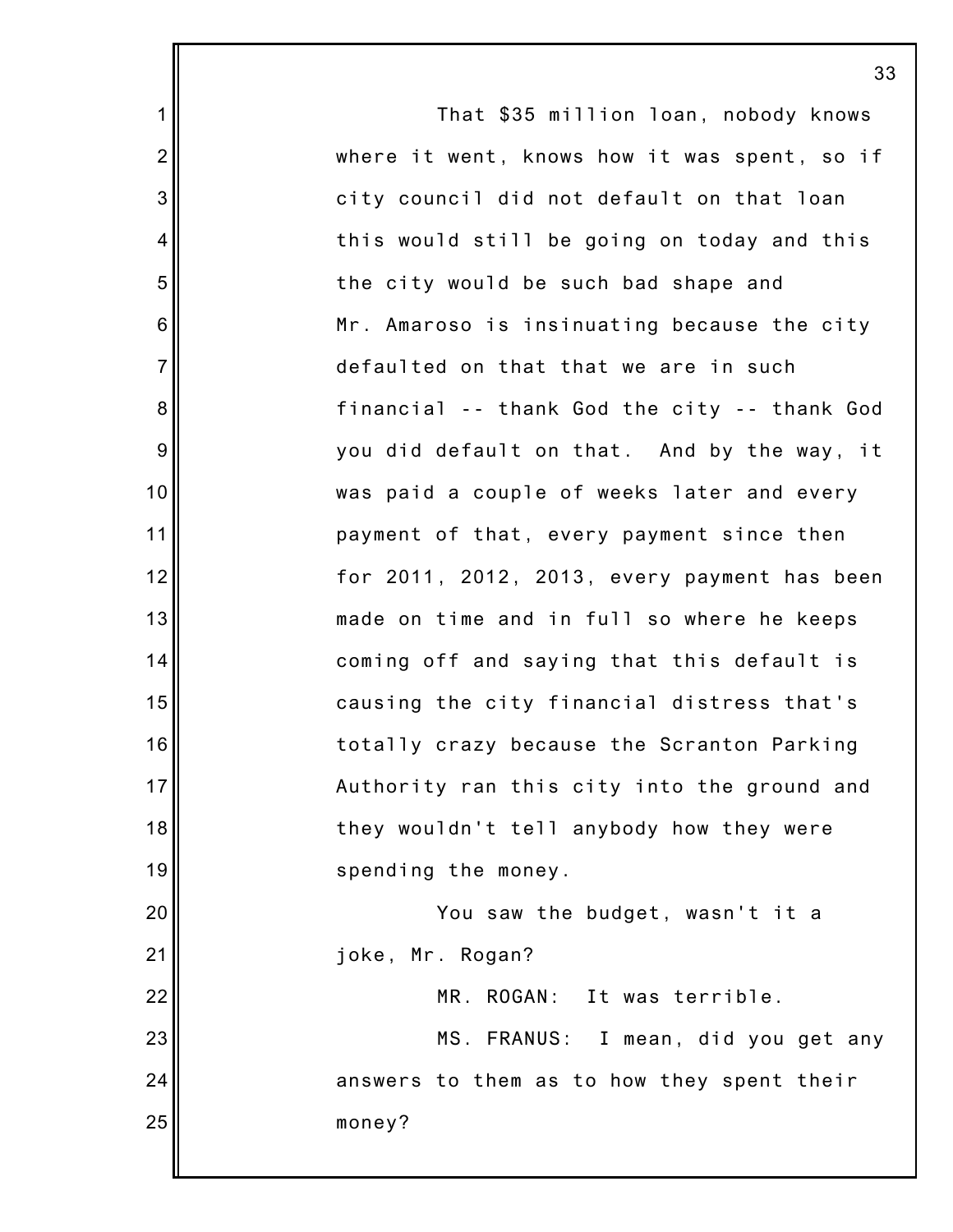|                | 34                                           |
|----------------|----------------------------------------------|
| 1              | MR. ROGAN:<br>No.                            |
| $\overline{2}$ | MS. FANUCCI: Didn't you pick up on           |
| 3              | Mr. Hughes saying all the money, \$850,000   |
| 4              | over budget for one year, and they said they |
| 5              | had a deficit of \$1.6 million, actually it  |
| 6              | was a deficit of \$2.5 million.              |
| $\overline{7}$ | Just one more question, please, this         |
| 8              | is not regarding this, the City of Scranton, |
| 9              | I believe, purchased a pothole machine, does |
| 10             | anybody know where that is and if it's being |
| 11             | used? Could somebody check and see? I        |
| 12             | believe we bought it pothole machine to      |
| 13             | repair potholes. Does somebody know about    |
| 14             | that?                                        |
| 15             | MR. GAUGHAN: No, that's -- my                |
| 16             | committee is the DPW so I'll look into that. |
| 17             | MS. FRANUS: Will you, please?                |
| 18             | MR. GAUGHAN: I'm not sure, but I             |
| 19             | will look into it.                           |
| 20             | MS. FRANUS: And if they do have one          |
| 21             | where is it and when are they going to use,  |
| 22             | and if not why not.                          |
| 23             | MR. GAUGHAN: Thank you.                      |
| 24             | MS. FRANUS: Thank you very much.             |
| 25             | MR. MCGOFF: Mr. Quinn.                       |
|                |                                              |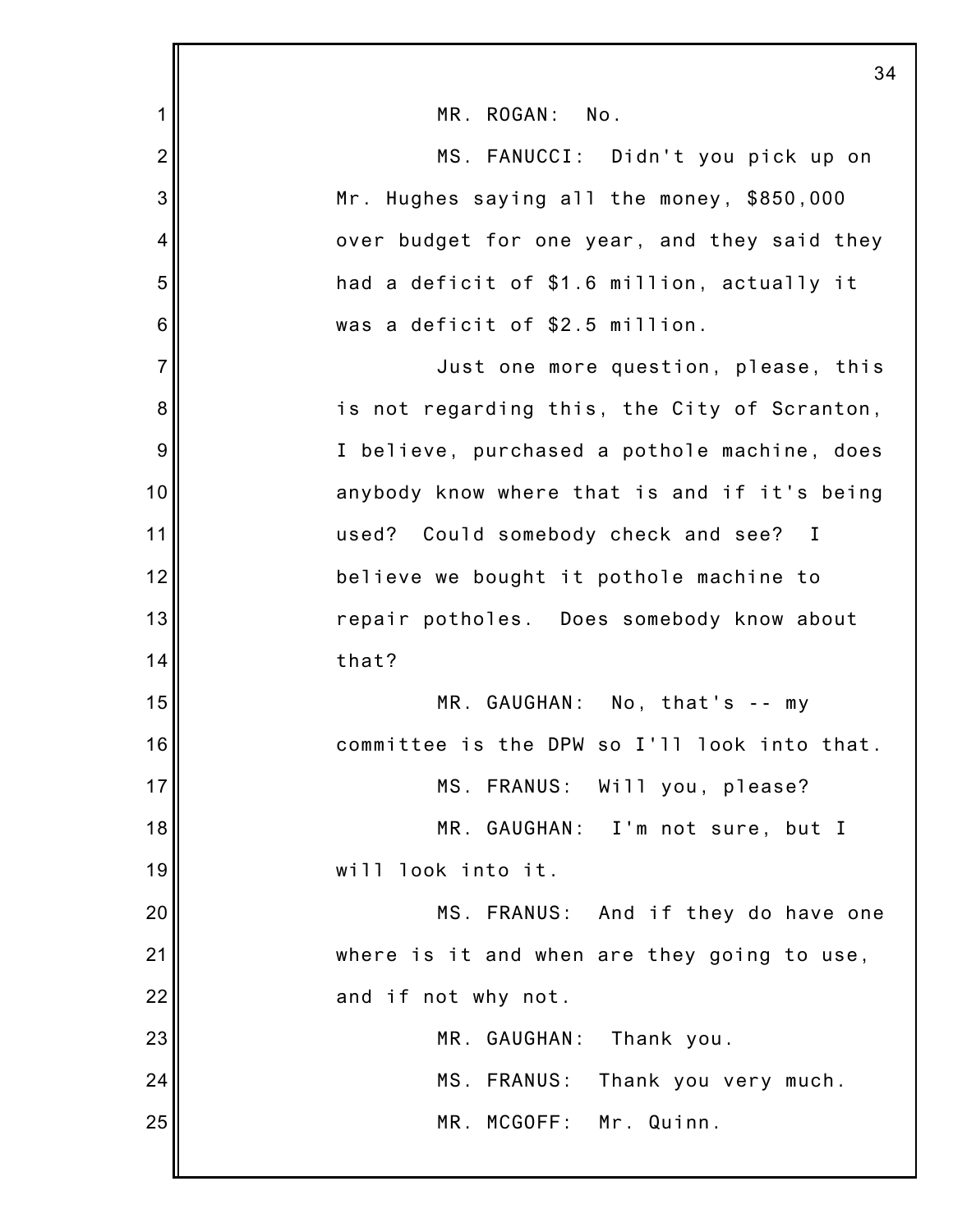|                | 35                                           |
|----------------|----------------------------------------------|
| 1              | MR. QUINN: Good evening. Ozzie               |
| $\overline{2}$ | Quinn, Scranton. In two months citizens of   |
| 3              | Lackawanna County will be voting on what     |
| 4              | type of government we are going to have in   |
| 5              | the future, the Lackawanna County Study      |
| 6              | Commission had 14 meetings and two public    |
| $\overline{7}$ | hearings and there hasn't been a debate on   |
| 8              | the matter so far so the Scranton/Lackawanna |
| $9\,$          | County Taxpayers' and Citizens' Association, |
| 10             | Incorporated, will hold a debate next        |
| 11             | Tuesday evening March 18 at 6:30 p.m. here   |
| 12             | in Scranton City Council chambers. It will   |
| 13             | be televised by ECTV and those that do not   |
| 14             | get ECTV the public are welcome to attend.   |
| 15             | Representing the county                      |
| 16             | commissioners will be Attorney Joseph        |
| 17             | O'Brien, former solicitor for the county for |
| 18             | many terms under Alberigi and Corcoran,      |
| 19             | former Lackawanna County Democratic legal    |
| 20             | counsel and secretary.                       |
| 21             | Representing the Lackawanna County           |
| 22             | Study Commission will be Attorney Frank      |
| 23             | Ruggiero. He is the general counsel for the  |
| 24             | Lackawanna County Study Commission.          |
| 25             | We are hoping that we'll be able to          |
|                |                                              |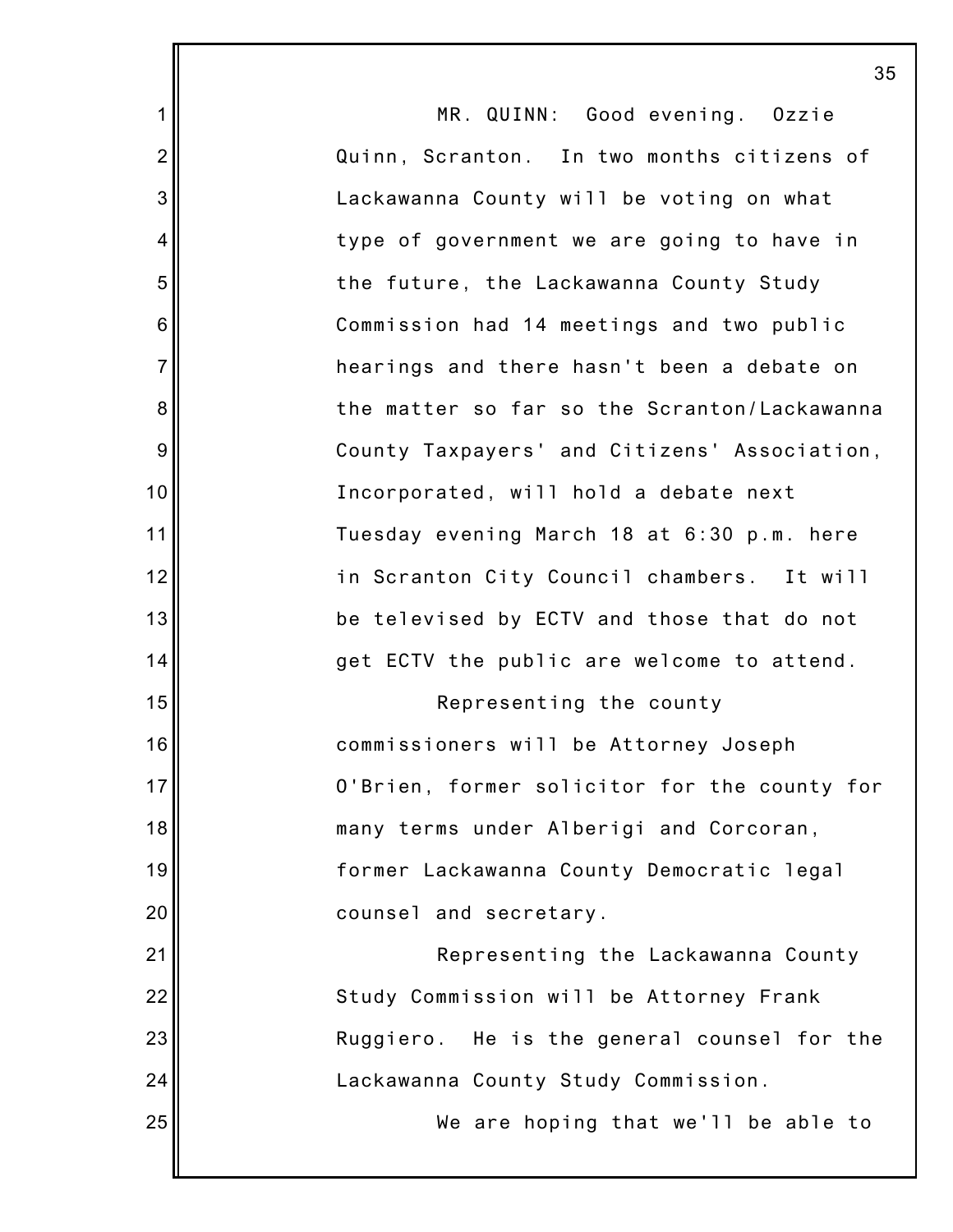have these two gentlemen representing the commissioners and the commission to give the pros and cons of both sides of the aisle so people can look at what type of government they want to vote on in May. So, also, I want to tell you about the Hill Neighborhood Association will meet on Thursday, March 20, at the Immaculate Conception Church basement Hall 800 Taylor Avenue to discuss blight in households, blight, vacant apartment households, blight, occupied households, vacant land, crime prevention, crime prevention, taxes, but above all we want to know what the people want to hear, want us to address. We want to be proactive up in the Hill Section. We want to back to the days

1

2

3

4

5

6

7

8

9

10

11

12

13

14

15

16

17

18

19

20

21

22

23

24

25

when Eddie Pisano was running the Neighborhood Association. He was one hell of a leader and we want to try to get the Hill Section back and running like it was and back in the days of Pisano. We also want at that meeting we have invited representative, State Representative Kevin Haggerty. He is in the 112 District and he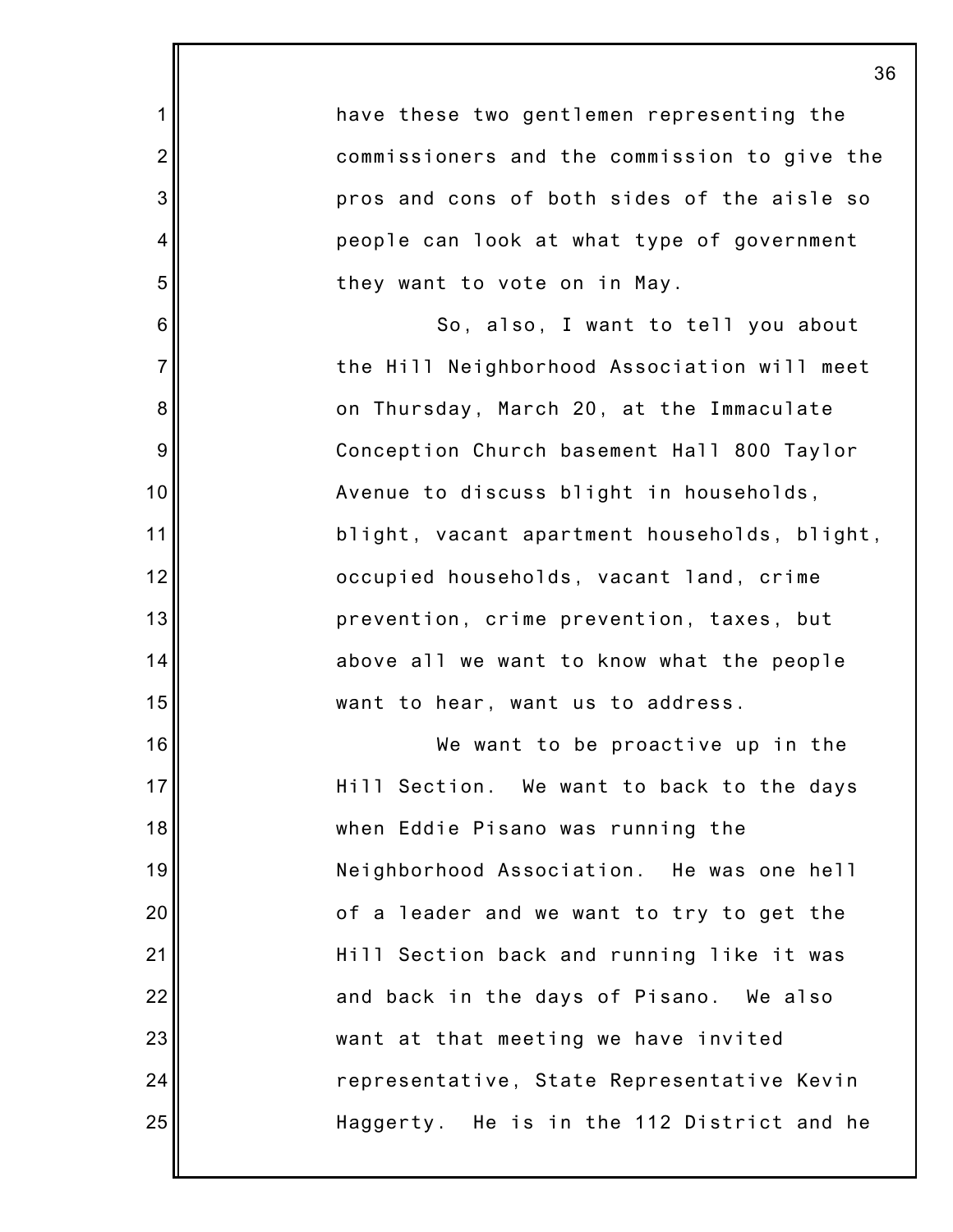1 2 3 4 5 6 7 8 9 10 11 12 13 14 15 16 17 18 19 20 21 22 23 24 25 is running again and Representative Farino and Representative Munley. Representative Haggerty is invited because of the fact he is going to help us with state, federal, and corporate loans. We are the only 501 (c) (3) neighborhood organization throughout city and we can apply for federal, state and corporations throughout Pennsylvania Department of Community and Economic Development programs. So we are hoping that also he is also the only one who so far that I know the other candidates, Mr. Munley has not committed himself on Act 76, House Bill 76, which is the elimination of school property taxes, Mr. Haggerty has and we want him to speak about it at the meeting. So anybody is welcome and hope city council will come up, it's next Thursday, at 7:00 p.m. and that's all I have to say. Thank you very much. MR. MCGOFF: Thank you. MR. WECHSLER: Mr. Quinn, just one moment, perhaps your April meeting could be scheduled to a night other than a Thursday.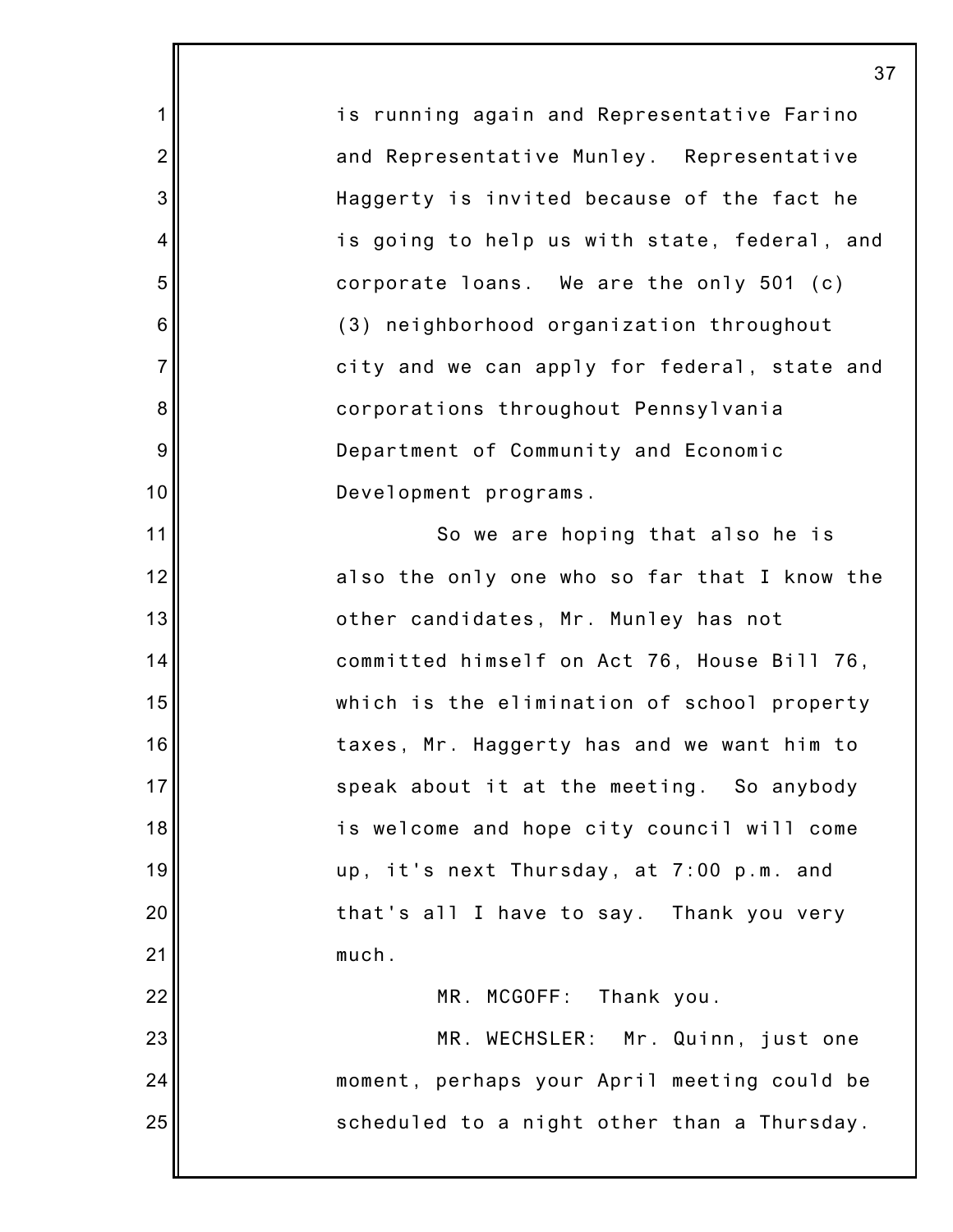|                | 38                                           |
|----------------|----------------------------------------------|
| 1              | I know that we would like to attend          |
| $\overline{2}$ | neighborhood meetings but being on Thursdays |
| 3              | we already have an obligation here, so maybe |
| 4              | in April you could have your meeting on      |
| 5              | another night that we can attend and get an  |
| 6              | update on what you discover at your March    |
| $\overline{7}$ | meeting.                                     |
| 8              | MR. QUINN: Sure. Thank you.                  |
| 9              | Appreciate that.                             |
| 10             | MR. MCGOFF: Mr. Sbaraglia?                   |
| 11             | MR. SBARAGLIA: Andy Sbaraglia,               |
| 12             | citizen of Scranton, Fellow Scrantonians.    |
| 13             | Being Ozzie brought up 76, I wasn't going    |
| 14             | to, but being he brought it you tell me what |
| 15             | piece in that legislation says people that   |
| 16             | do not own property does not have to pay the |
| 17             | increase in all of the taxes they want       |
| 18             | increased? All it is saying that the         |
| 19             | property owners don't have to pay but the    |
| 20             | renters have to pay because the property is  |
| 21             | going to get the rebate their taxes they     |
| 22             | don't have to pay to the school, but the     |
| 23             | property owners -- I mean, the people who    |
| 24             | rent will still have to pay all of the       |
| 25             | penalty that goes with that deal.            |
|                |                                              |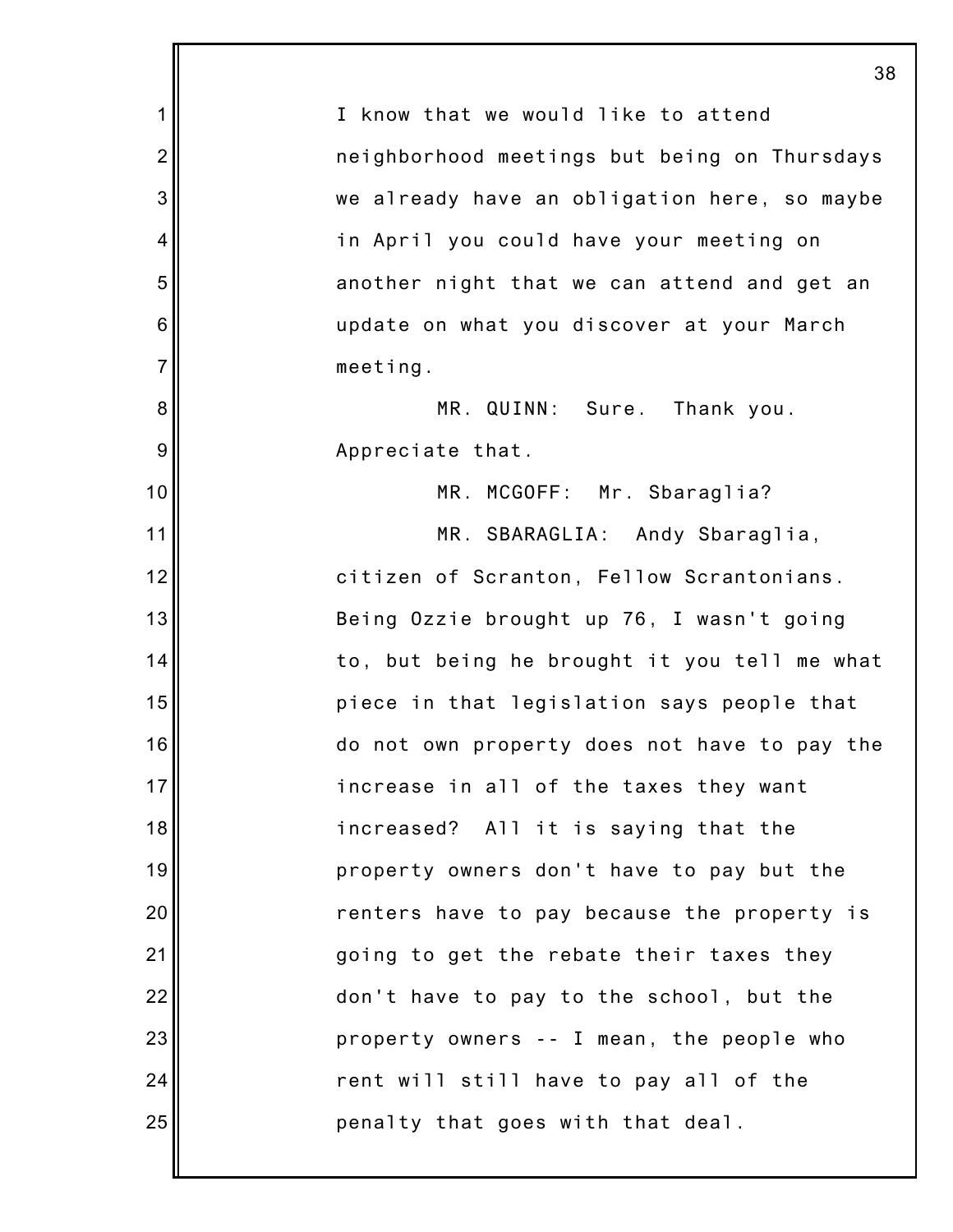|                | 39                                             |
|----------------|------------------------------------------------|
| $\mathbf 1$    | I don't count it as a win-win                  |
| $\overline{2}$ | situation, all it is the have nots attacking   |
| 3              | the haves, so that's the way it goes.          |
| 4              | I listened to the presentation, I              |
| 5              | didn't find anything wrong with it. You        |
| 6              | know my son is a college professor who         |
| $\overline{7}$ | teaches economics and has licenses and CPA,    |
| 8              | he is a CPA and everything else that goes      |
| 9              | with the deal. He is well educated, teaches    |
| 10             | college in Florida, though, so really not      |
| 11             | too much help here, but I listened to him      |
| 12             | and what he said was you should raise taxes    |
| 13             | every year. That was in his plan.<br>Keep      |
| 14             | raising taxes and taxes and taxes. I don't     |
| 15             | see that as really a great solution, but       |
| 16             | there is a lot of things that could be, like   |
| 17             | he said, we can sign contracts with doctors    |
| 18             | or with hospitals and sometimes we will see    |
| 19             | if that holds down the medical bills.<br>After |
| 20             | all, we really wouldn't have this problem      |
| 21             | with though if we listened to Mr. Reap and     |
| 22             | we said we don't have to pay these guys all    |
| 23             | of the way up until they drop dead             |
| 24             | hospitalization, just cover them until they    |
| 25             | get social security. That's what he wanted     |
|                |                                                |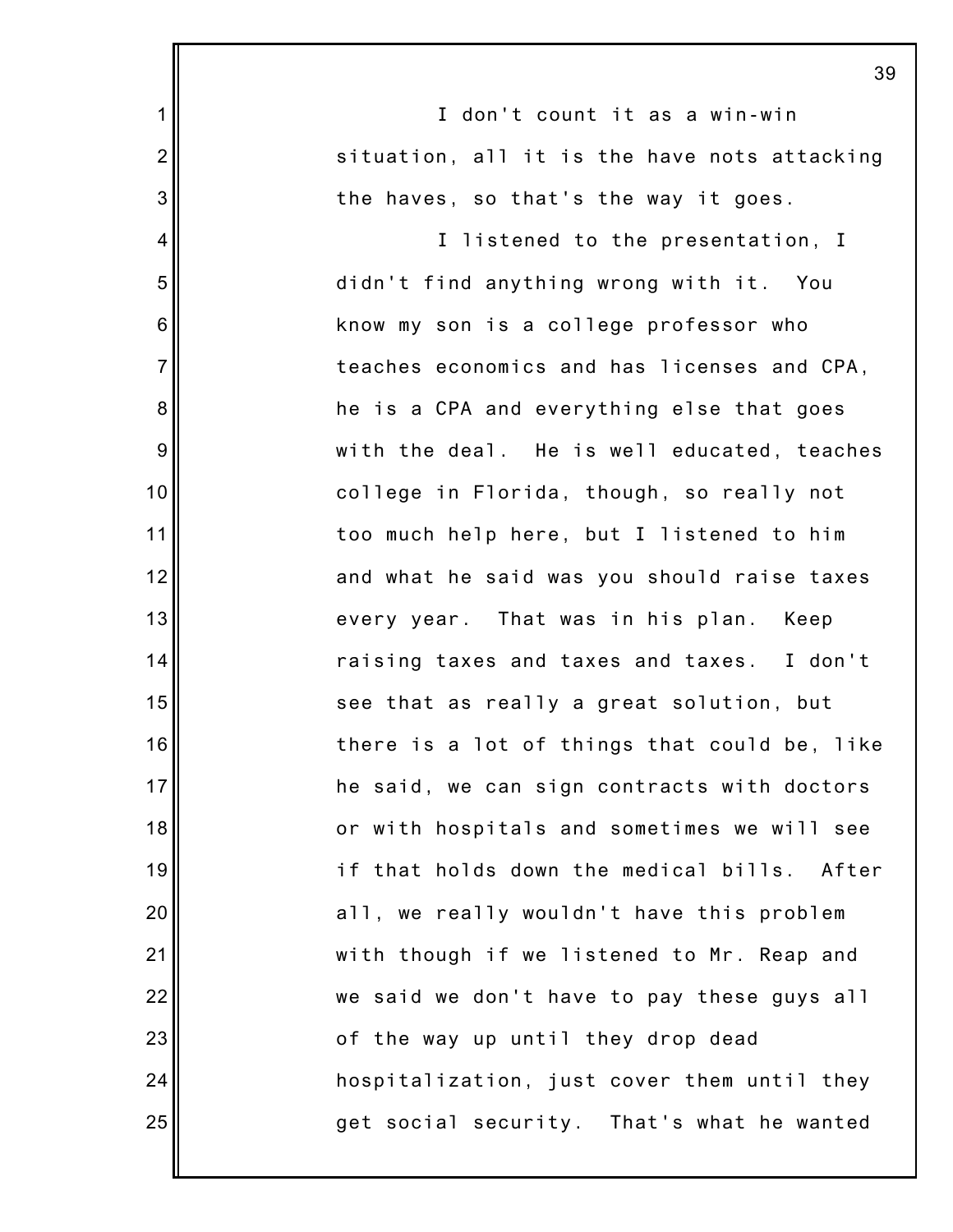|                | 40                                            |
|----------------|-----------------------------------------------|
| 1              | but they got him out of that council seat.    |
| $\overline{2}$ | He was too much for the people. I always      |
| 3              | bring him up.                                 |
| 4              | But the presentation that we saw was          |
| 5              | similar to the one that PEL put in. If you    |
| 6              | remember, PEL was here and did the same kind  |
| $\overline{7}$ | of thing and they're recommending the same    |
| 8              | thing raise taxes, but you have raised        |
| 9              | taxes. He finds that the taxes that you       |
| 10             | raised ain't enough, that means you have to   |
| 11             | keep raising taxes and that's really not a    |
| 12             | great solution.                               |
| 13             | The paper said that we are pretty             |
| 14             | close to Waverly as oppression goes. All      |
| 15             | taxes are oppressive, but I tell you are if   |
| 16             | the paper put in the \$300 we paid for refuse |
| 17             | removal and the high cost of the sewer        |
| 18             | system in this city we probably would have    |
| 19             | been above Waverly in oppression to the       |
| 20             | people, so you got to look at that. You got   |
| 21             | to look the everything.                       |
| 22             | Like I said before, this city isn't           |
| 23             | going away overnight, we are going to still   |
| 24             | be here 100 years from now even if there      |
| 25             | were only a few people in it we would still   |
|                |                                               |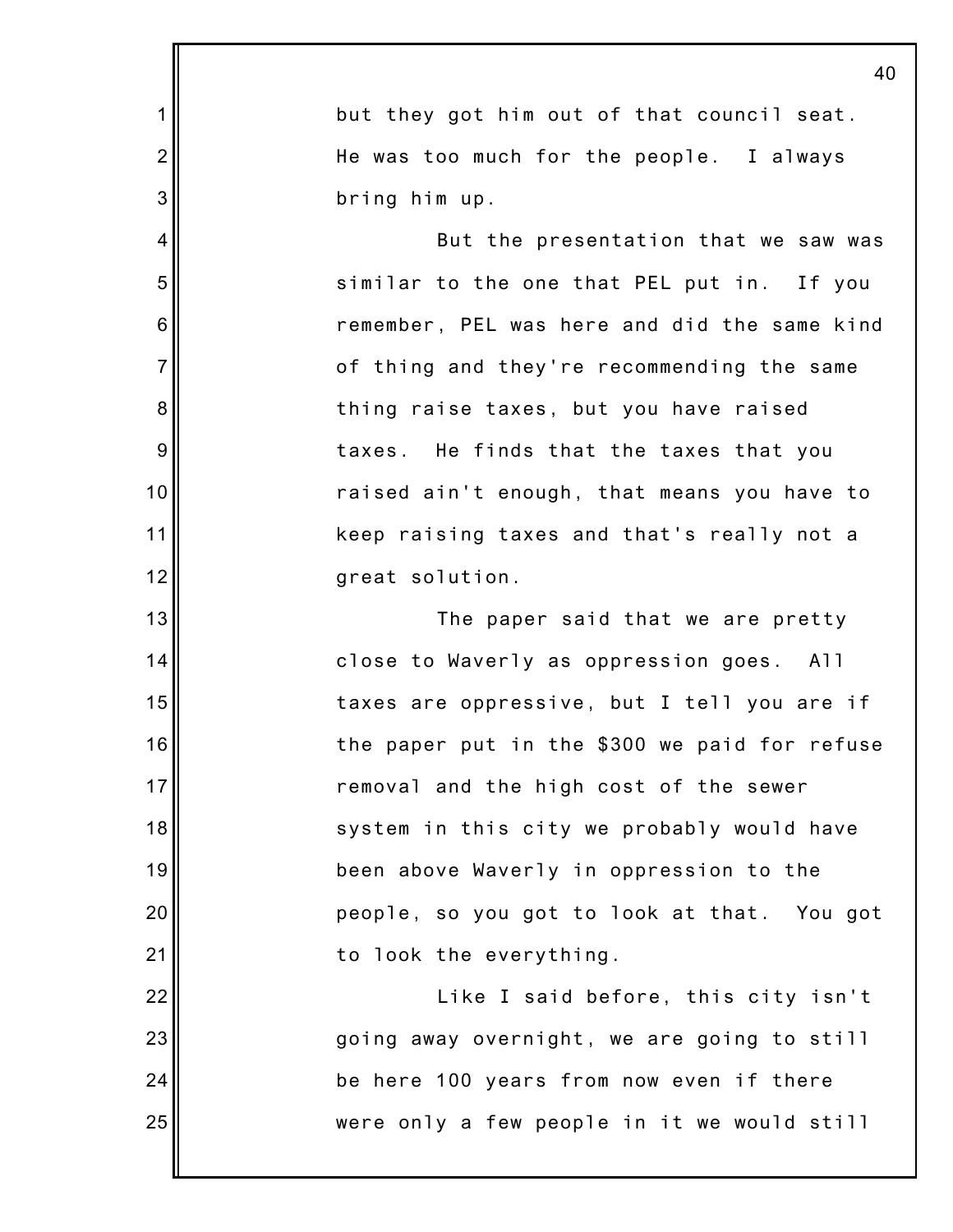be here, but the solution to keep raising taxes is not. That's the only thing he did say. Other than in the paper he said something about the business taxes, he thought it would be a great idea to get away from them and that may come up when he gives you the solutions, but before he does that and brings that up, you say dollar amount. If we drop them two taxes and put another tax on payroll would the dollar amount be the same or greater?

1

2

3

4

5

6

7

8

9

10

11

12

13

14

15

16

17

18

19

20

21

22

23

24

25

You got to look at everything in dollar amounts, that's the only way to do it. A dollar here saving this, ever dollar an offset. You can you use an offset to some of the deals in the budget? It was never brought up, but he says your budget was wrong anyway. It probably would be. I'm saying it was right because of the fact is all of the budgets have been wrong since about 2012 all the way up. They have been understaffed when it came to money. We always were in debt and he brought up a year ago 2006, in and around 2007 that's when Mr. McGoff came on council, them years, and then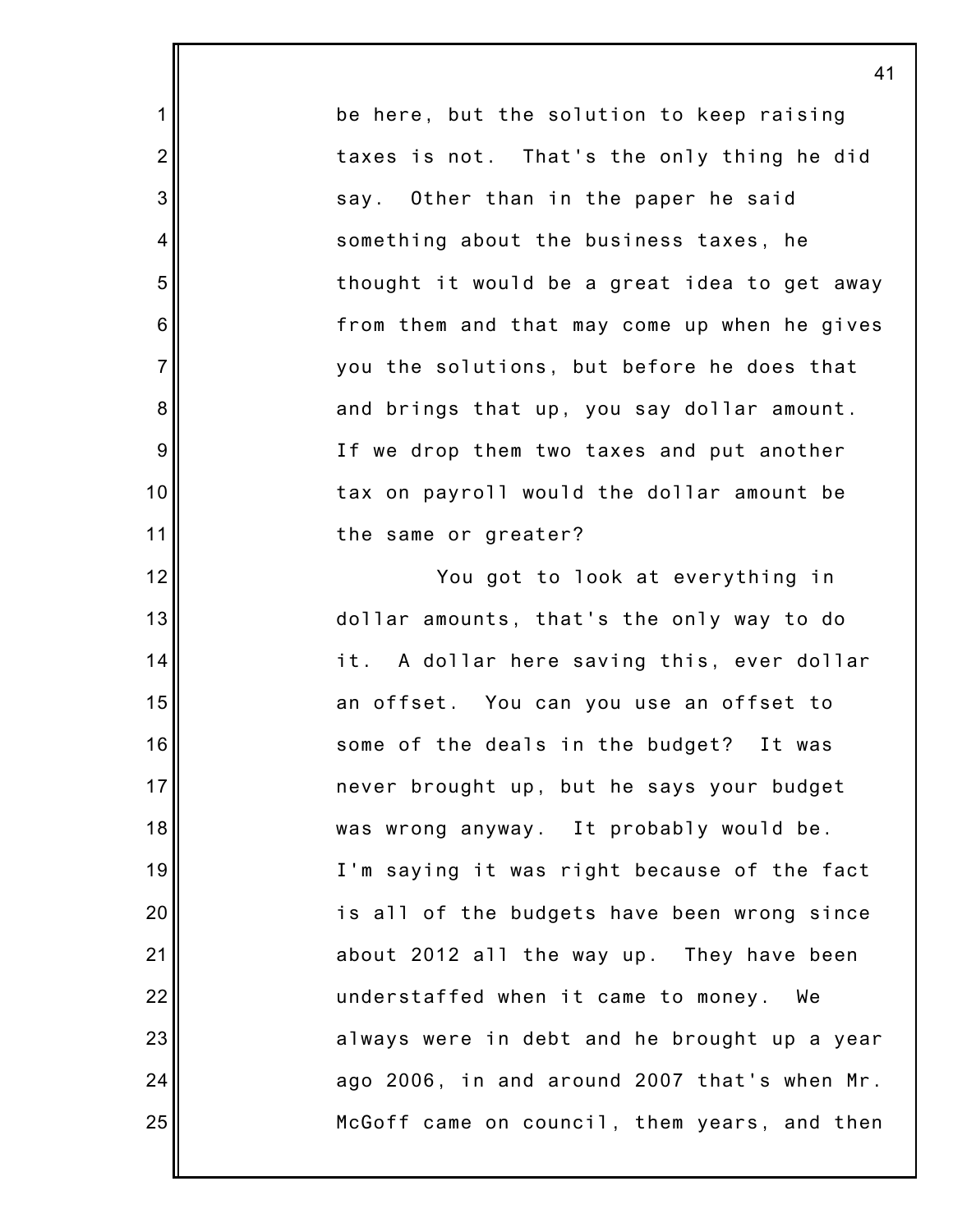|                | 42                                           |
|----------------|----------------------------------------------|
| 1              | he said it has been out of kilter all the    |
| $\overline{2}$ | way out. Now, I don't know if you can blame  |
| 3              | Mr. McGoff for it all, but you do have to    |
| 4              | remember that he has been here for seven     |
| 5              | years of this hardship, and three of the     |
| 6              | other members are already giving you 100     |
| $\overline{7}$ | percent tax hike. I hope you remember that   |
| 8              | and keep getting it through your mind who    |
| 9              | raised your taxes. Thank you.                |
| 10             | MR. MCGOFF: Thank you. Anyone else           |
| 11             | who wishes to address council?               |
| 12             | MR. DOBRZYN: Good evening. Dave              |
| 13             | Dobrzyn, resident.                           |
| 14             | MR. LOSCOMBE: Good evening.                  |
| 15             | MR.<br>DOBRZYN: Taxes paid, be it in         |
| 16             | escrow. I was at home for part of            |
| 17             | Mr. Amaroso's presentation. I think it's     |
| 18             | 10:00 tomorrow morning it's rebroadcast?     |
| 19             | Could you find that out and then announce    |
| 20             | it, the council meeting and the caucus so    |
| 21             | that I could possibly record it and go over  |
| 22             | it and little more. I think it's like ten    |
| 23             | tomorrow, noon time Saturday and so on.      |
| 24             | Okay, now, from what I have been             |
| 25             | hearing on the parking garages I have to say |
|                |                                              |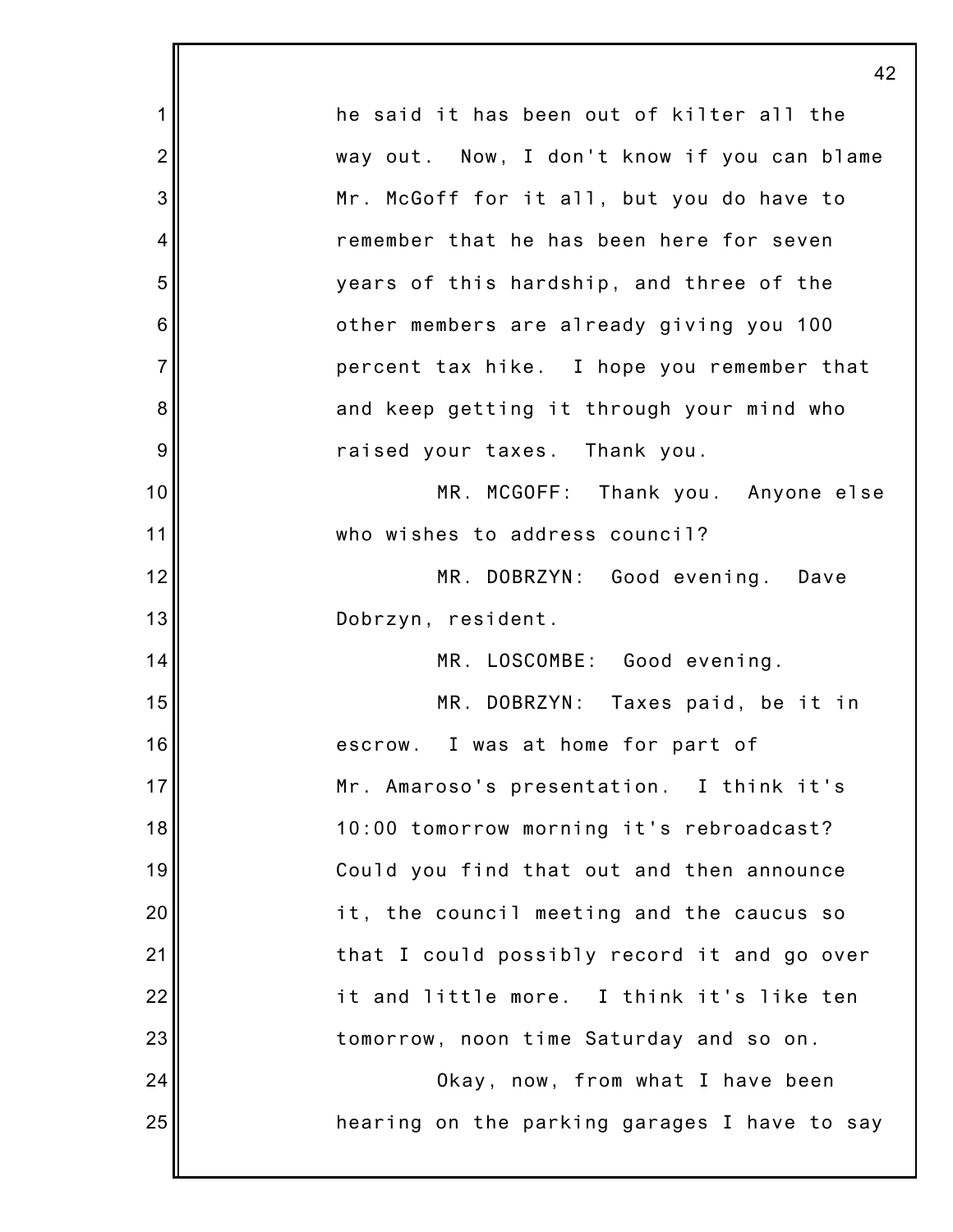it's a 50/50 proposition, there is going to be a lot of principal and a lot of the interest owed and if we are going to wind up with \$200,000 wholes thanks to corporations moving out of central city, even though a lot of this was probably built for them taking into consideration, it might be a fair idea to dump them.

1

2

3

4

5

6

7

8

9

10

11

12

13

14

15

16

17

18

19

20

21

22

23

24

25

And I'd also like to point out that this KOZ was turned down a few years ago and, for instance, it would be interesting now Vac Serve definitely left because of KOZ offer, and Diversified I have a question mark because I haven't heard anything or seen anything, but I would like to point out that a lot of these KOZs when it comes to the rank and file working person it's not a -- it's not a utopia because a lot of times there is very poor public transportation available. In Olyphant they have KOZs and Jessup the first question out of their mouth is, "Do you have reliable transportation?"

Now, what they offer you to start is it \$9.00 an hour. Reliable transportation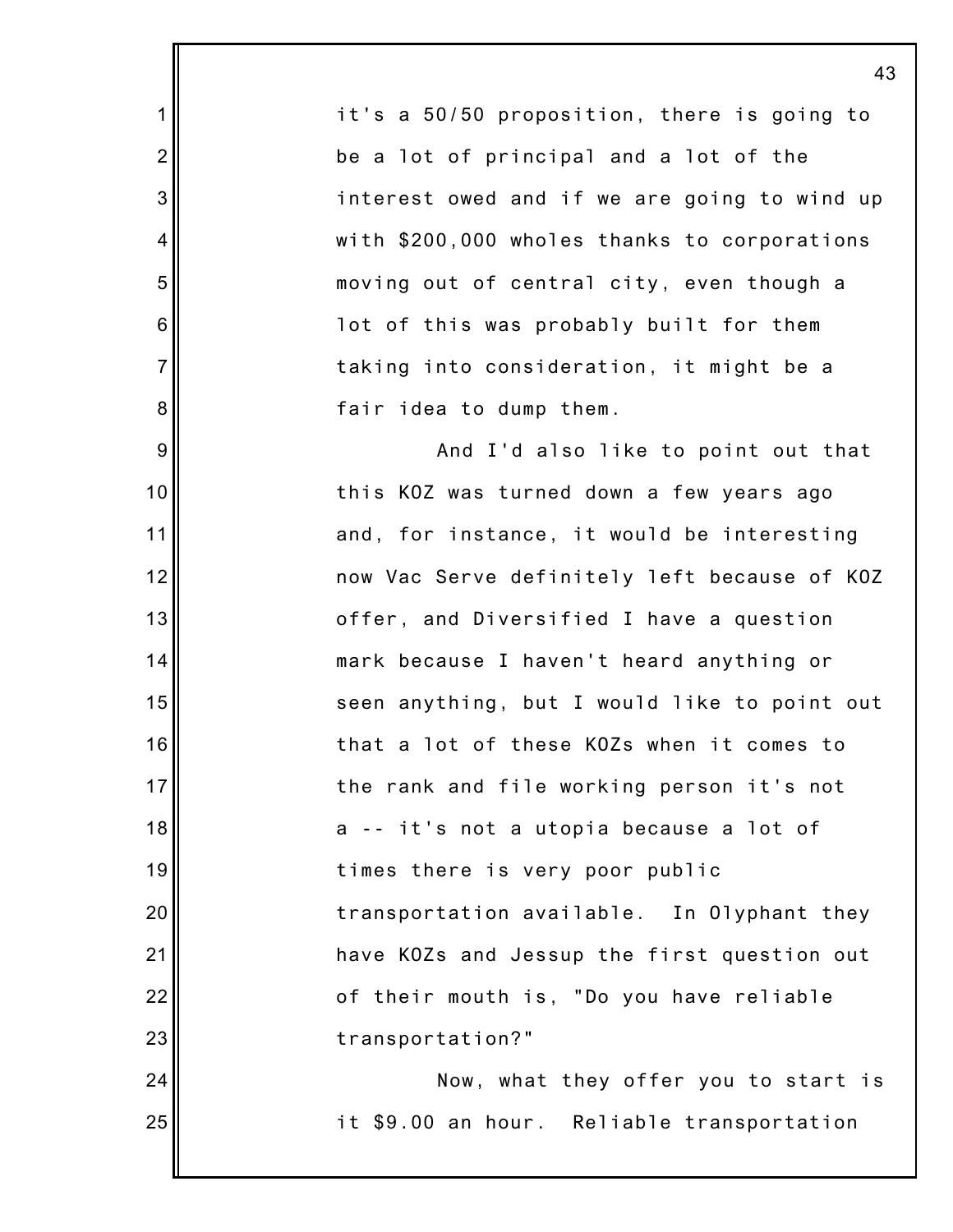1 2 3 4 5 6 7 8 9 10 11 12 13 14 15 16 17 18 19 20 21 22 23 24 25 44 cost a little more than \$9 an hour when you consider all of the other bills that an average person has to pay. They are trying to keep the roof over their head in addition they are running out and buying a \$15,000 car for a tin can basically, so they definitely don't take into consideration any of the woes of the working class. And on the unions, I get the picture that they may be cooperative, but Mr. Courtright has his work cut out for him because I don't think they are going to be interested in backing up too far either. And last week I mentioned on the electric bills and I was also relating it to a sewer plant with privatizing utilities, I was pleased to hear during the speech that -- during the caucus that he wasn't interested in privatizing the sewer plant and I hope it says that way. Now, on the electric, last week, maybe two weeks ago, my phone rang in the morning, I was still asleep. I picked it up, I found out that it was one of those electric shysters, I hung it up and it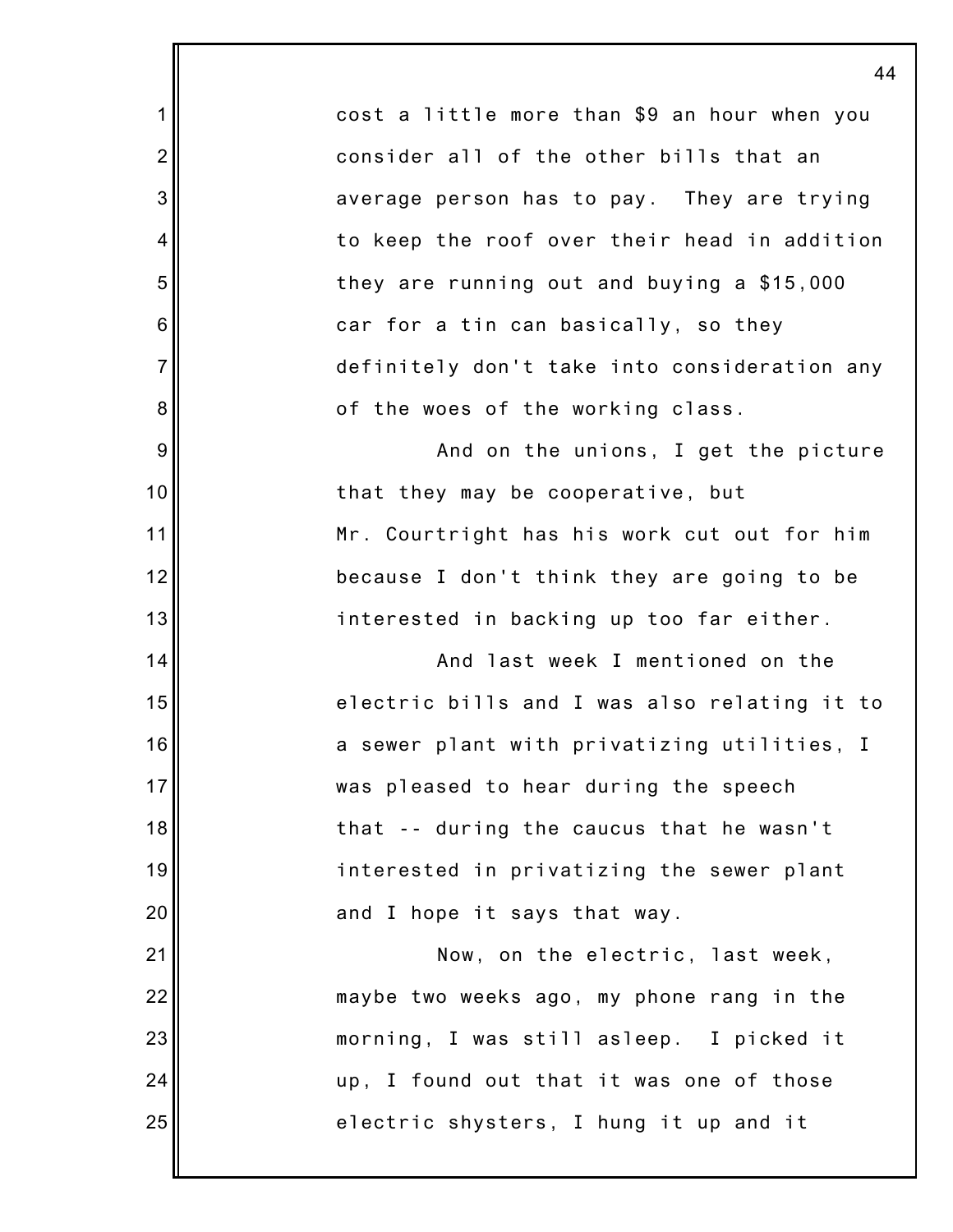|                | 4                                            |
|----------------|----------------------------------------------|
| 1              | continued to ring. I picked it up again, it  |
| $\overline{2}$ | was the electric shyster. I hung it up       |
| 3              | again and I picked it up again and it was    |
| 4              | the electric shyster and I started screaming |
| 5              | even though it was a robocall.               |
| 6              | Well, this week I got a little nasty         |
| $\overline{7}$ | and it was a person and I started using      |
| 8              | expletives on him and, well, I got a good    |
| 9              | nights sleep last night, I unplugged the     |
| 10             | phone, so it wasn't ringing first thing in   |
| 11             | the morning and waking me up.                |
| 12             | But the point being that these               |
| 13             | people are trying to sell electricity for    |
| 14             | four -- three and 400 percent of what you    |
| 15             | could get out of PPL and they may even       |
| 16             | the state there is a movement in the         |
| 17             | legislature to just assign you to one of     |
| 18             | these people, so buyer beware. We don't      |
| 19             | need to be policed anymore than we are.      |
| 20             | And I don't like calling people              |
| 21             | names with nonprofits, but it is time -- and |
| 22             | tax exempts, but it is time that we have a   |
| 23             | fee for DPW and public safety levied onto    |
| 24             | all tax exempts and if you check your PA     |
| 25             | constitution it does not require me -- it's  |
|                |                                              |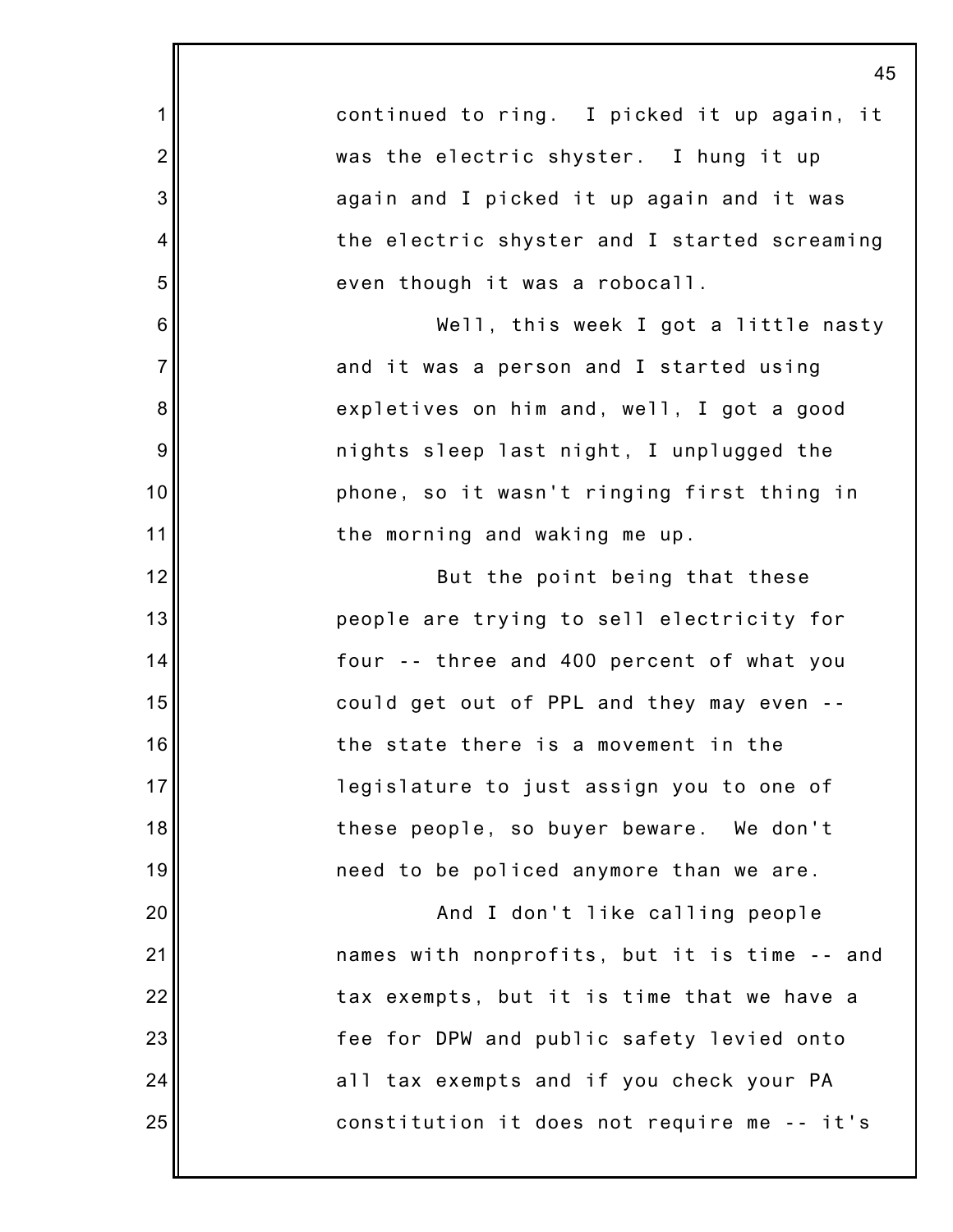specifically gives me as a citizen the right to not have to pay somebody else's bill just because they are tax exempt. If they need a street maintained in front of them or a DPW services, fire and police, they should be paying something for that, so it's time we just convert that to a fee, I think Andy mentioned it before, and that would be your PILOT. Thank you and have a good night.

1

2

3

4

5

6

7

8

9

10

11

12

13

14

15

16

17

18

19

20

21

22

23

24

25

MR. ROGAN: Thank you. Is there anyone else who would like to address council?

MS. SCHUMACHER: Good evening, Council. Marie Schumacher, will be a taxpayer on the last possible day for the discount. This evening I'm wondering out loud, I guess, on Boscov's strategy for retaining their property at Steamtown Mall. Because it is a partnership, and obviously they can't buy - any sheriff's sale introduction to the listing always says the owner cannot bid, so I'm wondering if this would work, this same strategy would work sort of in reverse for residential property owners who are facing foreclosure, if they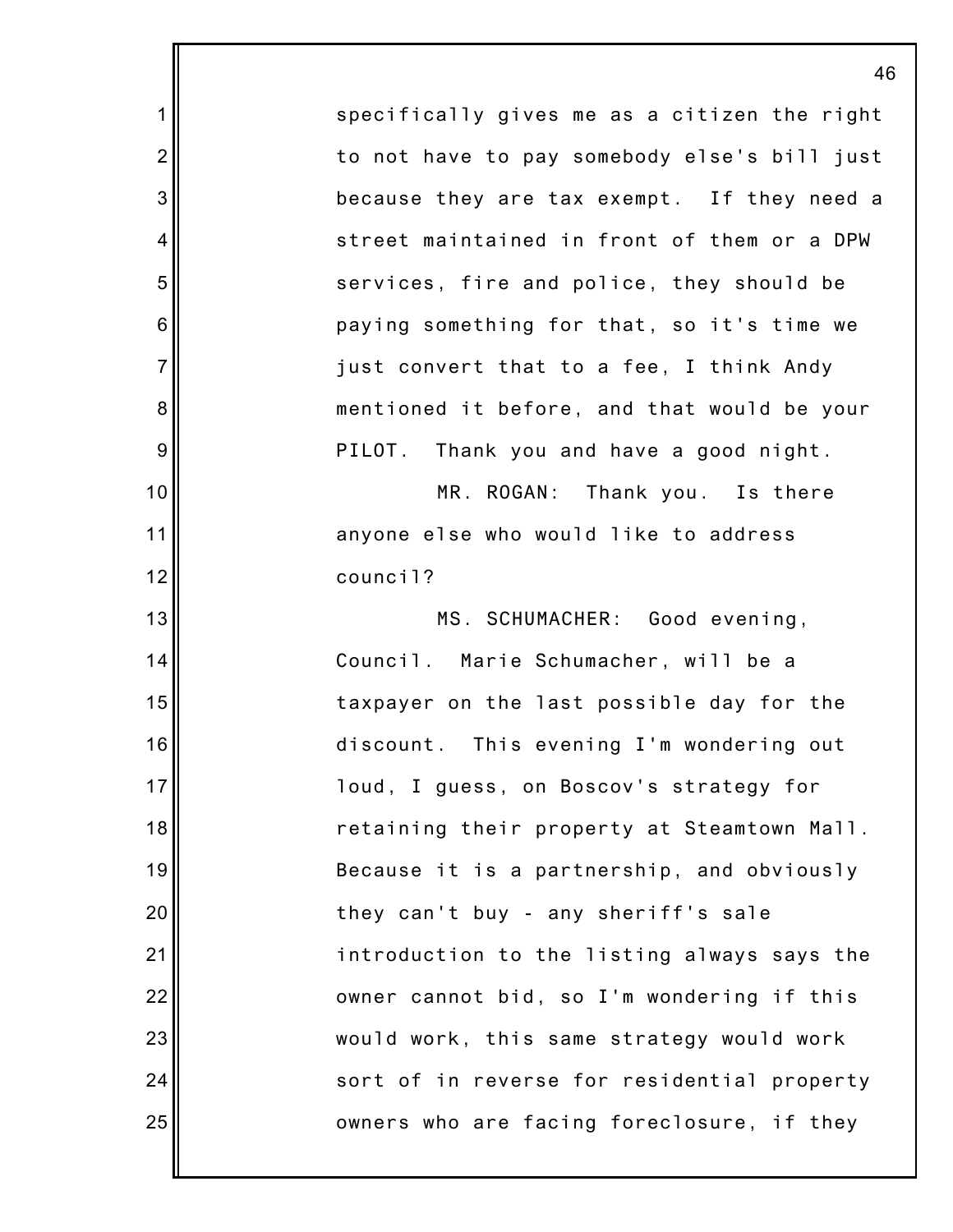could form an LLC as so many I see in the paper that have the number of the street address with an LLC and then bid on their own house at a sale. Something that some people might want to think of if they are facing foreclosure. I don't know how much it costs to form an LLC, but if Boscov's can do it I don't know why a private person couldn't do it.

1

2

3

4

5

6

7

8

9

10

11

12

13

14

15

16

17

18

19

20

21

22

23

24

25

With respect to the agenda items tonight, 3-C, I looked at the backup and it noted that the comprehensive -- it was in accordance with the Comprehensive Municipal Plan, but can somebody give me the date of that Municipal Comprehensive Plan? I used to go to most of the SAPA meetings and the DCED rep I'm quite sure said that that was a requirement every ten years and I think ours is probably more like 20 years old, so are we going to be budgeting for a new comprehensive plan? Something to put in possibly for 2015 because I think we are probably way out of line. If you could, somebody could tell me next week what the municipal -- the date of our current plan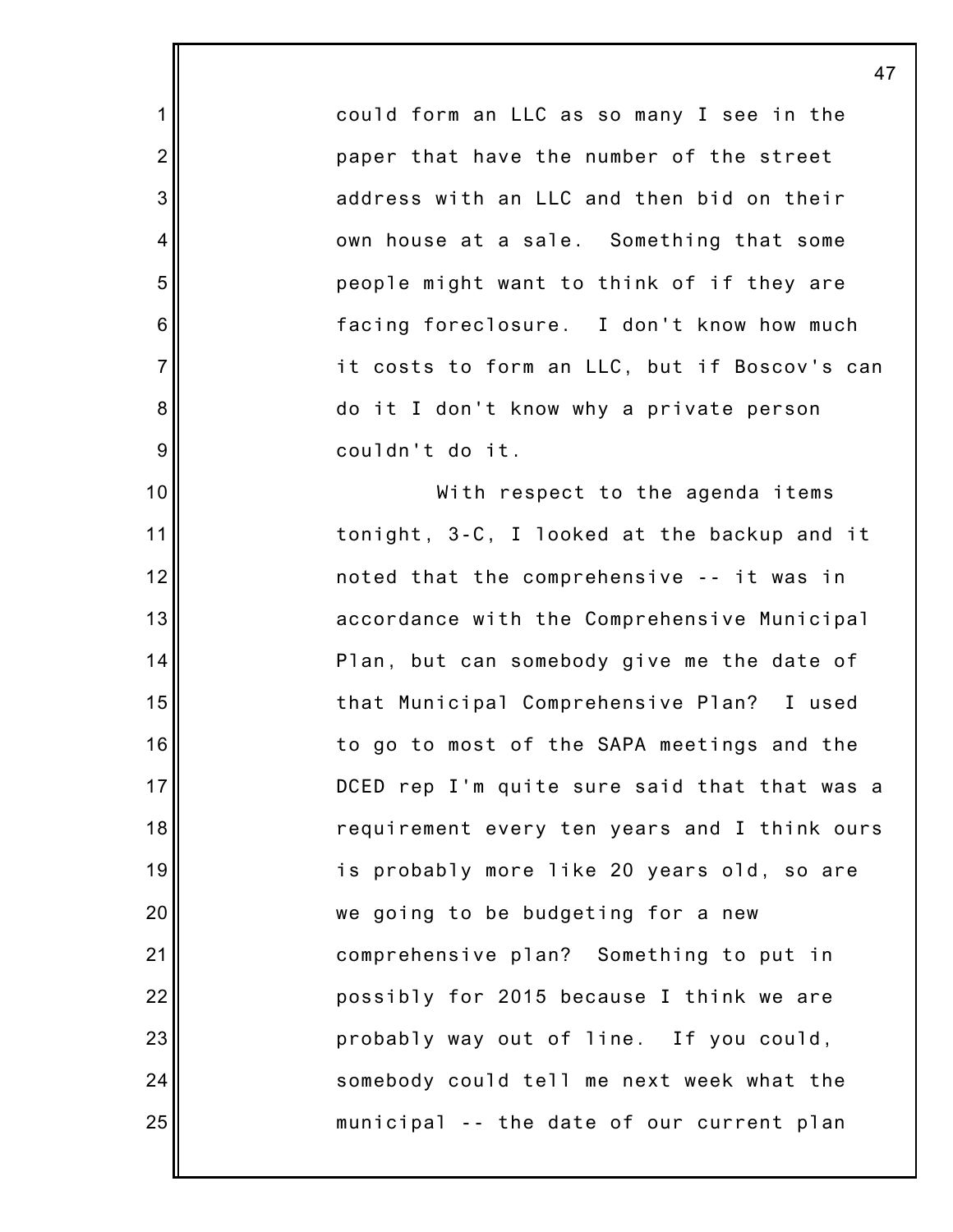|                | 48                                           |
|----------------|----------------------------------------------|
| 1              | is.                                          |
| $\overline{2}$ | And then on 7-B, Mr. Lazor, would he         |
| 3              | still be the Chair of the Tax Collection     |
| $\overline{4}$ | Committee as well this appointment if he is  |
| 5              | approved or is he giving up that post or has |
| 6              | he given it up? Okay.                        |
| $\overline{7}$ | And that's a segue into a question           |
| 8              | that's left over from last year that was     |
| 9              | never answered which is last year the Tax    |
| 10             | Collection Committee had a zero budget, zero |
| 11             | expenditures. In the current budget, they    |
| 12             | have \$328,000 for expenses and I would like |
| 13             | to know what the difference that it was zero |
| 14             | in 2013 and it's now well over a quarter of  |
| 15             | a million dollars for this year, so          |
| 16             | whosoever committee that is I would          |
| 17             | appreciate those answers, and I will get     |
| 18             | them in over the weekend hopefully.          |
| 19             | Mr. Amaroso spoke of the health care         |
| 20             | costs tonight and I wonder when was the last |
| 21             | time, because I'm real believer in           |
| 22             | competition and holding costs down, and I    |
| 23             | haven't seen anything on pharmacy benefits,  |
| 24             | manager, when was that last put out to bid?  |
| 25             | When was the last time the dental coverage   |
|                |                                              |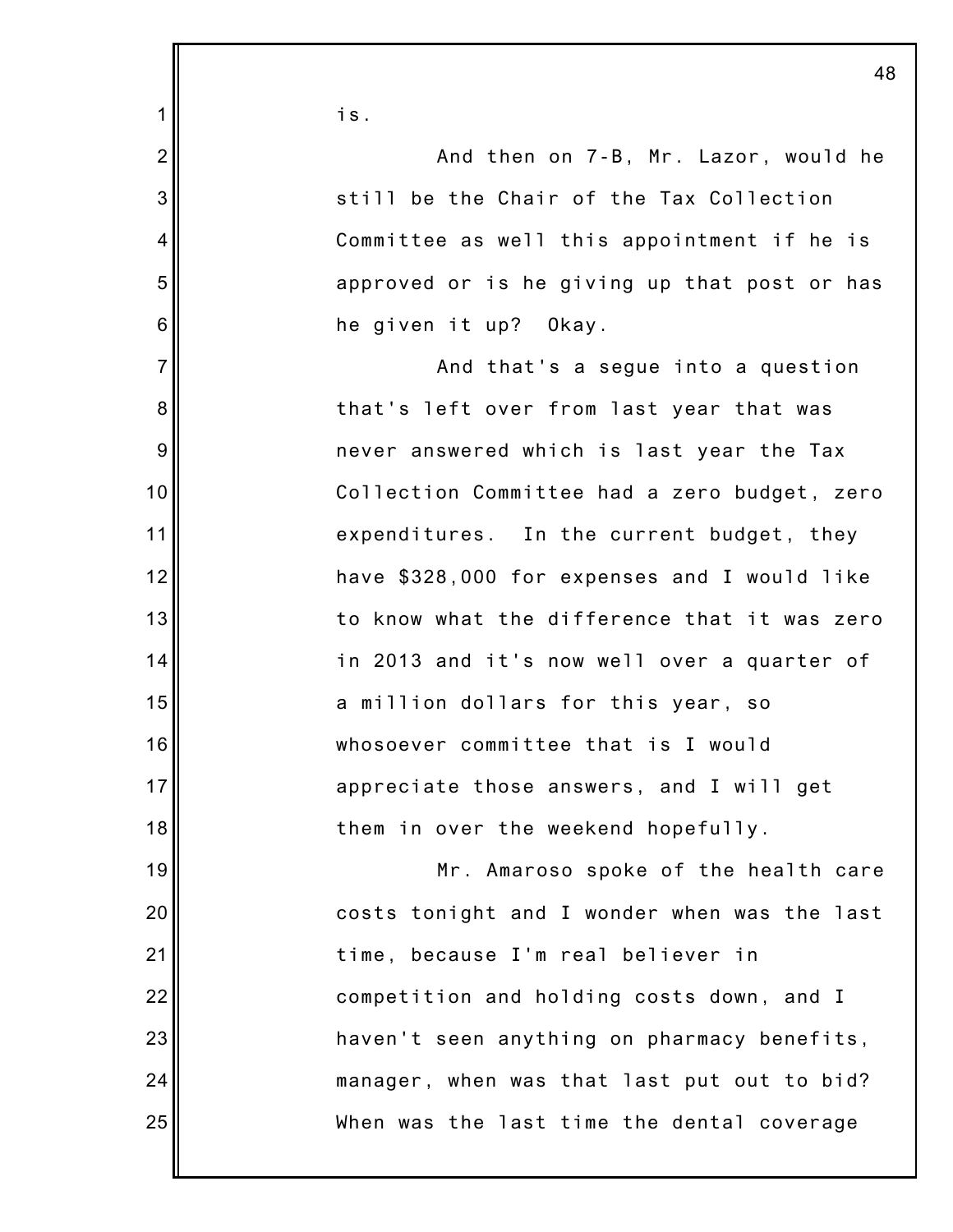|                | 49                                           |
|----------------|----------------------------------------------|
| 1              | was put out to bid? I've got a feeling it's  |
| $\overline{2}$ | much longer than I think it should have been |
| 3              | at least.                                    |
| 4              | And I would also like to know how            |
| 5              | much revenue does the recycling program      |
| 6              | generate and in what form is that? Maybe,    |
| $\overline{7}$ | Mr. Gaughan, you can find that out. I know   |
| 8              | if it's a straight dollar amount that the    |
| 9              | city gets or if they get a truck or whatever |
| 10             | S & H green stamps or something, you are too |
| 11             | young to remember those.                     |
| 12             | And this, again, is a repeat                 |
| 13             | question, many times repeated, how many      |
| 14             | rental properties have been inspected        |
| 15             | through the end of February and when will    |
| 16             | monthly reports be instituted so that we     |
| 17             | know how many rental properties are          |
| 18             | registered and how many have been inspected? |
| 19             | Will garbage, trash, still continue          |
| 20             | to be collected at properties that have not  |
| 21             | paid the requisite fee? Last year 75         |
| 22             | percent of us were pulling the whole load    |
| 23             | and I think that's wrong and I'm still not   |
| 24             | convinced that this is not a tax. I mean,    |
| 25             | this is a tax and not really a fee and I     |
|                |                                              |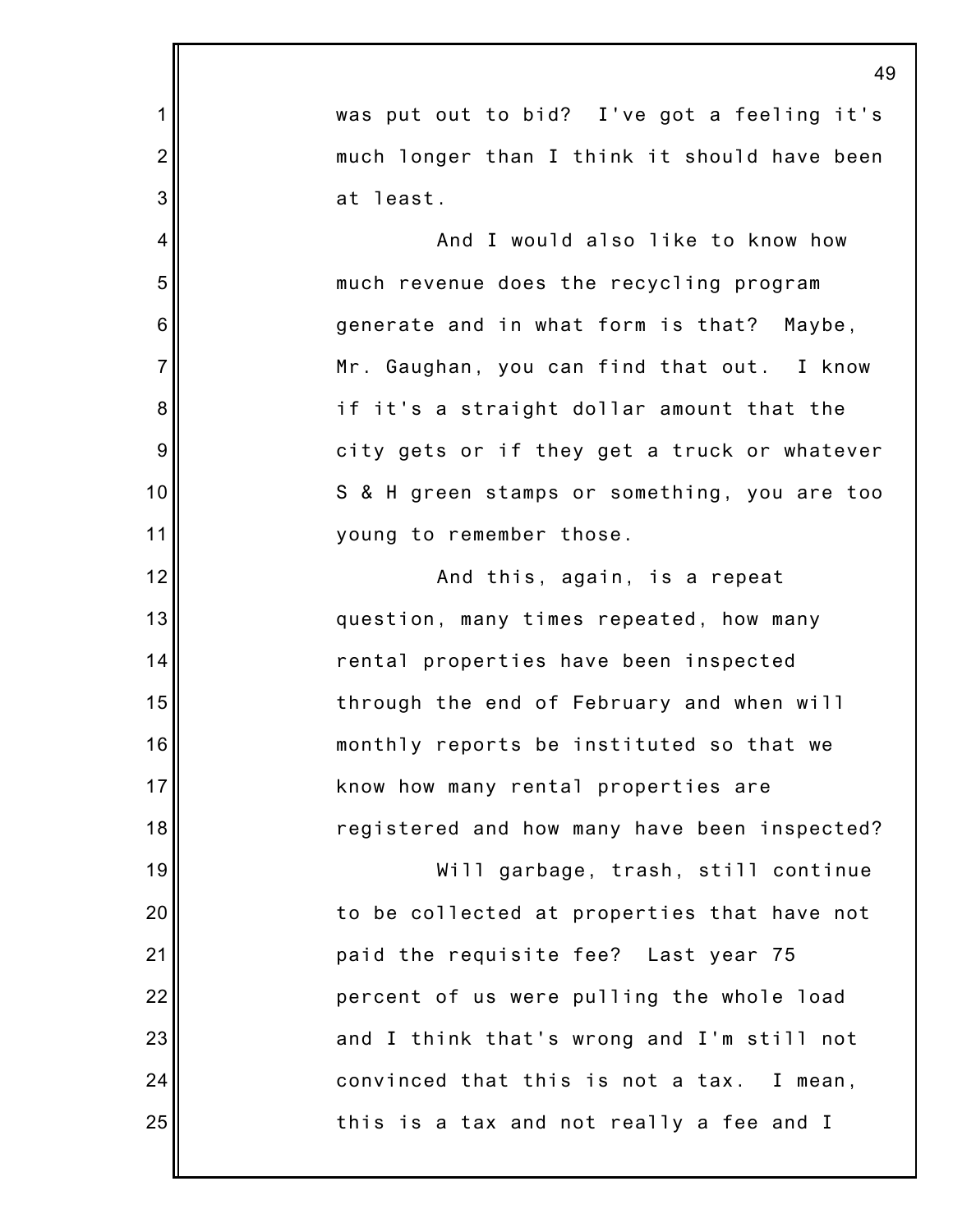|                | 50                                           |
|----------------|----------------------------------------------|
| 1              | would like to know what the administration's |
| $\overline{2}$ | policy is and if you can influence it such   |
| 3              | that only people who pay for their trash be  |
| 4              | removed have it removed.                     |
| 5              | MR. ROGAN: I could answer that, I            |
| 6              | do know that all garbage is picked up. And   |
| $\overline{7}$ | I agree with you, I think just like any      |
| 8              | other bill if somebody doesn't pay the bill  |
| 9              | they shouldn't receive the service.          |
| 10             | MS. SCHUMACHER: And it's actually            |
| 11             | in the ordinance. Okay, I've got many more   |
| 12             | sheets, so I'll see you in the coming weeks  |
| 13             | and just, Mr. McGoff, how is the -- any      |
| 14             | progress on my February 5 questions before I |
| 15             | submit more?                                 |
| 16             | MR. MCGOFF: No.                              |
| 17             | MS. SCHUMACHER: Thank you.                   |
| 18             | MR. MCGOFF: Is there anyone else             |
| 19             | who wishes to address council?               |
| 20             | MS. REED: FIFTH ORDER. 5-A.                  |
| 21             | MOTIONS.                                     |
| 22             | MR. MCGOFF: Mr. Wechsler?                    |
| 23             | MR. WECHSLER:<br>Thank you,                  |
| 24             | Mr. McGoff. After last week's meeting I      |
| 25             | wanted to get more information concerning    |
|                |                                              |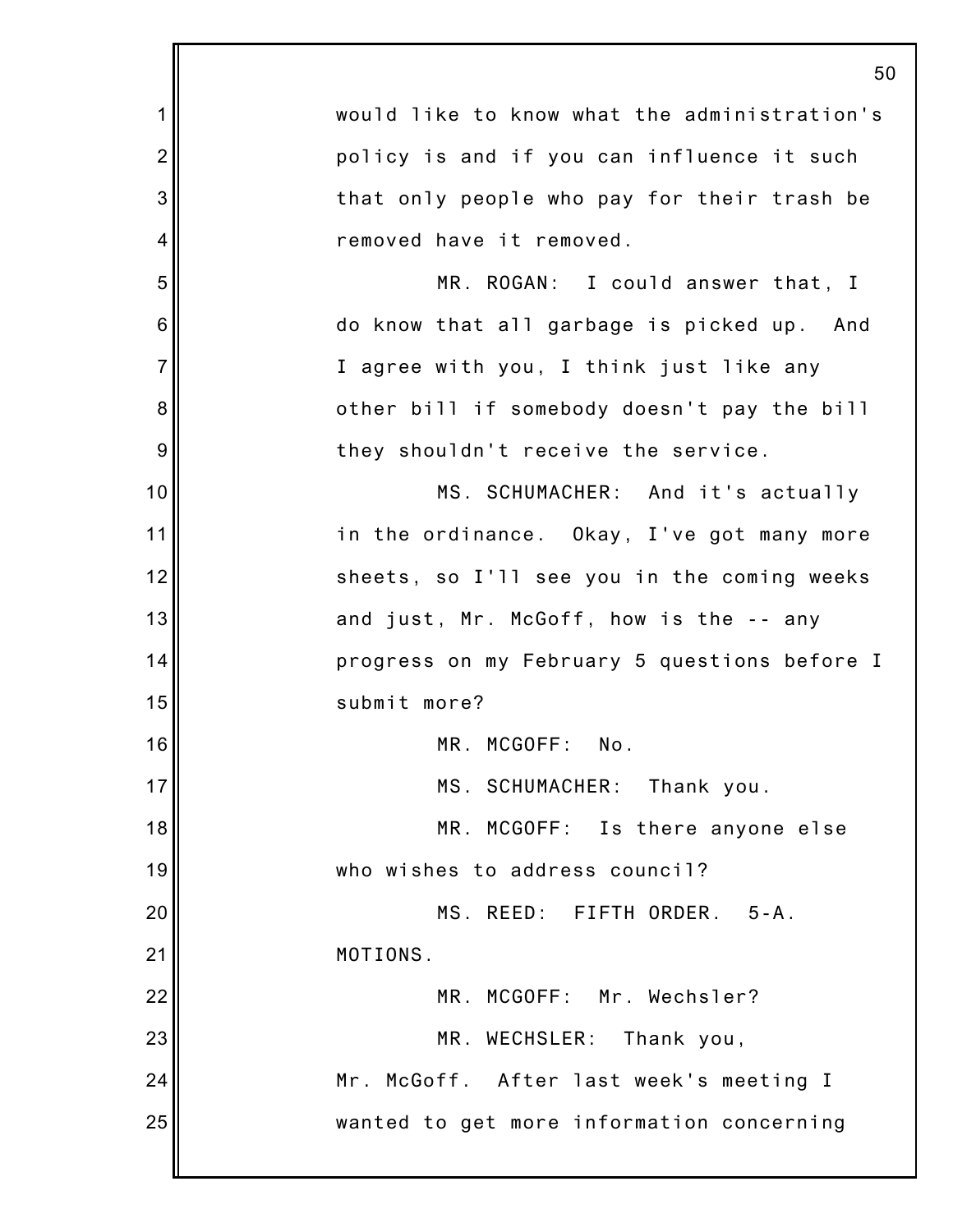|                 | 51                                           |
|-----------------|----------------------------------------------|
| 1               | the businesses leaving Scranton, so I met    |
| $\overline{2}$  | with Mayor Courtright and I also had         |
| 3               | meetings with Bob Durkin of the Chamber of   |
| 4               | Commerce and Leslie Collins of Scranton      |
| 5               | Tomorrow.                                    |
| $6\phantom{1}6$ | Mr. Durkin described the efforts             |
| $\overline{7}$  | that the Chamber and past Mayor Doherty and  |
| 8               | Mayor Courtright made in keeping Vac Serve   |
| 9               | and Diversified in downtown. I'm satisfied   |
| 10              | that the efforts were sufficient and the     |
| 11              | final decisions were made by large           |
| 12              | corporations who were looking out for their  |
| 13              | bottom line.                                 |
| 14              | I spoke with Ms. Collins and her             |
| 15              | group, Scranton Tomorrow, still continues to |
| 16              | do their work even though it's a smaller     |
| 17              | role than they had in the past.<br>They      |
| 18              | continue to try to help our downtown.<br>Her |
| 19              | group brings together many downtown          |
| 20              | businesses to discuss influence business     |
| 21              | retentions and they also are working on      |
| 22              | plans for changing downtown that retains our |
| 23              | current companies and attracts new ones.     |
| 24              | As we heard today, our downtown is           |
| 25              | changing into more of and additionally it's  |
|                 |                                              |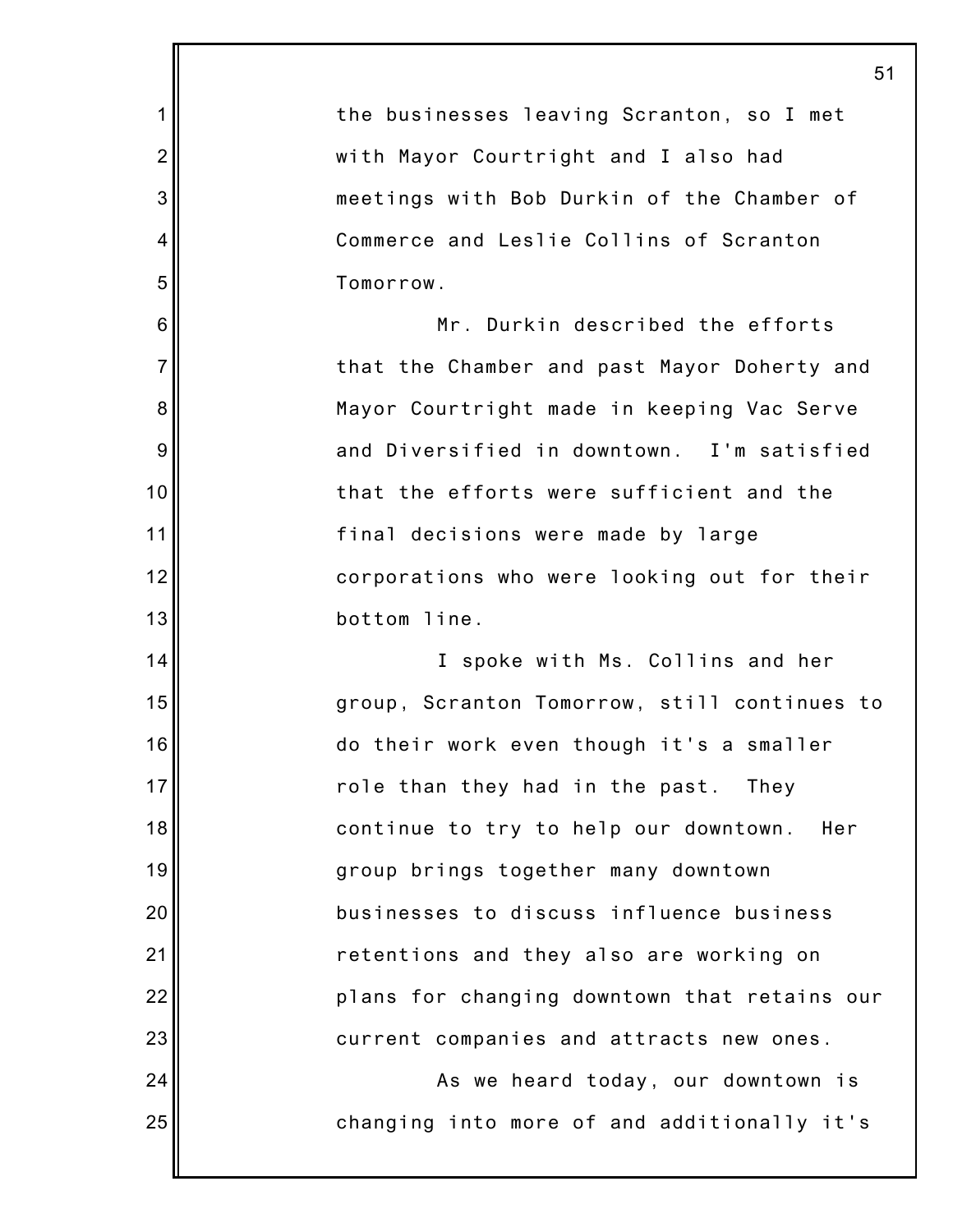a neighborhood section, so some of the things that we have to look at as we go forward will be to incorporate a neighborhood setting into downtown. The days of it being the office central perhaps that has passed, I don't know. Perhaps we need some smaller offices that can cooperate more with the apartment-type settings that we are going to have downtown.

1

2

3

4

5

6

7

8

9

10

11

12

13

14

15

16

17

18

19

20

21

22

23

24

25

Based upon and talking to these people, several issues came out that are things that we can work on right away to improve our situation downtown. The one thing that I heard was that the parking garages need to be clean and safe. There are concerns that that is not happening right now. We also need to complete the wireless Internet that was started several years ago and I don't believe to this date that the downtown is totally wireless yet.

As Mr. McGoff brought up a couple of weeks ago, we need to fix the traffic signals downtown so it makes it easier for people to drive in downtown and also be able to walk the streets. There also are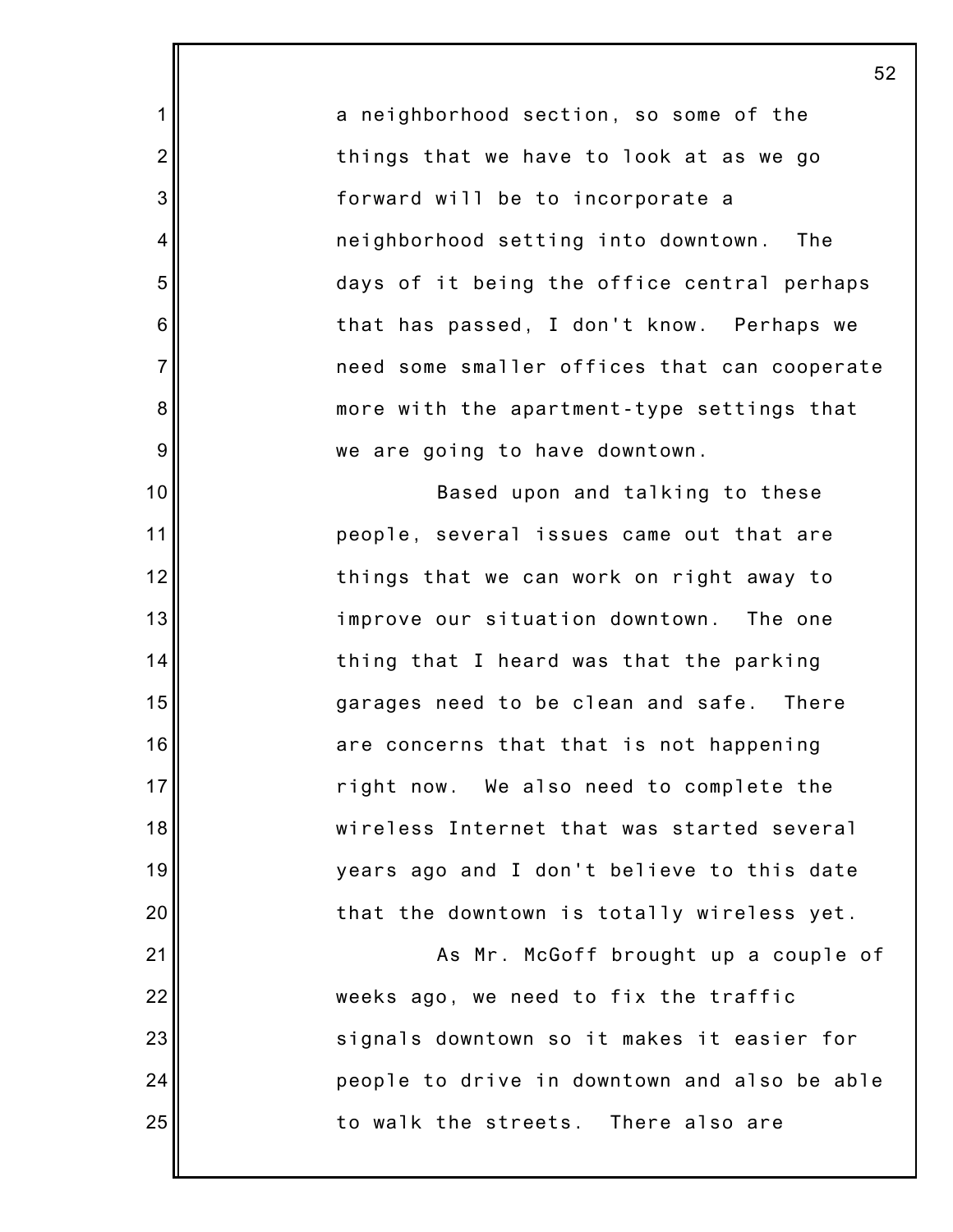problems with the downtown streetlights. Some of the people aren't comfortable coming into the downtown because it's not lit well. These are solutions that we can all work together. We need the city and the county and the state and private individuals to sit down and decide these together.

1

2

3

4

5

6

7

8

9

10

11

12

13

14

15

16

17

18

19

20

21

22

23

24

25

Mr. Gaughan asked the question about who was responsible, and I put a lot of thought into this and I thought about it, and I know for myself as an elected official it's my responsibility to work with everyone to try and maintain businesses and attract them. But it's also the responsibility of the administration and the Chamber and Scranton Tomorrow and the businesses that are in Scranton right now. We keep saying that we are optimistic, and we are, but we do have to work together to make these changes happen.

In addition, this week Mr. Gaughan and I attended the North Scranton Neighborhood Association meeting in concerns to the Rockwell bridge. Bill can go on to some of things he got out of that meeting.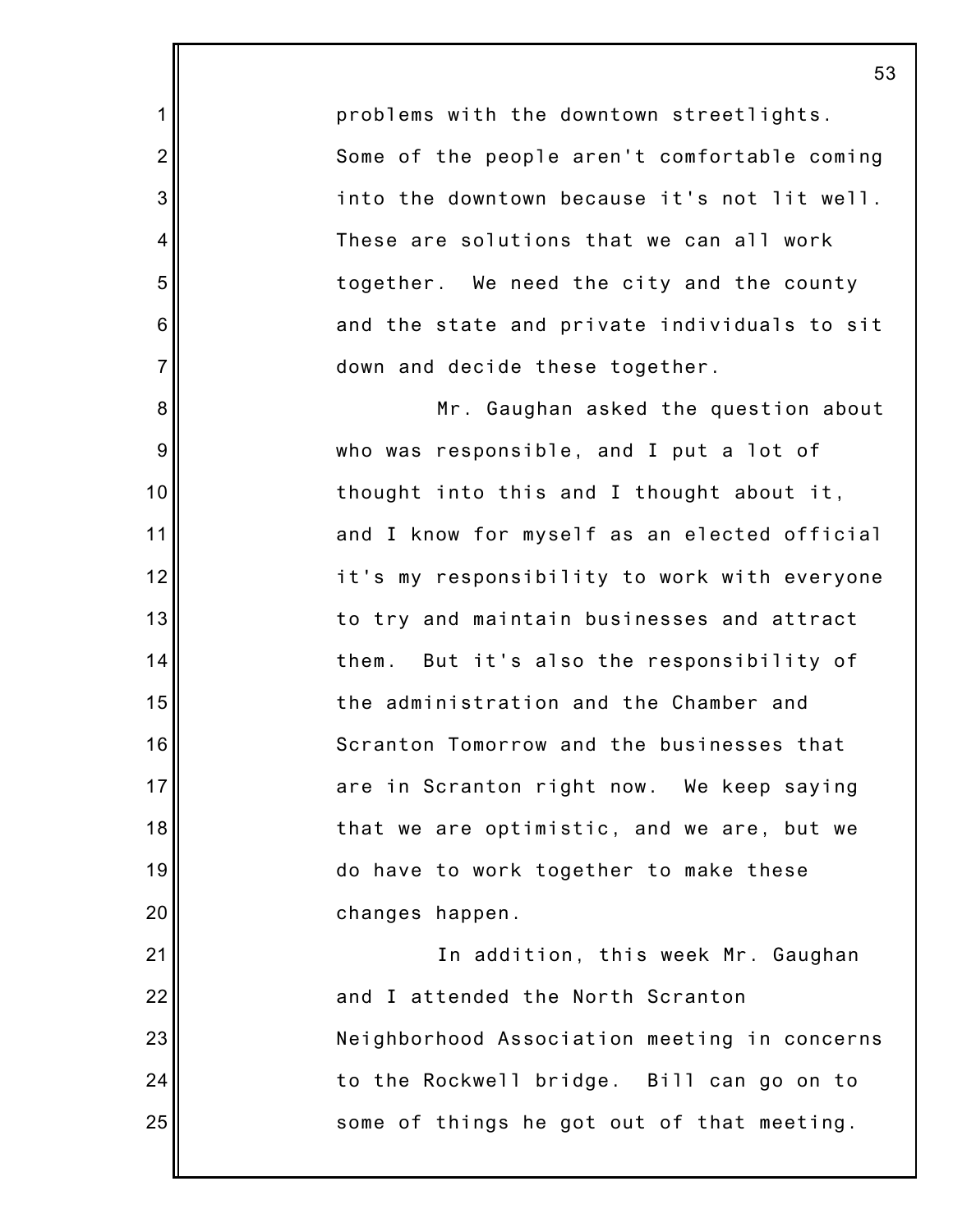Something that did come up is that the neighbors in that area are concerned about response times from the fire department and from ambulance services. I did speak to Chief DeSarno about that and he is confident that the fire department has a handle on that, but in order to give a peace of mind to the residents of north Scranton, he has committed to me that he will attend a meeting of the North Scranton Residents Association. And once again, this is something that Chief DeSarno is very willing to do and I appreciate him getting back to me so quickly and also making this commitment to the residents of North Scranton. Thank you, Mr. McGoff. MR. MCGOFF: Mr. Rogan? MR. ROGAN: Thank you. First I want to answer a couple of questions that were posed to this council from some residents. The first one was regarding whether or not I

1

2

3

4

5

6

7

8

9

10

11

12

13

14

15

16

17

18

19

20

21

22

23

24

25

was, and I don't know if it was posed that each one of us individually or the board, if we are committed to Mr. Amaroso's plan, and I concur with what Councilman McGoff said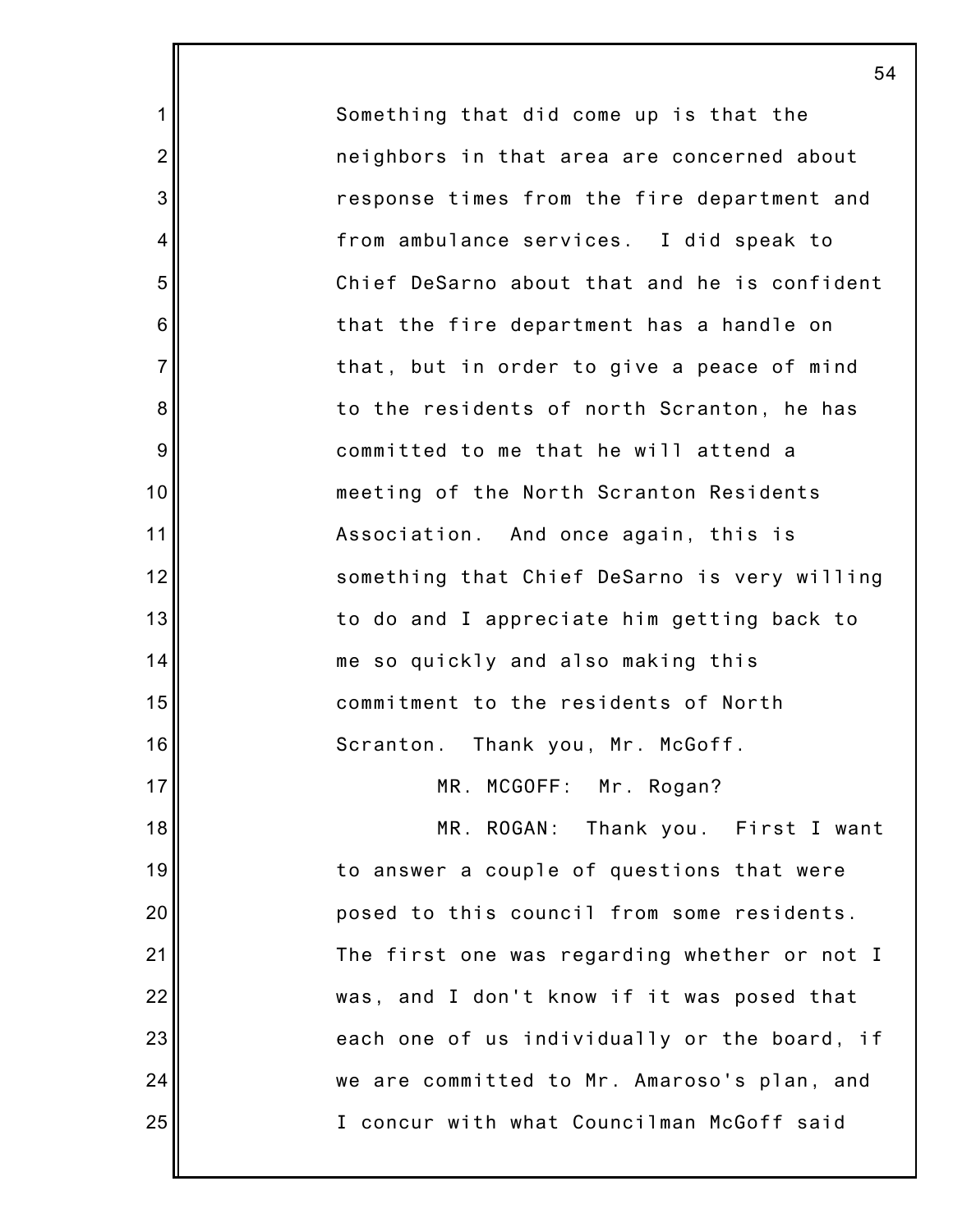that obviously we have to give it a lot of thought and consideration, but the plan has to be formalized first before we could get an answer on that, whether it's something that we would support or oppose it. Likely there are parts of it that many of us will like parts of it, parts that we won't, but it's definitely, you know, what we are definitely looking forward to see it's exactly what's in this plan.

1

2

3

4

5

6

7

8

9

10

11

12

13

14

15

16

17

18

19

20

21

22

23

24

25

And I encourage what some of the things that were mentioned, specifically regarding trying to increase PILOTS in a different way. Instead of going to the University of Scranton or Lackawanna College or Marywood and asking for a check for a million dollars to go into the general fund, by asking them to give \$250,000 over the next four years to buy a new fire truck for the station that closest serves and facilitates everyone else around that facility, it might be a lot easier for the city to obtain PILOTS. We could do the same for police cars, for road paving, and really build up the city's infrastructure, which is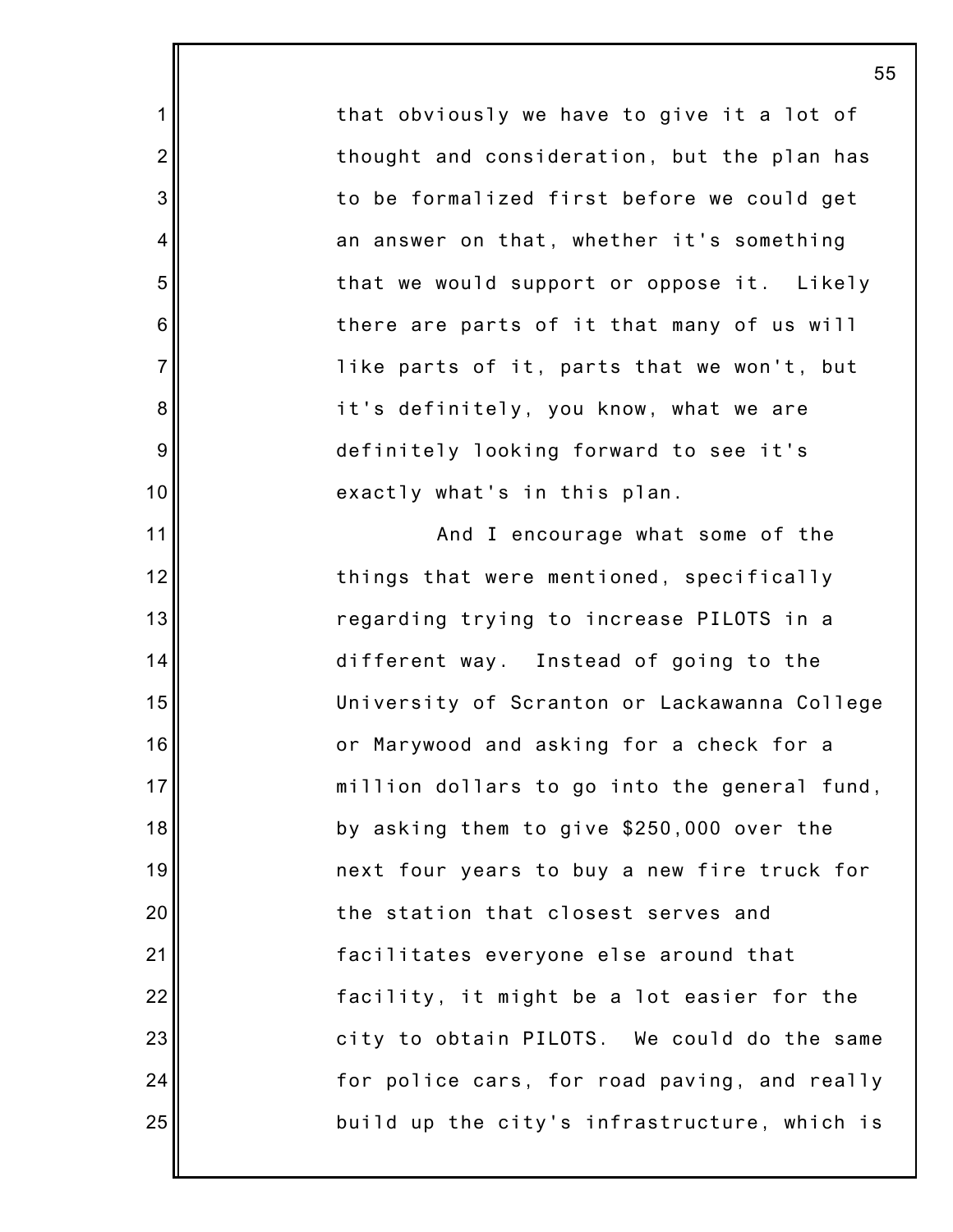in dire need of improvement through PILOTS instead of through the general fund, and by doing that we increase the quality of living for all citizens in the city, and it reduces strain on the general fund because we won't be paying for those items out of the general fund like we would be.

1

2

3

4

5

6

7

8

9

10

11

12

13

14

15

16

17

18

19

20

21

22

23

24

25

Next, regarding the questions that Mr. Jackowitz posed, I believe the only one that was pertaining to my committee was Boscov's whether they paid the loan, and I did report last week that they did not pay that the loan that is owed to the city.

I know there was also brought up about the pothole repair machine, and this is something that's been brought up many times over the five years I have been on council, and from my investigation a few years ago what happened with this machine was there was material left in overnight and it froze and that's how the machine broke, and I believe it is sitting delipidated down at the Sewer Authority currently. I could be wrong, but that's what I recall from a couple of years ago regarding that pothole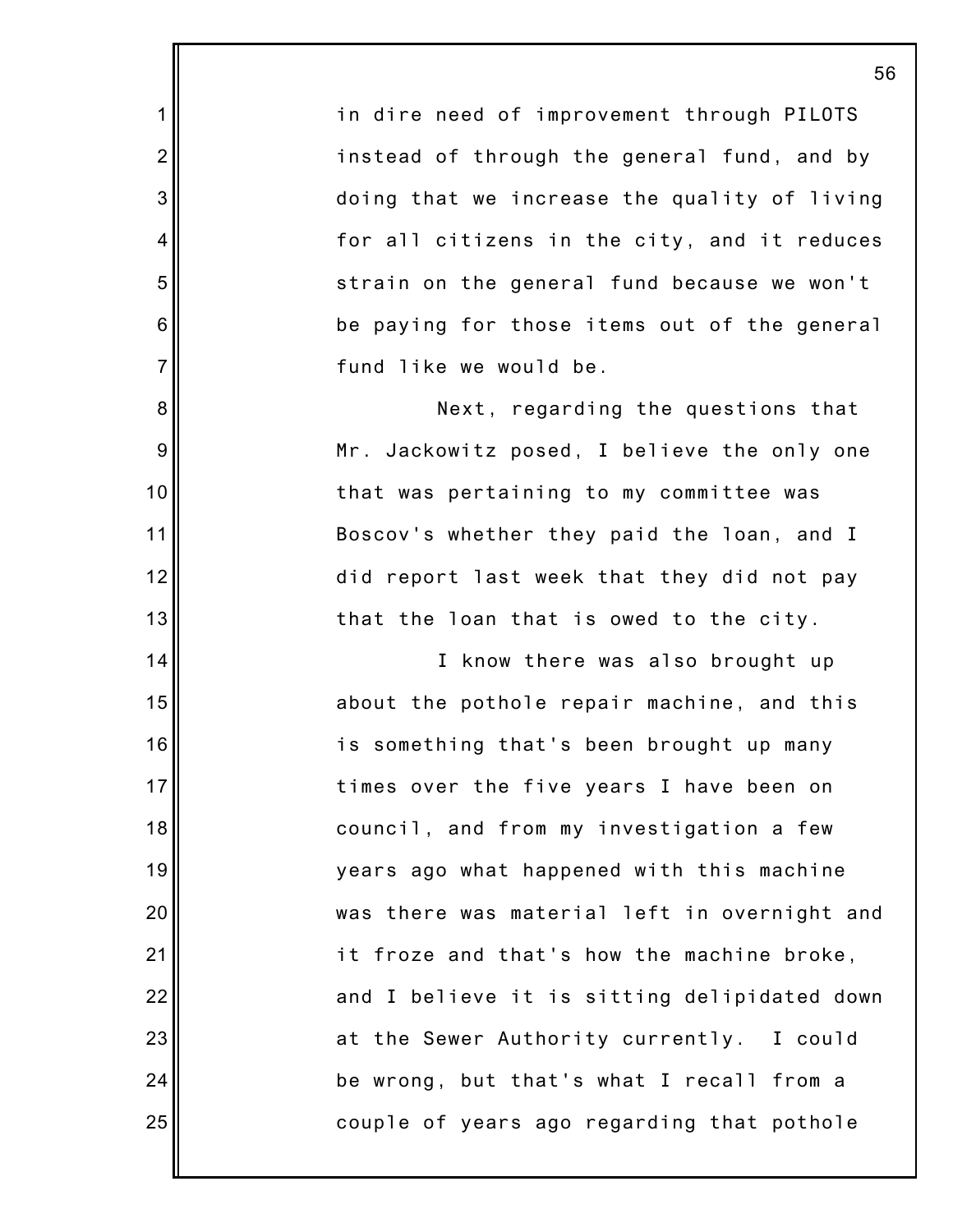|                  | 57                                           |
|------------------|----------------------------------------------|
| 1                | machine and that's why we haven't seen that  |
| $\overline{2}$   | out for many, many years.                    |
| 3                | So that's those items. And finally,          |
| 4                | just again to talk a little bit more about   |
| 5                | on one of the comments that was made that    |
| $\,6$            | struck a nerve regarding people coming into  |
| $\overline{7}$   | the city, and I think I have said this a lot |
| 8                | over the last few years, and there is a lot  |
| $\boldsymbol{9}$ | of great people in the City of Scranton.     |
| 10               | Scranton doesn't have the population that it |
| 11               | once had. Scranton once had over 100,000     |
| 12               | people and when you have 100,000 people      |
| 13               | paying taxes each one of those people has to |
| 14               | pay a lot less money. When you have 70,000   |
| 15               | people paying for the same amount of square  |
| 16               | miles, more structures, more garbage, each   |
| 17               | individual person is paying more.            |
| 18               | By growing the city and encouraging          |
| 19               | good, hardworking people to come into our    |
| 20               | city and have a family here that's how we    |
| 21               | grow. And to say that people that coming in  |
| 22               | are leeches and vultures is completely       |
| 23               | inappropriate and it's not the right image   |
| 24               | that the city wants to propel to perspective |
| 25               | residents.                                   |
|                  |                                              |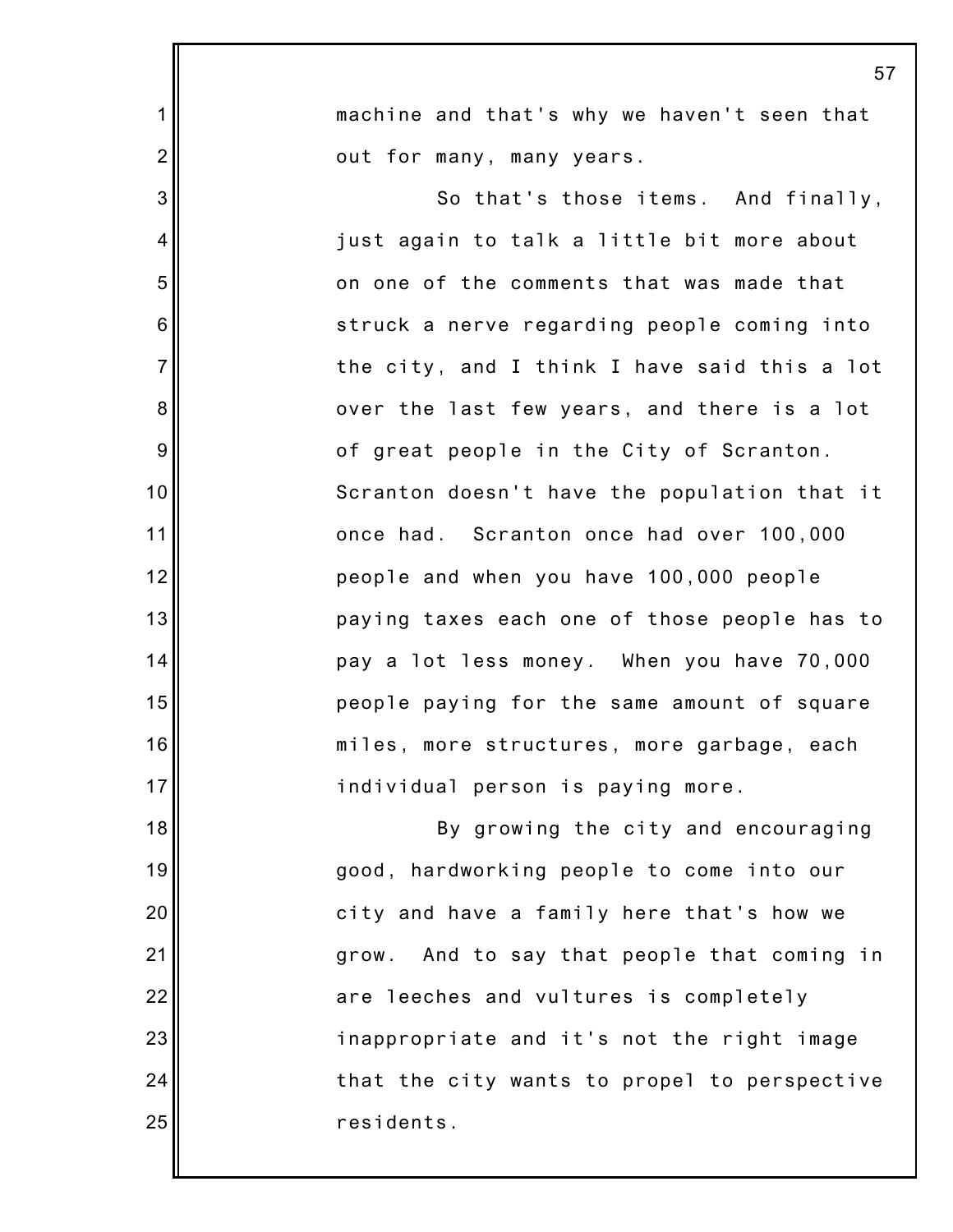|                 | 58                                           |
|-----------------|----------------------------------------------|
| $\mathbf 1$     | Compared to many cities in Northeast         |
| $\overline{2}$  | PA, Scranton has safe, strong neighborhoods  |
| 3               | and that needs to be a priority. I don't     |
| $\overline{4}$  | get nervous walking down my block at night   |
| 5               | to go for a walk. I wouldn't do that in the  |
| $6\phantom{1}6$ | middle of Wilkes-Barre, and I think many     |
| $\overline{7}$  | people in Northeast PA feel the same way and |
| 8               | those residents that want a safe community   |
| 9               | to live in, but like the city atmosphere,    |
| 10              | the convenience of having parks and having a |
| 11              | professional fire department and a good      |
| 12              | police department, that are living in        |
| 13              | Wilkes-Barre and in cities like Wilkes-Barre |
| 14              | we invite them to come into Scranton and     |
| 15              | have a family here, and when we do that we   |
| 16              | are increasing population and the more       |
| 17              | people will have to pay less.                |
| 18              | That's what I'm getting at, and it           |
| 19              | really did strike a nerve when one resident  |
| 20              | did say that about people coming in.         |
| 21              | But all in all regarding the                 |
| 22              | proposal, the preliminary proposal that was  |
| 23              | brought up tonight, like was mentioned by I  |
| 24              | think everyone, much are things that we      |
| 25              | already knew. Obviously the pensions are     |
|                 |                                              |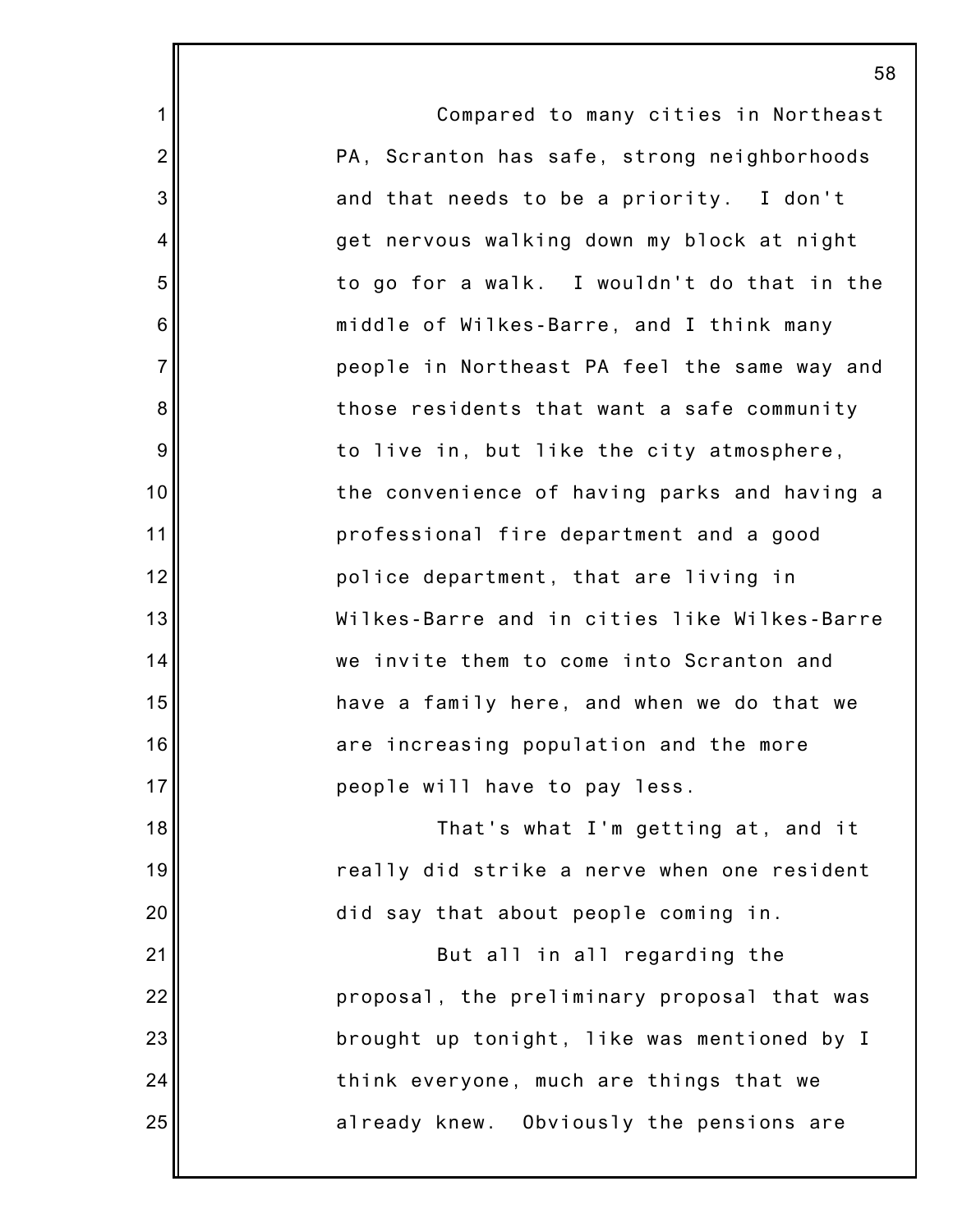going to be the bigger long-term struggle for the city. Obviously, the \$22 million Court award is a short, a big short-term struggle, but it was optimistic what Mr. Amaroso said that the unions are negotiating with the city on that, and once that's taken care of we can move onto the pension, which will be a big long-term issue and it's not unique to Scranton from the read that I have done, so I am optimistic. I'm looking forward to Mr. Amaroso's final report and that's all I have for tonight. Thank you. MR. MCGOFF: Mr. Loscombe. MR. LOSCOMBE: I'm going to take a pass this evening. Thank you. MR. GAUGHAN: Yes, thank you. Just a few comments. The first one, I did attend the North Scranton neighborhood meeting on Monday along with Councilman Wechsler and there was -- the number one concern, obviously, was the Rockwell Avenue bridge, so I am committed to updating those residents as news comes through, but right now it's tentatively scheduled to be

1

2

3

4

5

6

7

8

9

10

11

12

13

14

15

16

17

18

19

20

21

22

23

24

25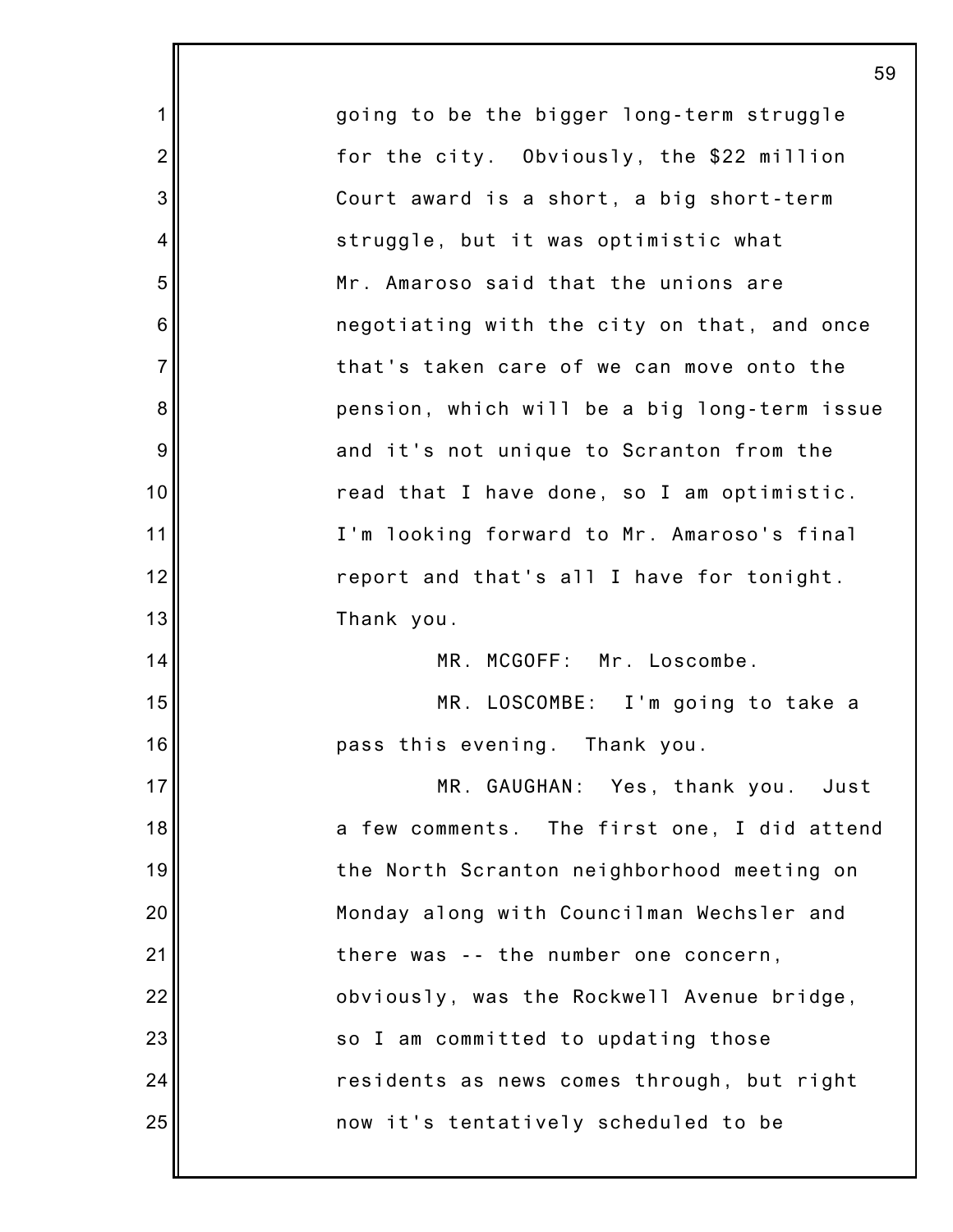|                | 60                                           |
|----------------|----------------------------------------------|
| 1              | complete in the Fall of 2015.                |
| $\overline{2}$ | There was number of the other                |
| 3              | concerns from residents, and I have them     |
| 4              | recorded here, however, I was not able to    |
| 5              | this past week to get to them due to an      |
| 6              | illness, but I will reach out to our DPW     |
| $\overline{7}$ | director in the next few days and try to get |
| 8              | them taken care of.                          |
| 9              | Just a comment on Mr. Wechsler's             |
| 10             | comments that the efforts of the Chamber and |
| 11             | the administration were sufficient to keep   |
| 12             | those businesses downtown. That very well    |
| 13             | may be, but I didn't know what those efforts |
| 14             | were and I think they should be made public  |
| 15             | and I don't think anybody should be          |
| 16             | satisfied that those businesses left the     |
| 17             | downtown, took 200 jobs, and went up to      |
| 18             | Montage Mountain. I'm still not satisfied,   |
| 19             | I never will be satisfied about that.        |
| 20             | One of them, Diversified, goes into          |
| 21             | a Chamber-owned building. That doesn't       |
| 22             | satisfy me and it shouldn't satisfy anybody  |
| 23             | and maybe I just wanted to see a little bit  |
| 24             | more outreach in that.                       |
| 25             | And finally, I would just like to            |
|                |                                              |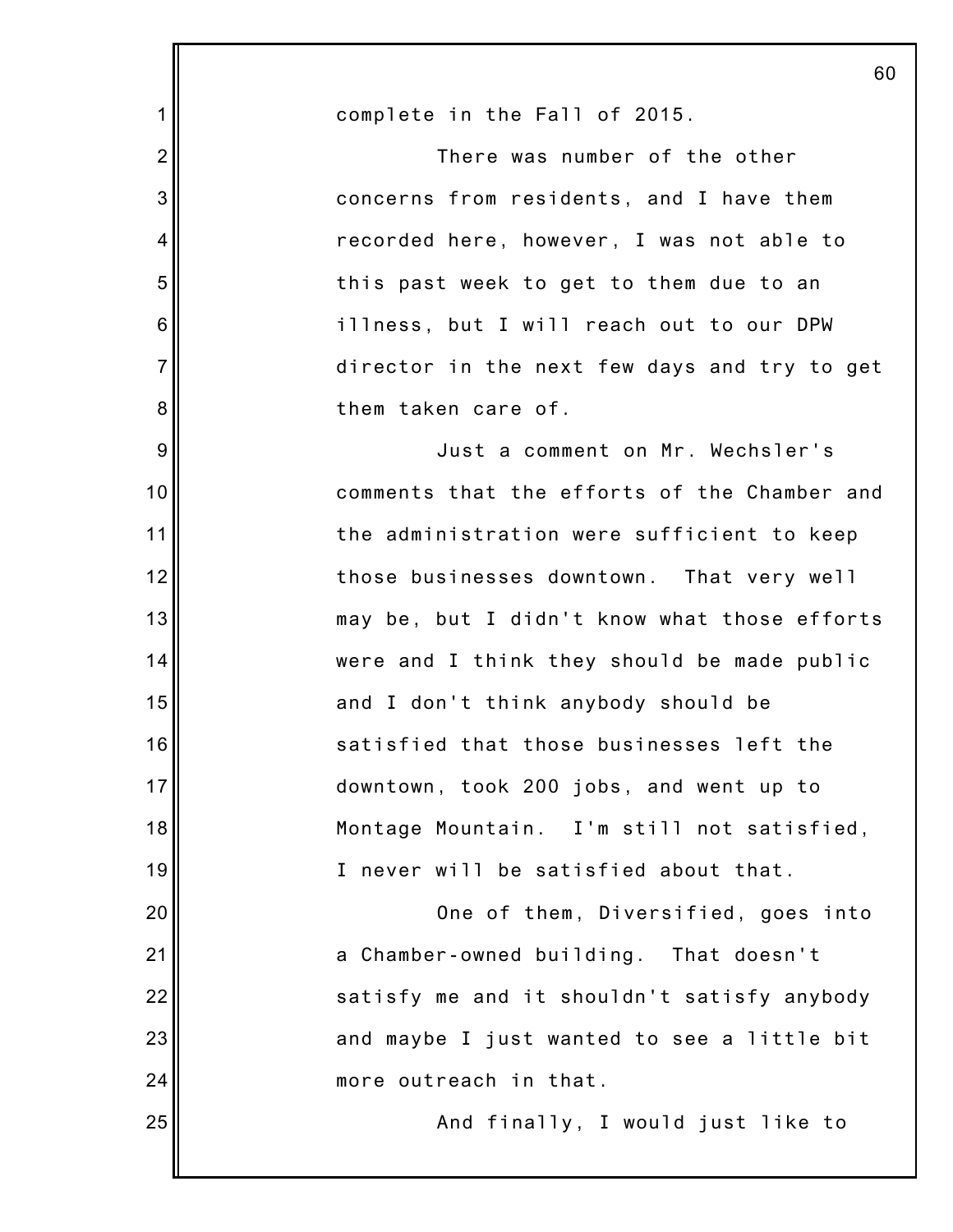wish everyone a happy St. Patrick's Day. I hope everyone has a safe and fun Saturday downtown Scranton and just that we remember, those of us who have Irish heritage, that we march in the parade, we march because we are Irish and we're proud because at one time we couldn't march. Thank you.

1

2

3

4

5

6

7

8

9

10

11

12

13

14

15

16

17

18

19

20

21

22

23

24

25

MR. MCGOFF: Thank you. A couple of comments. First, I would like to comment on the caucus that was held prior to the meeting with Mr. Amaroso. Mr. Amaroso was hired through the Chamber of Commerce and through private donations to the Chamber of Commerce. His help to the city is looked up upon by many as a very favorable component to dealing with our problems. Does it mean that we are not able to handle our problems ourselves? No. It's simply means that we recognize that some of the problems that exist within the city, especially the financial problems, are ones that require I'll say extraordinary measures and in going out and bringing in one to help with those problems I believe is a great asset.

As far as Mr. Amaroso himself, it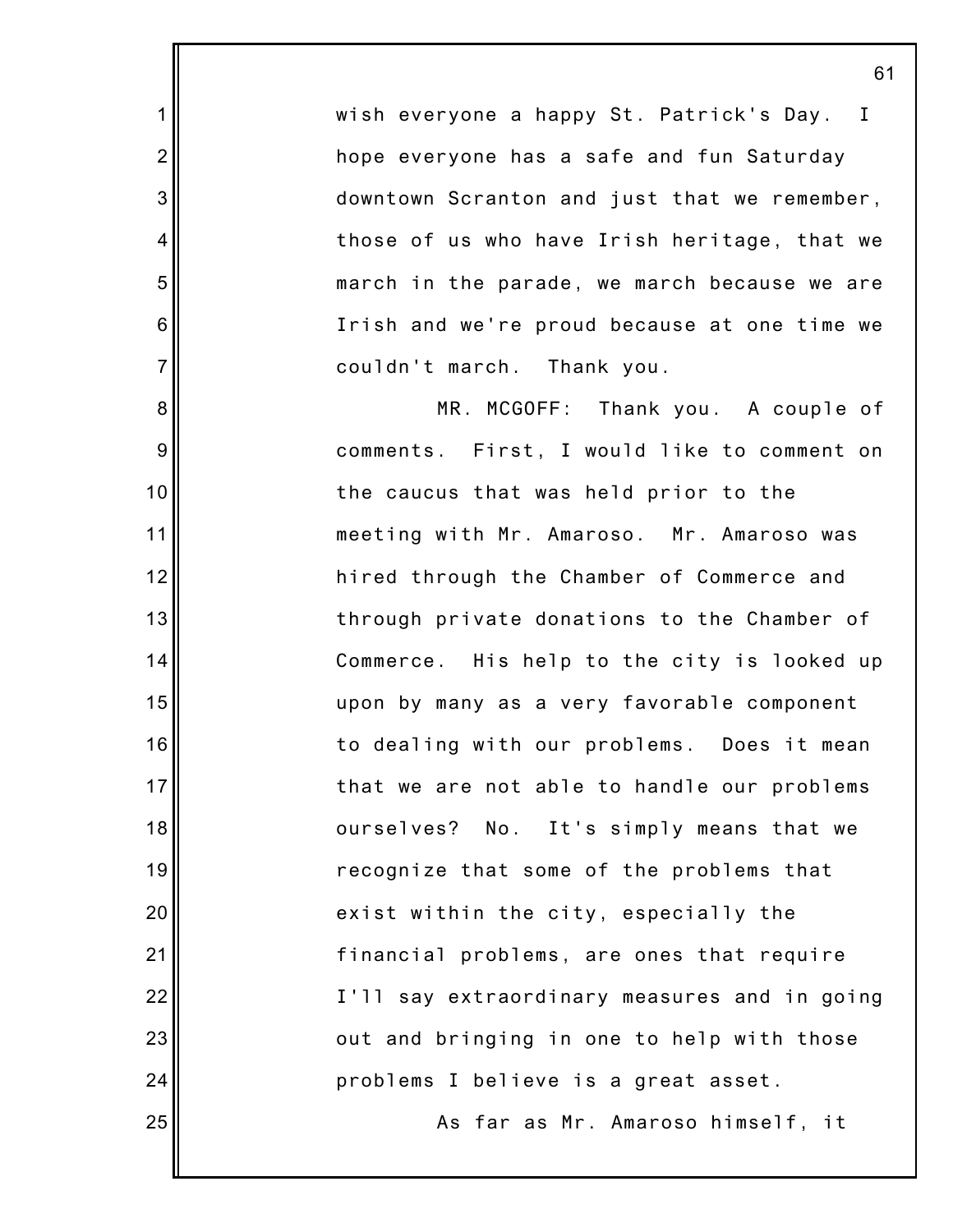seems as though one of the traditions in this chamber is that if we somehow disagree with someone or their position that the easiest thing to do is to denigrate them personally and I think that that began to happen this evening. Mr. Amaroso is a highly respected individual, but just to give you a brief resume of Mr. Amaroso, Chairman of the Catholic Charities of Newark and honored by the Diocese of Newark for helping thousands of underprivileged people in that area. Called by Mayor Booker of Newark and extraordinary asset to the city when he went as a financial consultant to the City of Newark. Director of the New York Medical College. CEO of St. Vincent's Catholic Medical Centers. Board of Trustees of the

1

2

3

4

5

6

7

8

9

10

11

12

13

14

15

16

17

18

19

20

21

22

23

24

25

Cancer Research and Treatment Incorporated, and an associate professor of legal studies at Seton Hall University.

I think that that resume speaks for itself as far as the credentials of a man coming to, you know, offer assistance to the City of Scranton.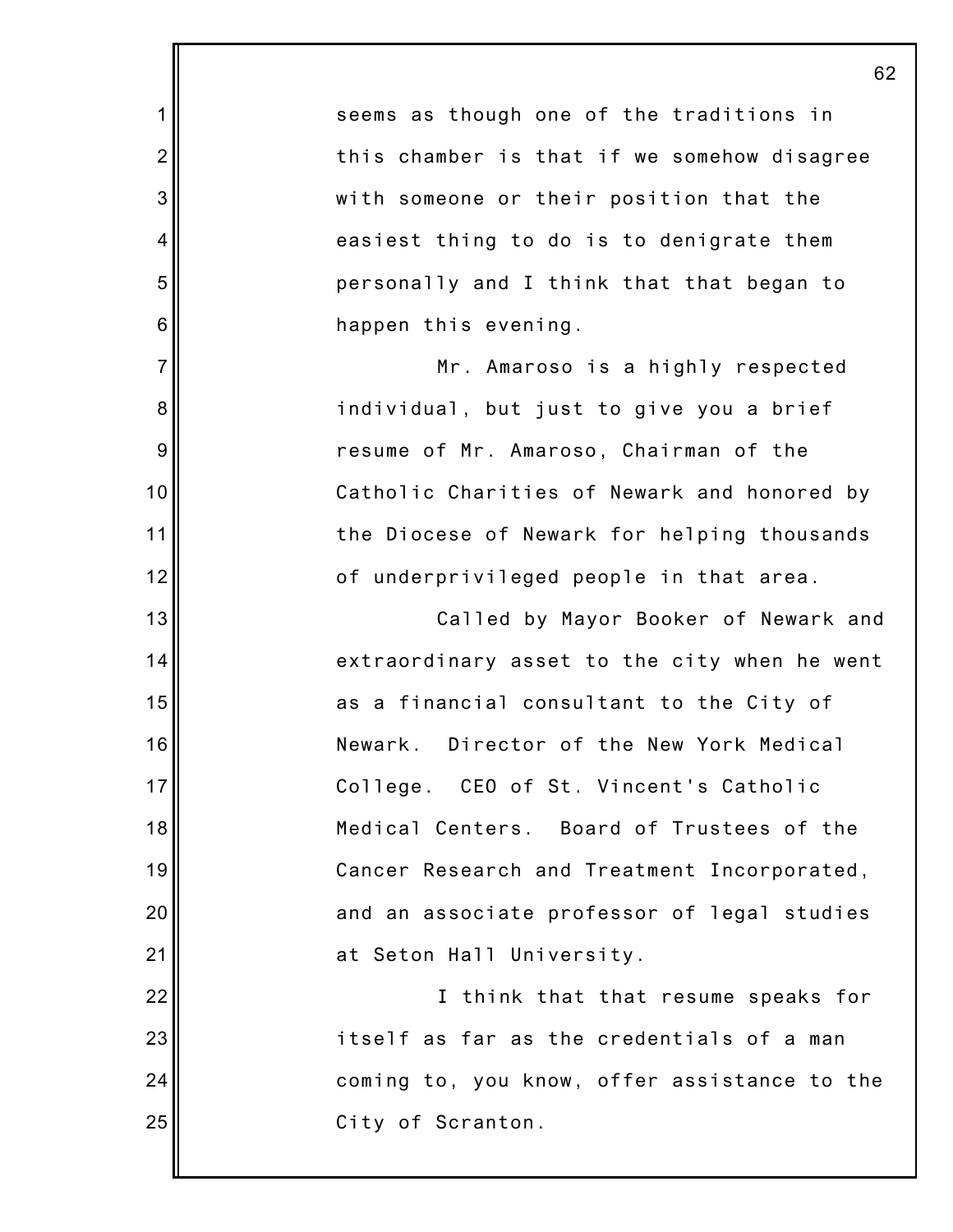The presentation that was made tonight, was it a presentation of the things that we knew? Yes. In many cases it was. I think what Mr. Amaroso has done for us or is in the process of doing for us is quantifying some of those problems, identifying exactly what it is that is the financial situation of the city. What is the situation of the budget and so on, so that we can adequately deal with those problems and I think the presentation tonight started to do that. We saw kind of more solidly what those numbers were that we're looking at and what financial -- what needs to be done or can be done to deal with some of the

1

2

3

4

5

6

7

8

9

10

11

12

13

14

15

16

17

18

19

20

21

22

23

24

25

financial problems that we have. Was it a final report? No. I believe that this is going to be an ongoing kind of eumorphic-type of process that as we identify problems we will deal with them and come up with ways to deal with the problems. Also, as was mentioned by Mr. Bulzoni, there are ongoing negotiations with various entities to deal with the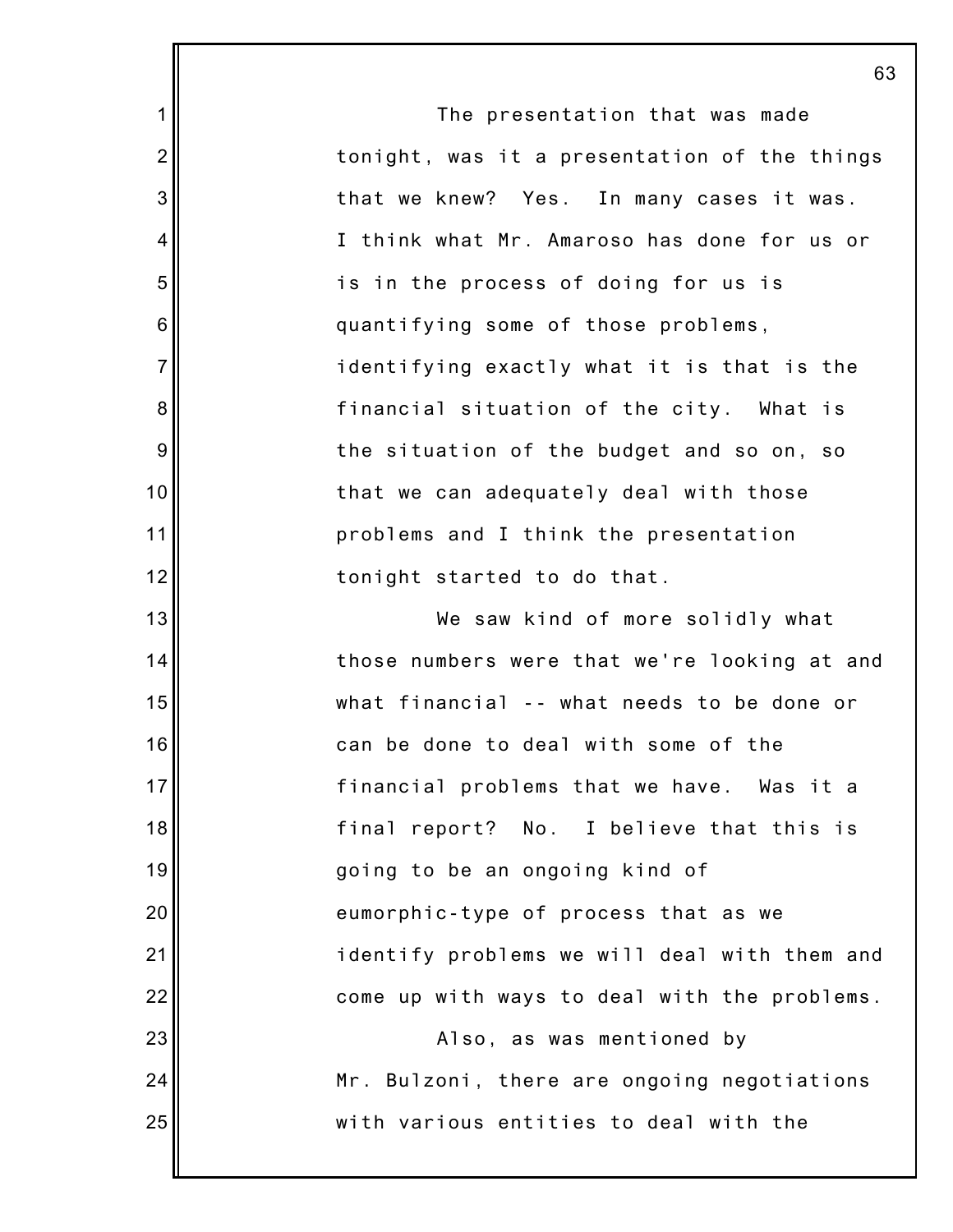problems that we have. This is not something that you can say this is how it's going to be going to done and move forward. We need to negotiate some of these issues and it's going to take awhile to deal with the many problems that were elicited by Mr. Amaroso and others, and hopefully to answer, as I did before, are we going to support the recommendations of Mr. Amaroso? I believe that all of us will look at what is recommended and it's not something that you are going we are going to have to do as a, you know, one blanket vote and say, "okay, let's go ahead and support everything," this is going to be a process that as things are presented to us we will deal with them individually and some of the recommendations may be things that we feel are beneficial to the city, there may be things that which we disagree and we would rather approach it in a different way. So we look forward to working with the administration. We look forward to the

1

2

3

4

5

6

7

8

9

10

11

12

13

14

15

16

17

18

19

20

21

22

23

24

25

the city has and hoping to resolve it.

process of a dealing with the problems that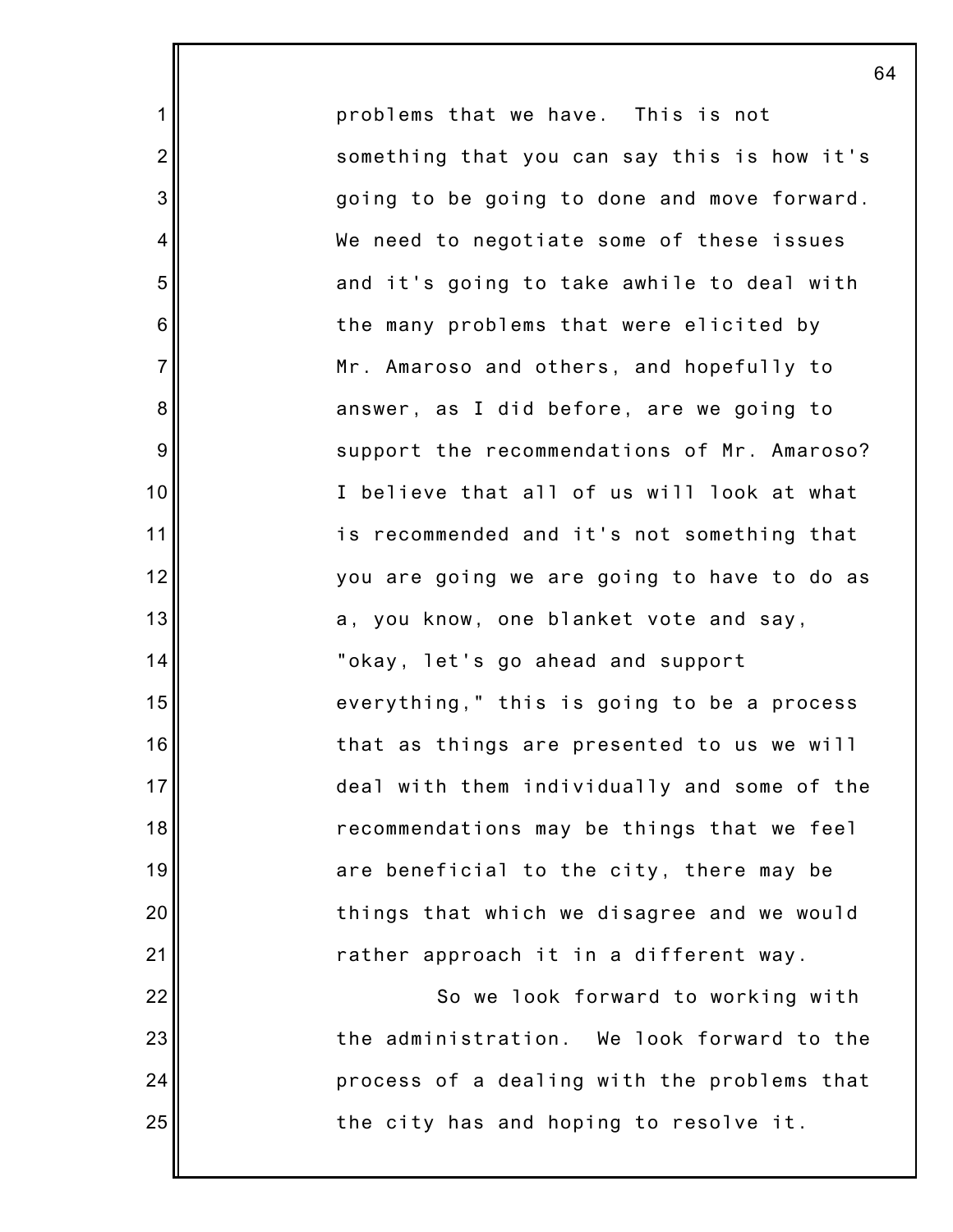|                | 65                                           |
|----------------|----------------------------------------------|
| 1              | Through the course of the years that we are  |
| $\overline{2}$ | here, again, it's not something that is      |
| 3              | going to take place overnight, but I think   |
| 4              | we are all dedicated to dealing with those   |
| 5              | problems and to finding a resolution,        |
| 6              | whatever that resolution may be. And that's  |
| $\overline{7}$ | all I have for this evening. Thank you.      |
| 8              | MS. REED: 5-B. FOR INTRODUCTION - A          |
| 9              | RESOLUTION - APPOINTMENT OF ROBERT WEBER,    |
| 10             | 2309 PITTSTON AVENUE, SCRANTON,              |
| 11             | PENNSYLVANIA, 18505 AS A MEMBER OF THE       |
| 12             | PLANNING COMMISSION FOR THE CITY OF          |
| 13             | SCRANTON. MR. WEBER WILL BE REPLACING JOHN   |
| 14             | F. KENNEDY WHO RESIGNED EFFECTIVE FEBRUARY   |
| 15             | 7, 2014. MR. WEBER'S TERM WILL EXPIRE ON     |
| 16             | DECEMBER 31, 2015.                           |
| 17             | MR.<br>MCGOFF: At this time I'll             |
| 18             | entertain a motion that Item 5-B be          |
| 19             | introduced into its proper committee.        |
| 20             | MR. ROGAN:<br>So moved.                      |
| 21             | MR. LOSCOMBE: Second.                        |
| 22             | MR. MCGOFF: On the question?<br>It           |
| 23             | should be noted that Mr. Weber has presented |
| 24             | a resume to the council prior to this being  |
| 25             | introduced.                                  |
|                |                                              |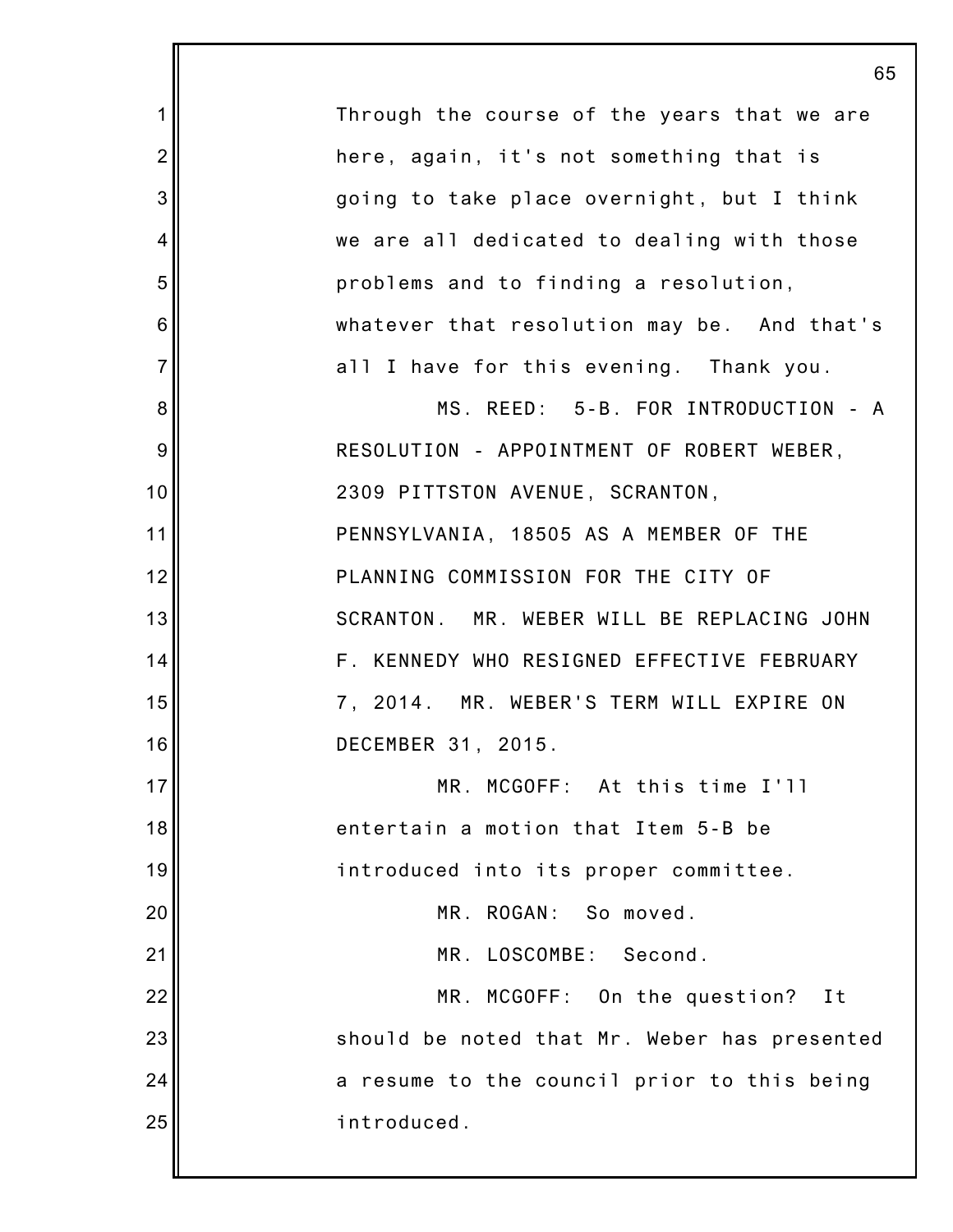|                | 66                                          |
|----------------|---------------------------------------------|
| 1              | All those in favor of introduction          |
| $\overline{2}$ | signify by saying aye.                      |
| 3              | MR. WECHSLER: Aye.                          |
| 4              | MR. ROGAN: Aye.                             |
| 5              | MR. LOSCOMBE: Aye.                          |
| 6              | MR. GAUGHAN: Aye.                           |
| $\overline{7}$ | MS. MCGOFF: Aye. Opposed? The               |
| 8              | ayes have it and so moved.                  |
| 9              | MS. REED: SIXTH ORDER. 6-A. NO              |
| 10             | BUSINESS AT THIS TIME.                      |
| 11             | SEVENTH ORDER. 7-A. FOR                     |
| 12             | CONSIDERATION BY THE COMMITTEE ON COMMUNITY |
| 13             | DEVELOPMENT - FOR ADOPTION - RESOLUTION NO. |
| 14             | 31, 2014 - AUTHORIZING THE MAYOR AND OTHER  |
| 15             | APPROPRIATE CITY OFFICIALS TO EXECUTE AND   |
| 16             | ENTER INTO A COOPERATION AGREEMENT BETWEEN  |
| 17             | THE CITY OF SCRANTON ("MUNICIPALITY") AND   |
| 18             | THE UNITED NEIGHBORHOOD CENTERS OF          |
| 19             | NORTHEASTERN PENNSYLVANIA ("ORGANIZATION")  |
| 20             | IN ORDER TO FILE AN APPLICATION FOR         |
| 21             | FINANCIAL ASSISTANCE WITH THE COMMONWEALTH  |
| 22             | OF PENNSYLVANIA, DEPARTMENT OF ECONOMIC AND |
| 23             | COMMUNITY DEVELOPMENT ("DCED") FOR KEYSTONE |
| 24             | FAÇADE GRANT FUNDING FOR SOUTH SCRANTON ELM |
| 25             | STREET PROJECT, FISCAL YEAR 2013-2014.      |
|                |                                             |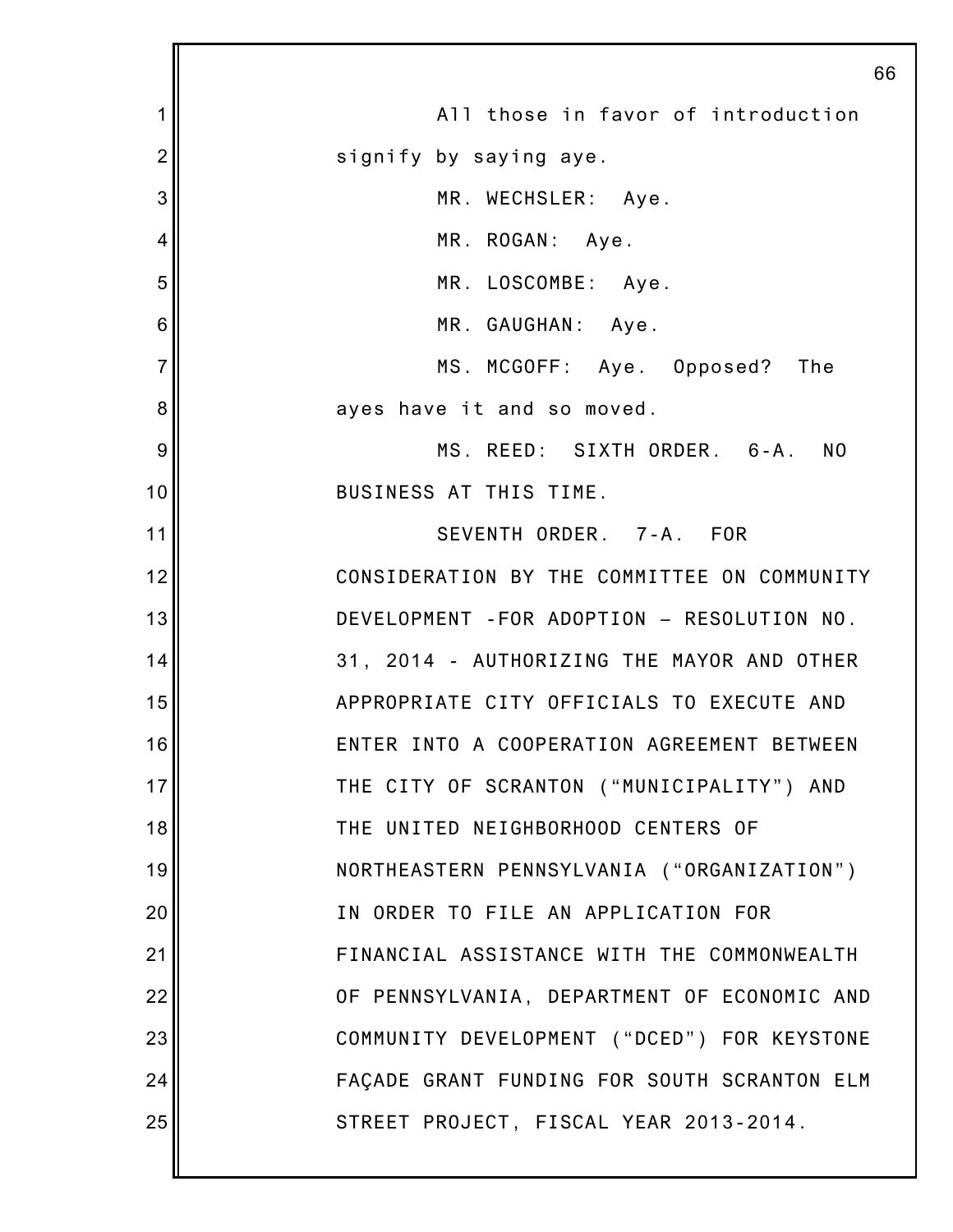|                | 67                                        |
|----------------|-------------------------------------------|
| 1              | MR. MCGOFF: What is the                   |
| $\overline{c}$ | recommendation of the Chair for the       |
| 3              | Committee on Community Development?       |
| 4              | MR. ROGAN: As Chairperson for the         |
| 5              | Committee on Community Development, I     |
| 6              | recommend final passage of Item 7-A.      |
| $\overline{7}$ | MR. ROGAN: Second.                        |
| 8              | MR. MCGOFF: On the question? Roll         |
| 9              | call, please?                             |
| 10             | MS. CARRERA: Mr. Wechsler.                |
| 11             | MR. MCGOFF: Yes.                          |
| 12             | MS. CARRERA: Mr. Rogan.                   |
| 13             | MR. ROGAN:<br>Yes.                        |
| 14             | MS. CARRERA: Mr. Loscombe.                |
| 15             | MR. LOSCOMBE:<br>Yes.                     |
| 16             | MS. CARRERA: Mr. Gaughan.                 |
| 17             | MR. GAUGHAN: Yes.                         |
| 18             | MS. CARRERA: Mr. McGoff.                  |
| 19             | MR. MCGOFF: Yes. I hereby declare         |
| 20             | Item 7-A legally and lawfully adopted.    |
| 21             | MS. REED: 7-B. FOR CONSIDERATION BY       |
| 22             | THE COMMITTEE ON RULES - FOR ADOPTION -   |
| 23             | RESOLUTION NO. 32, 2014 - APPOINTMENT OF  |
| 24             | WILLIAM LAZOR, 677 MARY STREET, SCRANTON, |
| 25             | PENNSYLVANIA, 18508, AS A MEMBER OF THE   |
|                |                                           |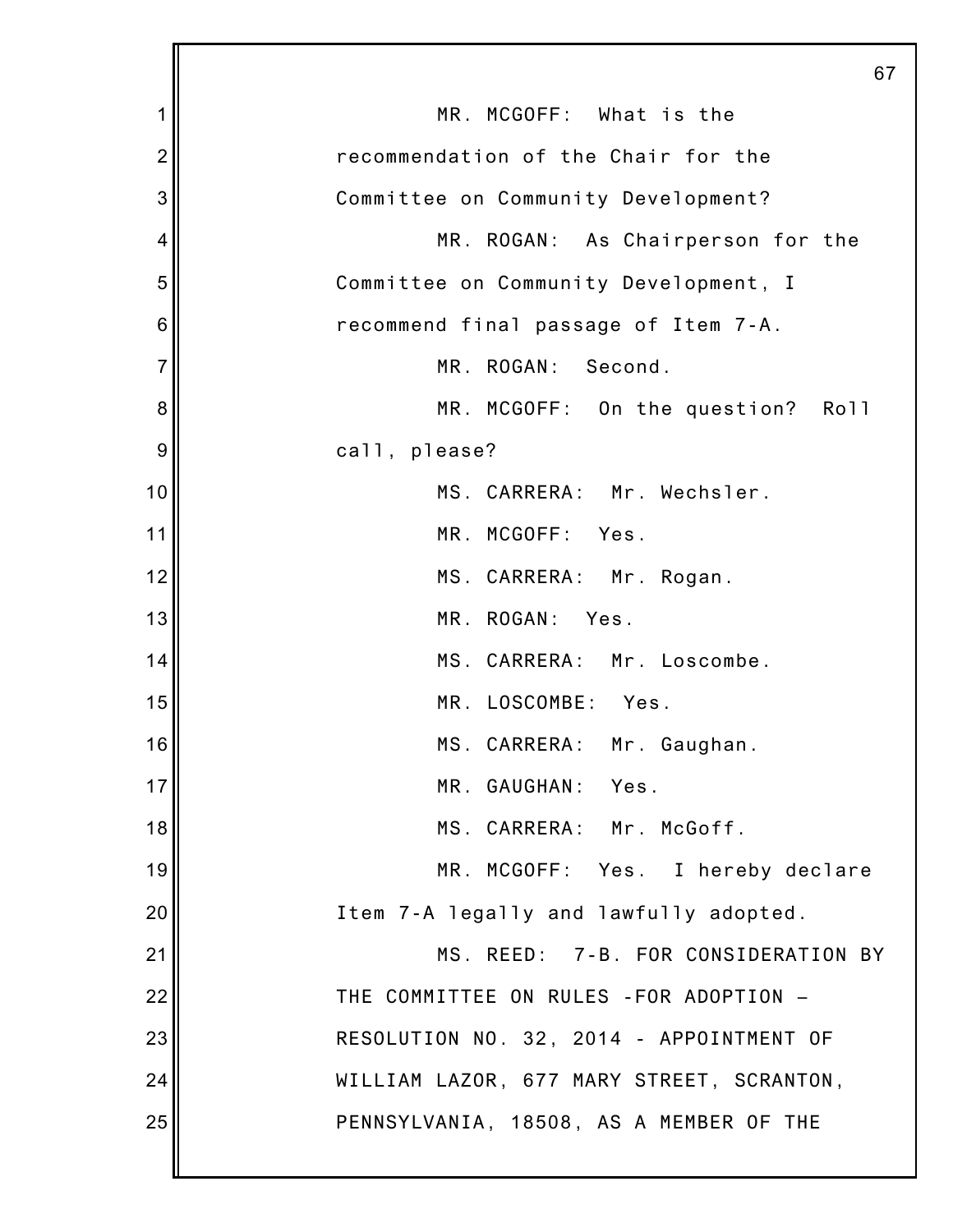|                | 68                                          |
|----------------|---------------------------------------------|
| 1              | BOARD OF THE SCRANTON LACKAWANNA HEALTH &   |
| $\overline{2}$ | WELFARE AUTHORITY. MR. LAZOR WILL FILL THE  |
| 3              | UNEXPIRED TERM OF WALTER RANAKOSKI, WHO     |
| 4              | PASSED AWAY JULY 30, 2013. MR. LAZOR'S TERM |
| 5              | WILL EXPIRE ON DECEMBER 31, 2015.           |
| 6              | MR. MCGOFF: As Chair for the                |
| $\overline{7}$ | Committee on Rules, I recommend final       |
| 8              | passage of Item 7-B.                        |
| 9              | MR. ROGAN: Second.                          |
| 10             | MR. MCGOFF: On the question? Roll           |
| 11             | call, please?                               |
| 12             | MS. CARRERA: Mr. Wechsler.                  |
| 13             | MR. MCGOFF: Yes.                            |
| 14             | MS. CARRERA: Mr. Rogan.                     |
| 15             | MR. ROGAN: Yes.                             |
| 16             | MS. CARRERA: Mr. Loscombe.                  |
| 17             | MR. LOSCOMBE: Yes.                          |
| 18             | MS. CARRERA: Mr. Gaughan.                   |
| 19             | MR. GAUGHAN: Yes.                           |
| 20             | MS. CARRERA: Mr. McGoff.                    |
| 21             | MR. MCGOFF: Yes. I hereby declare           |
| 22             | Item 7-B legally and lawfully adopted.      |
| 23             | Any other business? Once again, I'd         |
| 24             | like to wish everyone a Happy St. Patrick's |
| 25             | Day, a happy parade day, and please         |
|                |                                             |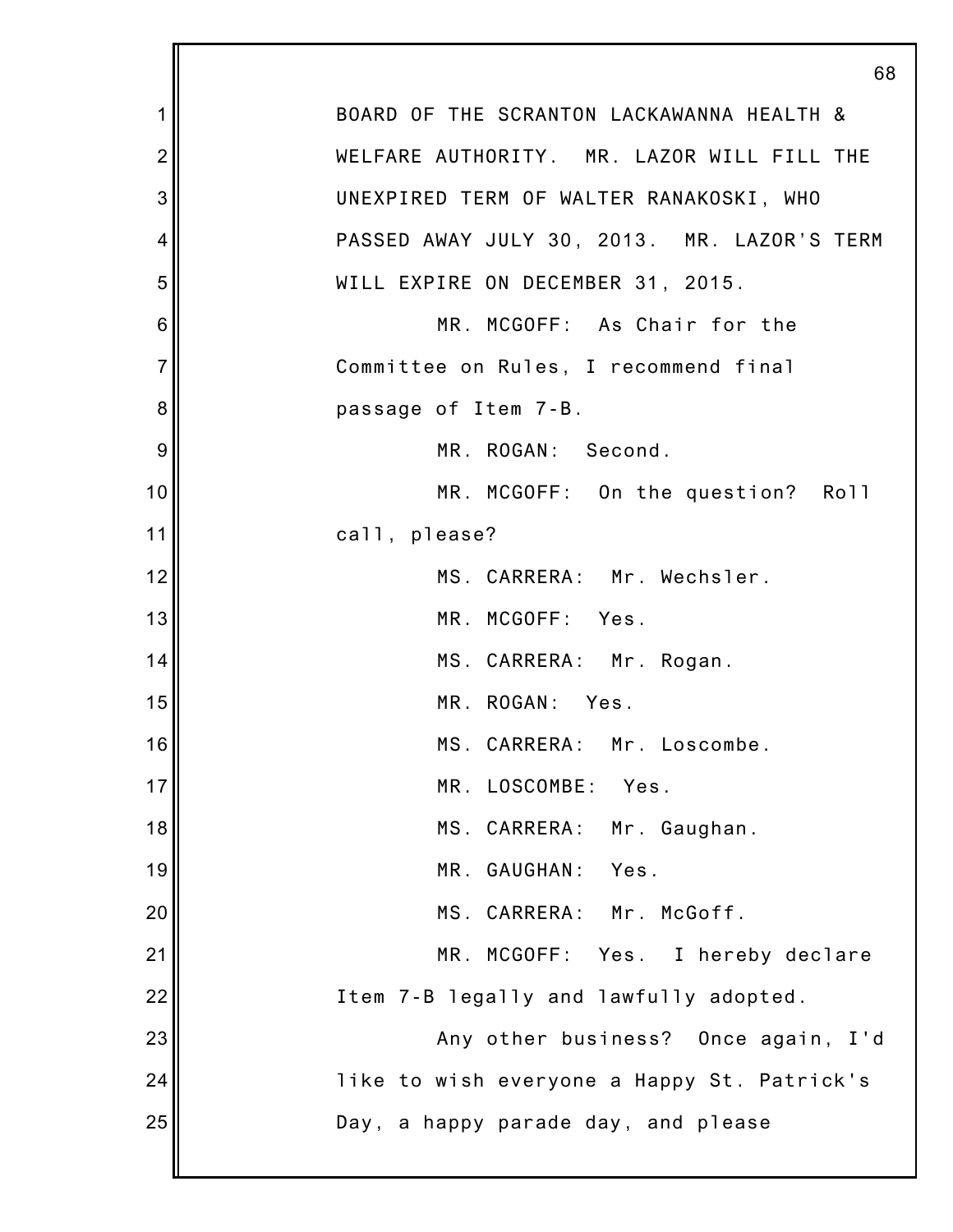|                          |                                           | 69 |
|--------------------------|-------------------------------------------|----|
| 1                        | celebrate responsibly. Motion to adjourn. |    |
| $\overline{2}$           | MR. LOSCOMBE: Motion to adjourn.          |    |
| 3                        | MR. MCGOFF: Meeting adjourned.            |    |
| $\overline{\mathcal{A}}$ |                                           |    |
| 5                        |                                           |    |
| $\,$ 6 $\,$              |                                           |    |
| $\overline{7}$           |                                           |    |
| $\bf 8$                  |                                           |    |
| $\overline{9}$           |                                           |    |
| 10                       |                                           |    |
| 11                       |                                           |    |
| 12                       |                                           |    |
| 13                       |                                           |    |
| 14                       |                                           |    |
| 15                       |                                           |    |
| 16                       |                                           |    |
| $17$                     |                                           |    |
| 18                       |                                           |    |
| 19                       |                                           |    |
| 20                       |                                           |    |
| 21                       |                                           |    |
| $\overline{22}$          |                                           |    |
| 23                       |                                           |    |
| 24                       |                                           |    |
| 25                       |                                           |    |
|                          |                                           |    |